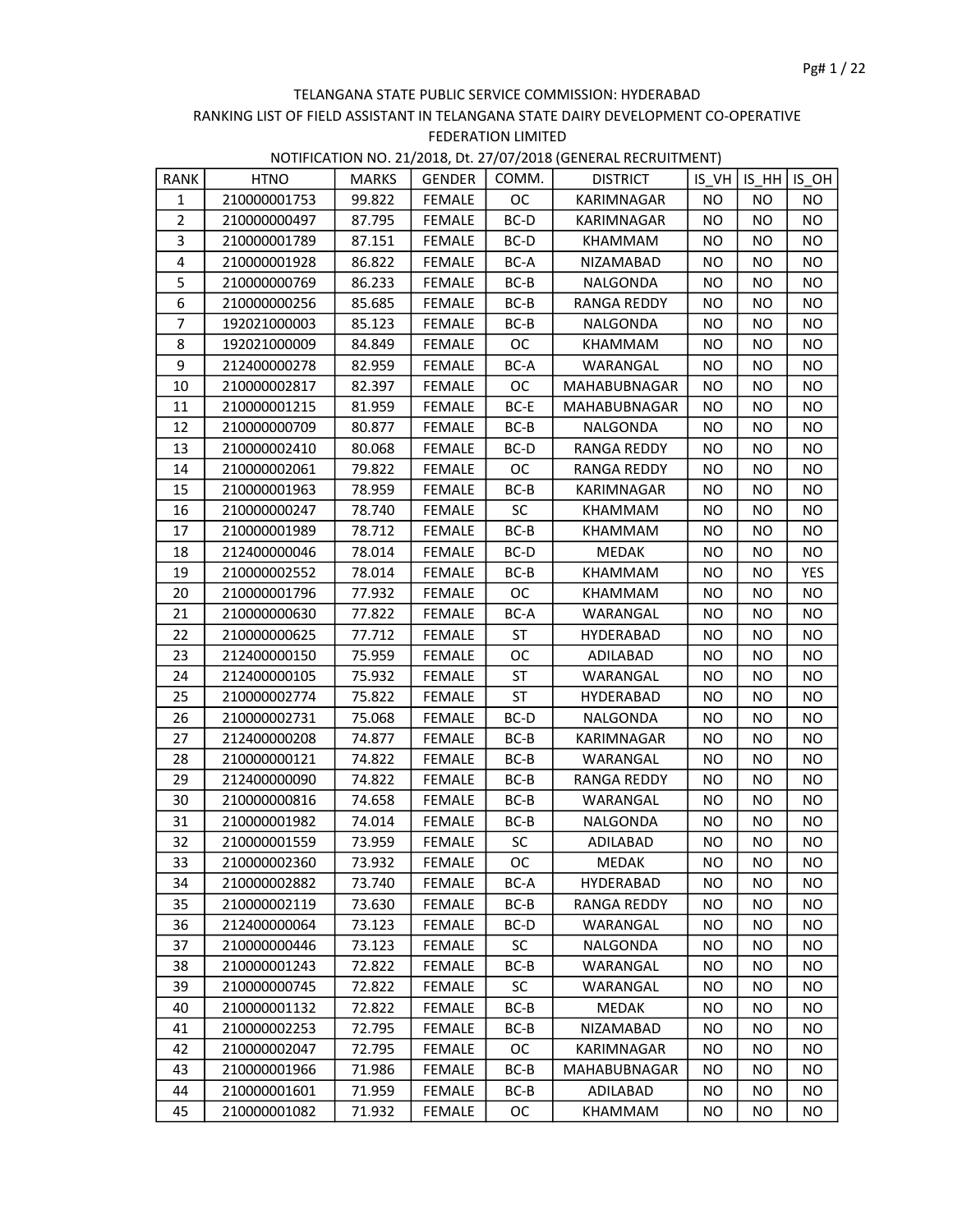| RANK | <b>HTNO</b>  | MARKS  | <b>GENDER</b> | COMM.     | <b>DISTRICT</b>  |           | IS VH IS HH IS OH |           |
|------|--------------|--------|---------------|-----------|------------------|-----------|-------------------|-----------|
| 46   | 210000000457 | 71.932 | <b>FEMALE</b> | BC-E      | MAHABUBNAGAR     | <b>NO</b> | <b>NO</b>         | NO.       |
| 47   | 210000000384 | 71.904 | <b>FEMALE</b> | <b>SC</b> | KARIMNAGAR       | NO.       | NO.               | <b>NO</b> |
| 48   | 210000001110 | 71.795 | <b>FEMALE</b> | BC-E      | ADILABAD         | <b>NO</b> | <b>NO</b>         | NO.       |
| 49   | 210000001334 | 71.068 | <b>FEMALE</b> | BC-D      | <b>HYDERABAD</b> | <b>NO</b> | NO                | <b>NO</b> |
| 50   | 210000002114 | 70.877 | <b>FEMALE</b> | BC-B      | WARANGAL         | <b>NO</b> | NO.               | NO        |
| 51   | 210000001330 | 70.877 | <b>FEMALE</b> | BC-D      | KARIMNAGAR       | NO        | <b>NO</b>         | <b>NO</b> |
| 52   | 212400000184 | 70.767 | <b>FEMALE</b> | BC-E      | WARANGAL         | NO        | NO                | NO.       |
| 53   | 210000000511 | 70.685 | <b>FEMALE</b> | ОC        | KHAMMAM          | <b>NO</b> | NO                | <b>NO</b> |
| 54   | 212400000232 | 70.068 | <b>FEMALE</b> | <b>OC</b> | WARANGAL         | <b>NO</b> | <b>NO</b>         | <b>NO</b> |
| 55   | 212400000155 | 70.014 | <b>FEMALE</b> | BC-A      | MEDAK            | <b>NO</b> | <b>NO</b>         | <b>NO</b> |
| 56   | 210000002154 | 69.959 | <b>FEMALE</b> | BC-B      | WARANGAL         | NO.       | NO                | NO.       |
| 57   | 210000000314 | 69.877 | <b>FEMALE</b> | <b>SC</b> | KHAMMAM          | <b>NO</b> | NO                | <b>NO</b> |
| 58   | 210000000264 | 69.849 | <b>FEMALE</b> | $BC-B$    | WARANGAL         | <b>NO</b> | NO                | NO        |
| 59   | 210000001328 | 69.795 | <b>FEMALE</b> | BC-D      | <b>MEDAK</b>     | NO.       | NO.               | NO        |
| 60   | 210000002064 | 69.795 | FEMALE        | ОC        | KARIMNAGAR       | <b>NO</b> | <b>NO</b>         | <b>NO</b> |
| 61   | 210000001973 | 69.740 | <b>FEMALE</b> | BC-B      | NALGONDA         | <b>NO</b> | <b>NO</b>         | NO        |
| 62   | 210000001582 | 69.712 | <b>FEMALE</b> | <b>SC</b> | KHAMMAM          | <b>NO</b> | <b>NO</b>         | <b>NO</b> |
| 63   | 210000001051 | 69.658 | <b>FEMALE</b> | BC-A      | NIZAMABAD        | <b>NO</b> | NO                | <b>NO</b> |
| 64   | 212400000180 | 69.658 | <b>FEMALE</b> | <b>OC</b> | WARANGAL         | <b>NO</b> | NO.               | NO.       |
| 65   | 210000001817 | 69.575 | FEMALE        | OC        | KARIMNAGAR       | <b>NO</b> | NO                | NO        |
| 66   | 210000000840 | 69.096 | <b>FEMALE</b> | BC-B      | ADILABAD         | <b>NO</b> | <b>NO</b>         | NO.       |
| 67   | 210000000655 | 69.014 | <b>FEMALE</b> | BC-A      | NIZAMABAD        | <b>NO</b> | NO.               | <b>NO</b> |
| 68   | 210000002147 | 68.986 | <b>FEMALE</b> | $BC-B$    | NALGONDA         | <b>NO</b> | <b>NO</b>         | NO        |
| 69   | 210000002156 | 68.986 | <b>FEMALE</b> | BC-B      | MAHABUBNAGAR     | NO        | NO.               | <b>NO</b> |
| 70   | 210000001805 | 68.959 | <b>FEMALE</b> | BC-D      | WARANGAL         | NO        | NO                | NO        |
| 71   | 210000000027 | 68.877 | <b>FEMALE</b> | <b>SC</b> | RANGA REDDY      | <b>NO</b> | NO                | <b>NO</b> |
| 72   | 210000001196 | 68.795 | <b>FEMALE</b> | <b>SC</b> | NIZAMABAD        | <b>NO</b> | NO                | <b>NO</b> |
| 73   | 210000001743 | 68.712 | FEMALE        | ОC        | MAHABUBNAGAR     | <b>NO</b> | NO.               | <b>NO</b> |
| 74   | 210000000707 | 68.658 | <b>FEMALE</b> | BC-B      | RANGA REDDY      | NO.       | NO                | NO.       |
| 75   | 210000001773 | 68.575 | <b>FEMALE</b> | BC-D      | ADILABAD         | <b>NO</b> | <b>NO</b>         | NO.       |
| 76   | 210000002436 | 68.014 | <b>FEMALE</b> | BC-D      | KHAMMAM          | <b>NO</b> | <b>NO</b>         | NO.       |
| 77   | 212400000045 | 67.904 | <b>FEMALE</b> | BC-B      | KHAMMAM          | <b>NO</b> | NO                | <b>NO</b> |
| 78   | 210000002305 | 67.904 | FEMALE        | SC        | MAHABUBNAGAR     | <b>NO</b> | <b>NO</b>         | <b>NO</b> |
| 79   | 210000002835 | 67.795 | <b>FEMALE</b> | ОC        | <b>OTHERS</b>    | NO        | NO                | NO.       |
| 80   | 210000000036 | 67.767 | <b>FEMALE</b> | BC-B      | MAHABUBNAGAR     | ΝO        | NO                | ΝO        |
| 81   | 210000001812 | 67.767 | <b>FEMALE</b> | BC-D      | WARANGAL         | NO.       | NO.               | NO.       |
| 82   | 210000002345 | 67.685 | <b>FEMALE</b> | BC-D      | RANGA REDDY      | NO.       | NO.               | NO.       |
| 83   | 210000000288 | 67.685 | <b>FEMALE</b> | BC-B      | ADILABAD         | NO.       | NO.               | NO.       |
| 84   | 210000000352 | 67.685 | <b>FEMALE</b> | BC-E      | <b>HYDERABAD</b> | NO.       | NO.               | NO.       |
| 85   | 210000002658 | 67.685 | <b>FEMALE</b> | <b>SC</b> | RANGA REDDY      | NO.       | NO                | NO.       |
| 86   | 210000002689 | 67.658 | <b>FEMALE</b> | SC        | MAHABUBNAGAR     | NO.       | NO.               | NO.       |
| 87   | 210000002630 | 67.603 | <b>FEMALE</b> | <b>SC</b> | WARANGAL         | NO.       | NO.               | NO.       |
| 88   | 210000000793 | 67.123 | <b>FEMALE</b> | BC-B      | NALGONDA         | NO.       | NO                | NO.       |
| 89   | 210000000846 | 67.014 | <b>FEMALE</b> | <b>SC</b> | NIZAMABAD        | ΝO        | ΝO                | NO.       |
| 90   | 210000002624 | 67.014 | FEMALE        | BC-B      | NIZAMABAD        | NO        | NO                | NO.       |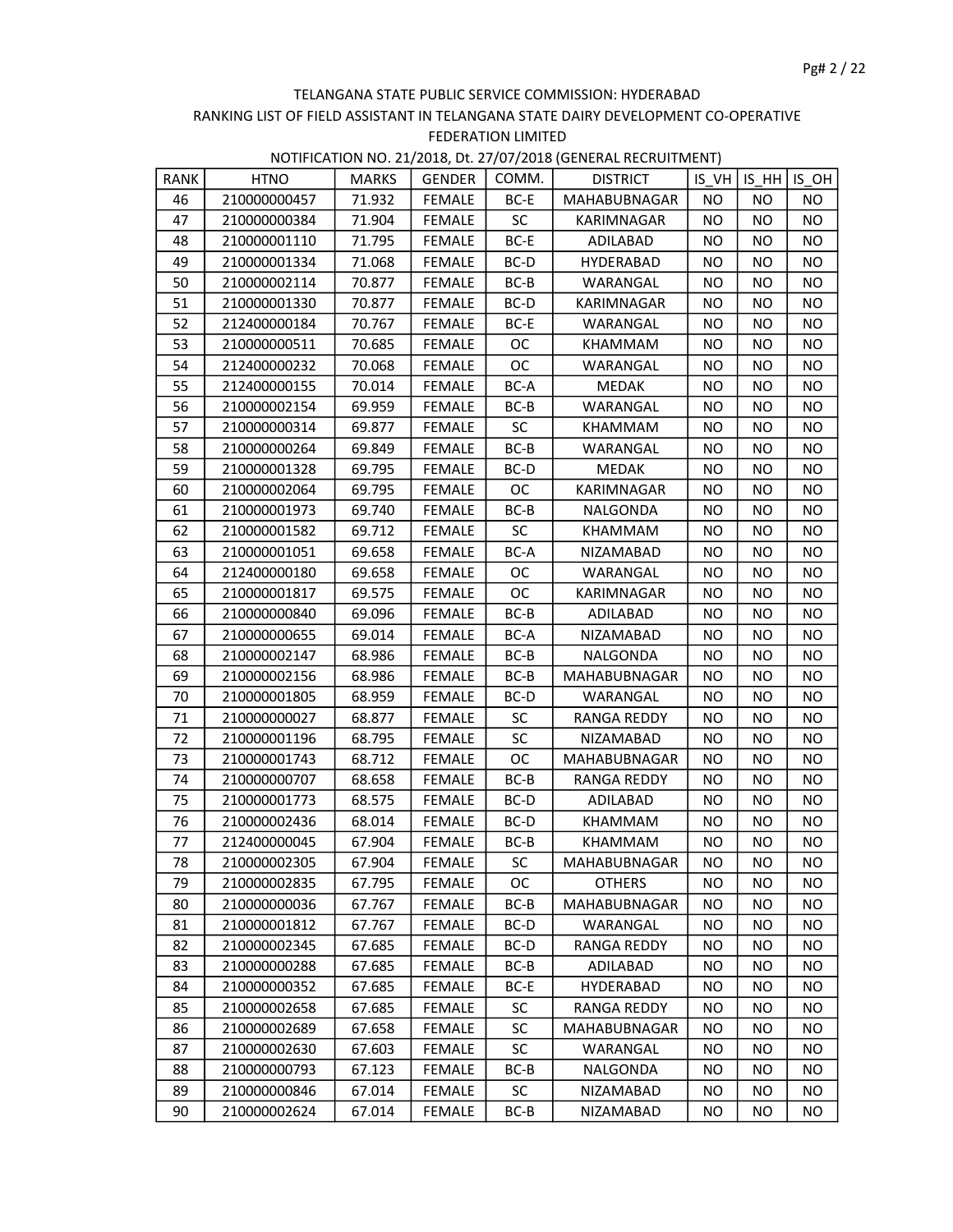| RANK | <b>HTNO</b>  | <b>MARKS</b> | <b>GENDER</b> | COMM.     | <b>DISTRICT</b>     | IS VH     | ISHH      | IS OH     |
|------|--------------|--------------|---------------|-----------|---------------------|-----------|-----------|-----------|
| 91   | 210000002406 | 66.932       | <b>FEMALE</b> | ОC        | KARIMNAGAR          | NO.       | NO.       | NO.       |
| 92   | 210000002775 | 66.932       | FEMALE        | BC-D      | KARIMNAGAR          | <b>NO</b> | NO.       | <b>NO</b> |
| 93   | 210000002160 | 66.877       | <b>FEMALE</b> | BC-B      | KARIMNAGAR          | <b>NO</b> | NO.       | <b>NO</b> |
| 94   | 210000002369 | 66.877       | <b>FEMALE</b> | <b>OC</b> | WARANGAL            | <b>NO</b> | <b>NO</b> | <b>NO</b> |
| 95   | 210000000400 | 66.822       | <b>FEMALE</b> | $BC-B$    | <b>MEDAK</b>        | NO.       | NO        | <b>NO</b> |
| 96   | 210000001111 | 66.822       | FEMALE        | BC-E      | MAHABUBNAGAR        | NO.       | NO.       | <b>NO</b> |
| 97   | 210000000157 | 66.767       | <b>FEMALE</b> | BC-D      | NALGONDA            | NO.       | NO.       | <b>NO</b> |
| 98   | 210000000915 | 66.767       | <b>FEMALE</b> | BC-D      | <b>HYDERABAD</b>    | <b>NO</b> | <b>NO</b> | <b>NO</b> |
| 99   | 210000000258 | 66.767       | <b>FEMALE</b> | <b>SC</b> | <b>RANGA REDDY</b>  | <b>NO</b> | NO        | <b>NO</b> |
| 100  | 210000000345 | 66.630       | FEMALE        | $BC-B$    | KHAMMAM             | <b>NO</b> | NO        | <b>NO</b> |
| 101  | 210000001922 | 66.575       | <b>FEMALE</b> | BC-E      | MAHABUBNAGAR        | <b>NO</b> | NO        | <b>NO</b> |
| 102  | 212400000010 | 66.178       | <b>FEMALE</b> | $BC-B$    | WARANGAL            | <b>NO</b> | NO        | <b>NO</b> |
| 103  | 212400000091 | 65.932       | <b>FEMALE</b> | BC-B      | <b>MAHABUBNAGAR</b> | NO        | <b>NO</b> | <b>NO</b> |
| 104  | 210000002745 | 65.932       | FEMALE        | ST        | KHAMMAM             | <b>NO</b> | NO.       | <b>NO</b> |
| 105  | 210000000678 | 65.932       | <b>FEMALE</b> | BC-C      | <b>RANGA REDDY</b>  | NO.       | NO        | <b>NO</b> |
| 106  | 212400000195 | 65.904       | <b>FEMALE</b> | BC-C      | <b>HYDERABAD</b>    | <b>NO</b> | <b>NO</b> | <b>NO</b> |
| 107  | 210000001295 | 65.904       | <b>FEMALE</b> | $BC-B$    | KARIMNAGAR          | NO        | NO        | NO.       |
| 108  | 210000000838 | 65.877       | <b>FEMALE</b> | BC-B      | KARIMNAGAR          | <b>NO</b> | <b>NO</b> | <b>NO</b> |
| 109  | 202100000045 | 65.877       | <b>FEMALE</b> | BC-A      | NALGONDA            | <b>NO</b> | <b>NO</b> | <b>NO</b> |
| 110  | 210000001729 | 65.877       | <b>FEMALE</b> | BC-B      | NALGONDA            | <b>NO</b> | NO        | <b>NO</b> |
| 111  | 210000002367 | 65.849       | FEMALE        | <b>OC</b> | KHAMMAM             | <b>NO</b> | NO.       | NO.       |
| 112  | 210000002387 | 65.849       | <b>FEMALE</b> | <b>OC</b> | <b>MAHABUBNAGAR</b> | NO        | <b>NO</b> | <b>NO</b> |
| 113  | 210000000182 | 65.822       | FEMALE        | BC-D      | MAHABUBNAGAR        | <b>NO</b> | <b>NO</b> | <b>NO</b> |
| 114  | 210000002152 | 65.795       | FEMALE        | BC-B      | NALGONDA            | NO.       | NO        | <b>NO</b> |
| 115  | 210000002691 | 65.795       | <b>FEMALE</b> | SC        | WARANGAL            | <b>NO</b> | <b>NO</b> | NO.       |
| 116  | 210000000273 | 65.795       | FEMALE        | $BC-B$    | <b>MEDAK</b>        | <b>NO</b> | NO        | NO.       |
| 117  | 210000002718 | 65.767       | <b>FEMALE</b> | <b>SC</b> | MAHABUBNAGAR        | NO        | <b>NO</b> | <b>NO</b> |
| 118  | 210000001470 | 65.740       | <b>FEMALE</b> | BC-D      | KHAMMAM             | <b>NO</b> | NO        | <b>NO</b> |
| 119  | 210000002712 | 65.685       | <b>FEMALE</b> | BC-D      | <b>MAHABUBNAGAR</b> | <b>NO</b> | NO        | <b>NO</b> |
| 120  | 210000000200 | 65.603       | <b>FEMALE</b> | BC-D      | WARANGAL            | <b>NO</b> | NO        | NO.       |
| 121  | 212400000127 | 65.041       | <b>FEMALE</b> | <b>SC</b> | WARANGAL            | <b>NO</b> | <b>NO</b> | <b>NO</b> |
| 122  | 210000000132 | 64.904       | <b>FEMALE</b> | OC        | <b>MEDAK</b>        | <b>NO</b> | NO.       | <b>NO</b> |
| 123  | 210000001611 | 64.904       | FEMALE        | BC-B      | KHAMMAM             | <b>NO</b> | <b>NO</b> | <b>NO</b> |
| 124  | 210000000170 | 64.877       | <b>FEMALE</b> | OC.       | KARIMNAGAR          | ΝO        | NO.       | ΝO        |
| 125  | 210000001764 | 64.877       | FEMALE        | BC-D      | MAHABUBNAGAR        | ΝO        | NO        | ΝO        |
| 126  | 210000002657 | 64.849       | <b>FEMALE</b> | BC-B      | KARIMNAGAR          | <b>NO</b> | <b>NO</b> | NO        |
| 127  | 210000002600 | 64.795       | <b>FEMALE</b> | $BC-B$    | WARANGAL            | <b>NO</b> | NO.       | <b>NO</b> |
| 128  | 210000001113 | 64.795       | <b>FEMALE</b> | BC-C      | <b>NIZAMABAD</b>    | NO.       | NO.       | <b>NO</b> |
| 129  | 210000000981 | 64.767       | FEMALE        | BC-D      | WARANGAL            | <b>NO</b> | NO        | <b>NO</b> |
| 130  | 210000000477 | 64.767       | <b>FEMALE</b> | OС        | WARANGAL            | ΝO        | NO        | NO.       |
| 131  | 210000000172 | 64.712       | <b>FEMALE</b> | ST        | WARANGAL            | NO        | NO        | <b>NO</b> |
| 132  | 210000000022 | 64.630       | <b>FEMALE</b> | SC        | <b>OTHERS</b>       | NO        | NO.       | NO.       |
| 133  | 210000000138 | 64.014       | FEMALE        | BC-D      | KHAMMAM             | ΝO        | NO.       | ΝO        |
| 134  | 212400000068 | 63.986       | FEMALE        | BC-B      | KARIMNAGAR          | NO        | NO        | <b>NO</b> |
| 135  | 210000002898 | 63.959       | <b>FEMALE</b> | BC-A      | MAHABUBNAGAR        | ΝO        | NO        | NO        |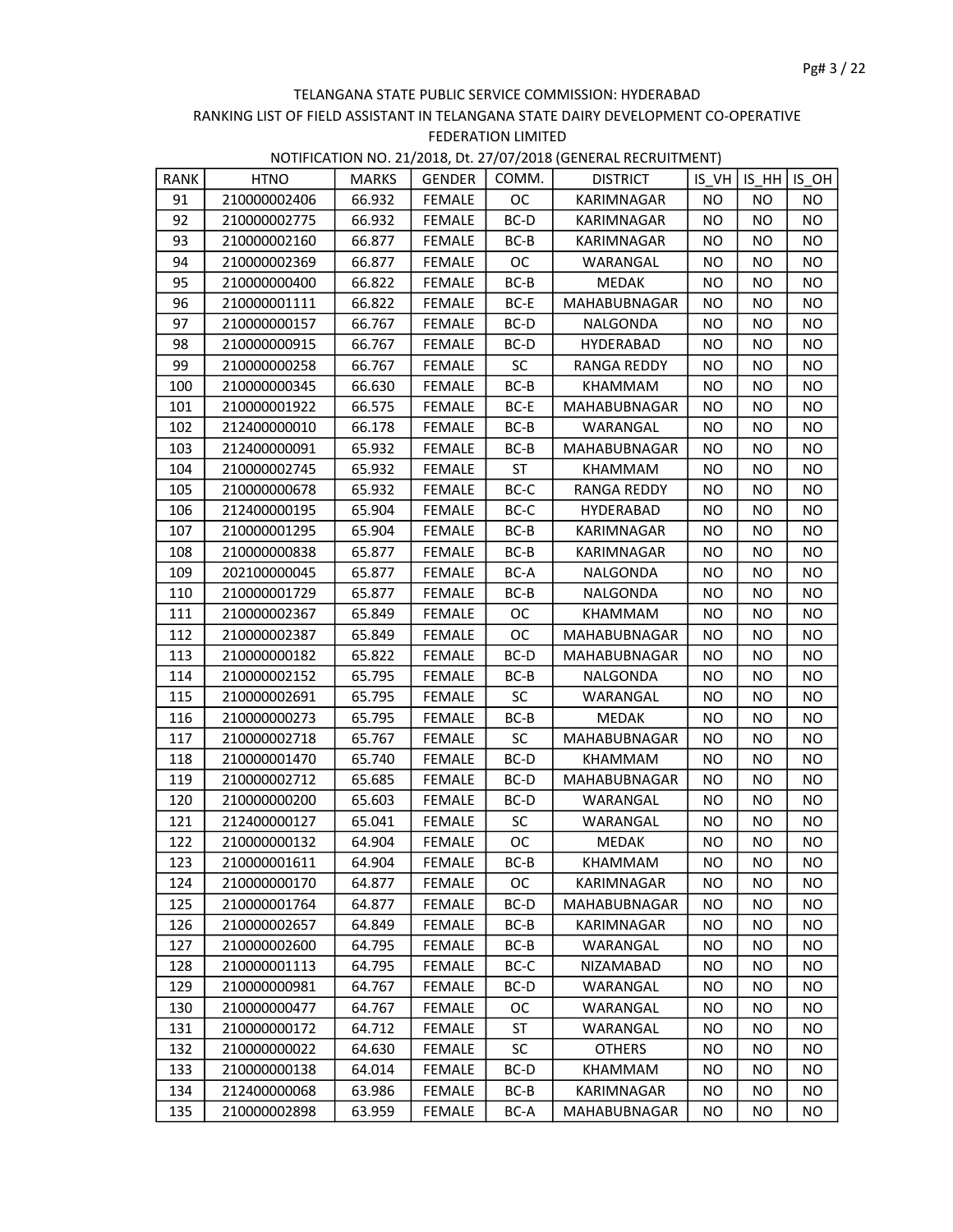| RANK | <b>HTNO</b>  | <b>MARKS</b> | GENDER        | COMM.     | <b>DISTRICT</b>     |           |           | $IS VH$ IS $HH$ IS OH |
|------|--------------|--------------|---------------|-----------|---------------------|-----------|-----------|-----------------------|
| 136  | 210000001070 | 63.822       | <b>FEMALE</b> | BC-A      | KARIMNAGAR          | NO.       | NO.       | NO.                   |
| 137  | 210000002325 | 63.822       | FEMALE        | BC-D      | WARANGAL            | NO.       | NO        | <b>NO</b>             |
| 138  | 210000000518 | 63.767       | <b>FEMALE</b> | <b>OC</b> | WARANGAL            | <b>NO</b> | NO.       | <b>NO</b>             |
| 139  | 210000001551 | 63.767       | <b>FEMALE</b> | $BC-B$    | <b>NALGONDA</b>     | <b>NO</b> | NO        | <b>NO</b>             |
| 140  | 212400000072 | 63.712       | <b>FEMALE</b> | BC-D      | ADILABAD            | <b>NO</b> | NO.       | <b>NO</b>             |
| 141  | 210000000717 | 63.603       | <b>FEMALE</b> | BC-B      | WARANGAL            | <b>NO</b> | NO.       | <b>NO</b>             |
| 142  | 210000002358 | 63.178       | <b>FEMALE</b> | ОC        | NIZAMABAD           | NO.       | <b>NO</b> | <b>NO</b>             |
| 143  | 210000001758 | 63.068       | <b>FEMALE</b> | ОC        | KHAMMAM             | <b>NO</b> | <b>NO</b> | <b>NO</b>             |
| 144  | 210000000272 | 63.041       | <b>FEMALE</b> | SC        | NALGONDA            | NO.       | NO        | NO.                   |
| 145  | 210000002050 | 62.877       | FEMALE        | ST        | WARANGAL            | NO.       | NO        | <b>NO</b>             |
| 146  | 210000000409 | 62.849       | <b>FEMALE</b> | <b>SC</b> | KHAMMAM             | <b>NO</b> | NO.       | <b>NO</b>             |
| 147  | 210000000321 | 62.849       | <b>FEMALE</b> | BC-B      | <b>MEDAK</b>        | <b>NO</b> | NO.       | NO.                   |
| 148  | 210000001031 | 62.822       | <b>FEMALE</b> | BC-A      | HYDERABAD           | <b>NO</b> | NO        | <b>NO</b>             |
| 149  | 210000000913 | 62.795       | FEMALE        | BC-D      | KHAMMAM             | <b>NO</b> | NO        | <b>NO</b>             |
| 150  | 210000001657 | 62.740       | FEMALE        | <b>SC</b> | MAHABUBNAGAR        | <b>NO</b> | NO        | <b>NO</b>             |
| 151  | 210000000311 | 62.740       | <b>FEMALE</b> | $BC-B$    | MAHABUBNAGAR        | NO        | NO.       | NO                    |
| 152  | 212400000048 | 62.740       | <b>FEMALE</b> | BC-D      | MEDAK               | <b>NO</b> | <b>NO</b> | <b>NO</b>             |
| 153  | 210000000686 | 62.712       | <b>FEMALE</b> | BC-C      | ADILABAD            | <b>NO</b> | NO        | <b>NO</b>             |
| 154  | 210000002463 | 62.658       | <b>FEMALE</b> | BC-A      | HYDERABAD           | NO.       | NO.       | <b>NO</b>             |
| 155  | 212400000080 | 62.041       | <b>FEMALE</b> | BC-B      | MEDAK               | <b>NO</b> | NO.       | <b>NO</b>             |
| 156  | 210000001389 | 62.041       | <b>FEMALE</b> | BC-D      | WARANGAL            | <b>NO</b> | <b>NO</b> | <b>NO</b>             |
| 157  | 210000002335 | 61.932       | <b>FEMALE</b> | BC-D      | <b>MAHABUBNAGAR</b> | <b>NO</b> | <b>NO</b> | <b>NO</b>             |
| 158  | 210000000532 | 61.932       | <b>FEMALE</b> | BC-D      | NIZAMABAD           | <b>NO</b> | <b>NO</b> | <b>NO</b>             |
| 159  | 210000000560 | 61.904       | FEMALE        | BC-D      | WARANGAL            | <b>NO</b> | NO.       | <b>NO</b>             |
| 160  | 210000000906 | 61.849       | <b>FEMALE</b> | BC-D      | MAHABUBNAGAR        | NO.       | NO        | <b>NO</b>             |
| 161  | 210000002507 | 61.849       | <b>FEMALE</b> | BC-A      | NIZAMABAD           | <b>NO</b> | <b>NO</b> | <b>NO</b>             |
| 162  | 212400000168 | 61.822       | <b>FEMALE</b> | OC.       | KHAMMAM             | <b>NO</b> | NO.       | NO.                   |
| 163  | 210000002447 | 61.822       | FEMALE        | BC-A      | WARANGAL            | NO.       | NO.       | <b>NO</b>             |
| 164  | 212400000009 | 61.795       | <b>FEMALE</b> | BC-B      | NIZAMABAD           | <b>NO</b> | NO.       | <b>NO</b>             |
| 165  | 210000001787 | 61.795       | <b>FEMALE</b> | BC-D      | NALGONDA            | <b>NO</b> | NO        | <b>NO</b>             |
| 166  | 210000002263 | 61.767       | <b>FEMALE</b> | <b>SC</b> | <b>HYDERABAD</b>    | <b>NO</b> | <b>NO</b> | <b>NO</b>             |
| 167  | 210000002123 | 61.767       | <b>FEMALE</b> | $BC-B$    | <b>KHAMMAM</b>      | <b>NO</b> | <b>NO</b> | <b>NO</b>             |
| 168  | 212400000204 | 61.767       | FEMALE        | SC        | HYDERABAD           | <b>NO</b> | <b>NO</b> | <b>NO</b>             |
| 169  | 210000001152 | 61.767       | <b>FEMALE</b> | SC        | KARIMNAGAR          | ΝO        | NO.       | NO.                   |
| 170  | 210000000433 | 61.712       | <b>FEMALE</b> | BC-B      | KARIMNAGAR          | ΝO        | <b>NO</b> | NO.                   |
| 171  | 210000000377 | 61.712       | <b>FEMALE</b> | <b>SC</b> | MEDAK               | NO        | <b>NO</b> | <b>NO</b>             |
| 172  | 210000001378 | 61.685       | <b>FEMALE</b> | BC-D      | MAHABUBNAGAR        | NO.       | NO.       | NO.                   |
| 173  | 210000000471 | 61.685       | <b>FEMALE</b> | ОC        | KARIMNAGAR          | NO        | NO.       | <b>NO</b>             |
| 174  | 210000000335 | 61.685       | <b>FEMALE</b> | SC        | WARANGAL            | NO        | <b>NO</b> | NO.                   |
| 175  | 210000000080 | 61.630       | <b>FEMALE</b> | <b>SC</b> | NALGONDA            | <b>NO</b> | <b>NO</b> | NO.                   |
| 176  | 210000001234 | 61.630       | FEMALE        | BC-E      | RANGA REDDY         | NO        | NO        | <b>NO</b>             |
| 177  | 210000000436 | 61.603       | FEMALE        | BC-B      | WARANGAL            | NO.       | <b>NO</b> | <b>NO</b>             |
| 178  | 210000000322 | 61.548       | FEMALE        | <b>SC</b> | KHAMMAM             | <b>NO</b> | NO.       | NO.                   |
| 179  | 210000002678 | 61.548       | <b>FEMALE</b> | SC        | WARANGAL            | ΝO        | NO        | NO.                   |
| 180  | 210000002017 | 60.959       | <b>FEMALE</b> | <b>SC</b> | <b>KHAMMAM</b>      | NO        | NO        | NO.                   |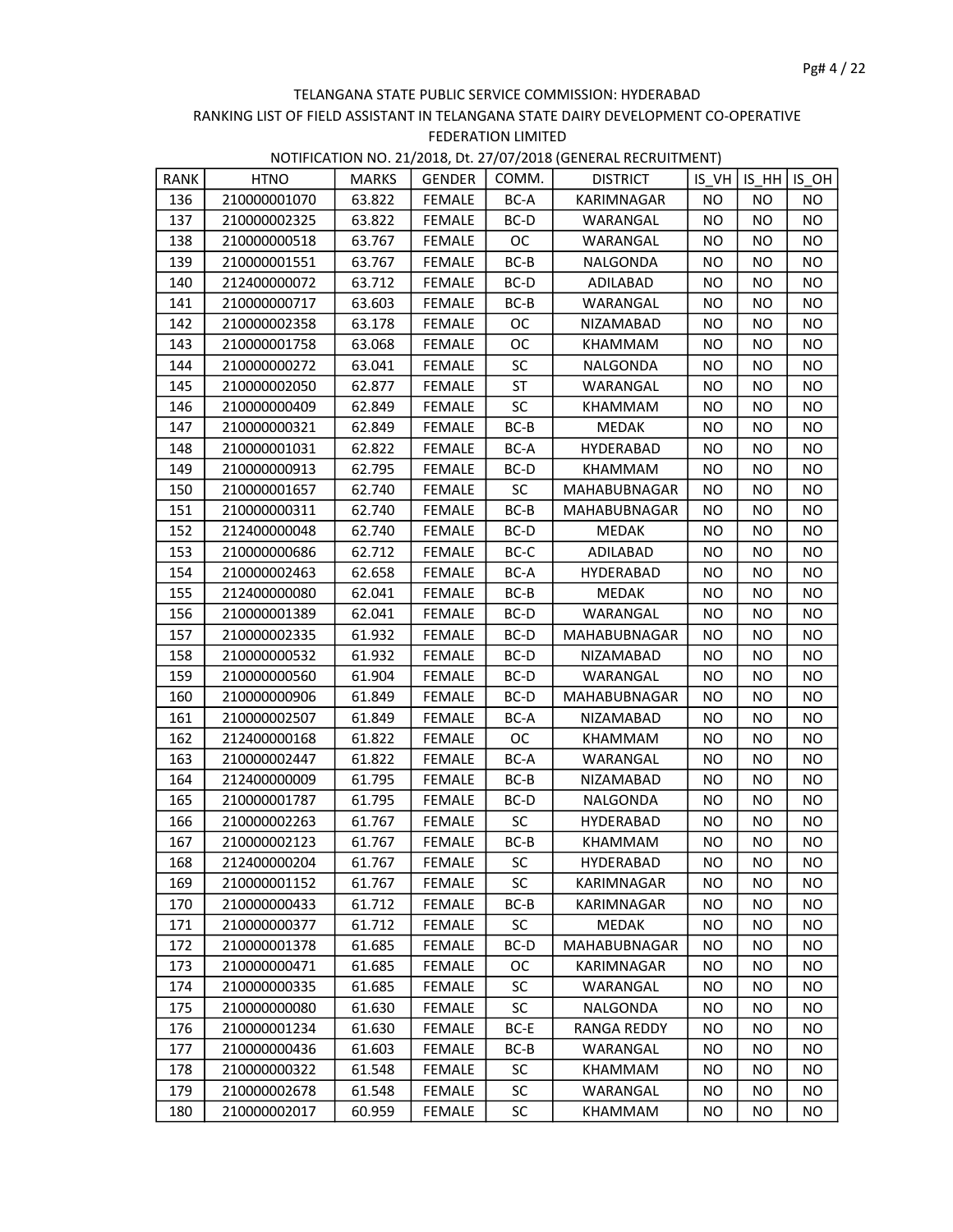| RANK | <b>HTNO</b>  | <b>MARKS</b> | <b>GENDER</b> | COMM.     | <b>DISTRICT</b> |           | IS VH   IS HH   ISOH |           |
|------|--------------|--------------|---------------|-----------|-----------------|-----------|----------------------|-----------|
| 181  | 210000002382 | 60.904       | <b>FEMALE</b> | ОC        | MAHABUBNAGAR    | <b>NO</b> | NO.                  | NO.       |
| 182  | 212400000132 | 60.877       | FEMALE        | <b>ST</b> | <b>KHAMMAM</b>  | NO.       | NO.                  | NO.       |
| 183  | 210000001895 | 60.849       | <b>FEMALE</b> | BC-A      | NIZAMABAD       | <b>NO</b> | <b>NO</b>            | NO.       |
| 184  | 210000002457 | 60.849       | <b>FEMALE</b> | <b>ST</b> | RANGA REDDY     | <b>NO</b> | NO                   | <b>NO</b> |
| 185  | 210000000698 | 60.849       | <b>FEMALE</b> | $BC-B$    | RANGA REDDY     | <b>NO</b> | NO.                  | NO.       |
| 186  | 210000000440 | 60.822       | FEMALE        | BC-B      | <b>MEDAK</b>    | <b>NO</b> | NO.                  | NO        |
| 187  | 210000002063 | 60.822       | <b>FEMALE</b> | ОC        | RANGA REDDY     | <b>NO</b> | <b>NO</b>            | <b>NO</b> |
| 188  | 210000000987 | 60.795       | <b>FEMALE</b> | BC-D      | MAHABUBNAGAR    | <b>NO</b> | <b>NO</b>            | <b>NO</b> |
| 189  | 210000002380 | 60.795       | <b>FEMALE</b> | ОC        | RANGA REDDY     | <b>NO</b> | NO.                  | <b>NO</b> |
| 190  | 210000002331 | 60.795       | <b>FEMALE</b> | BC-D      | WARANGAL        | <b>NO</b> | NO.                  | NO        |
| 191  | 210000001055 | 60.740       | <b>FEMALE</b> | OC.       | NALGONDA        | <b>NO</b> | <b>NO</b>            | NO        |
| 192  | 210000000362 | 60.712       | <b>FEMALE</b> | BC-B      | <b>MEDAK</b>    | <b>NO</b> | NO                   | NO.       |
| 193  | 210000001264 | 60.712       | <b>FEMALE</b> | SC        | HYDERABAD       | <b>NO</b> | <b>NO</b>            | NO        |
| 194  | 210000000064 | 60.658       | <b>FEMALE</b> | SC        | RANGA REDDY     | <b>NO</b> | <b>NO</b>            | <b>NO</b> |
| 195  | 210000001583 | 60.658       | FEMALE        | <b>SC</b> | ADILABAD        | <b>NO</b> | NO.                  | NO        |
| 196  | 210000002019 | 60.658       | <b>FEMALE</b> | SC        | WARANGAL        | <b>NO</b> | NO.                  | <b>NO</b> |
| 197  | 210000001078 | 60.630       | <b>FEMALE</b> | ОC        | NALGONDA        | <b>NO</b> | NO                   | NO.       |
| 198  | 210000001769 | 60.575       | <b>FEMALE</b> | OC.       | RANGA REDDY     | <b>NO</b> | NO                   | NO.       |
| 199  | 212400000077 | 60.493       | <b>FEMALE</b> | BC-B      | MAHABUBNAGAR    | <b>NO</b> | NO.                  | <b>NO</b> |
| 200  | 210000001259 | 60.096       | <b>FEMALE</b> | SC        | KHAMMAM         | <b>NO</b> | <b>NO</b>            | <b>NO</b> |
| 201  | 210000000173 | 60.041       | <b>FEMALE</b> | ST        | KHAMMAM         | <b>NO</b> | <b>NO</b>            | NO.       |
| 202  | 210000000156 | 60.014       | <b>FEMALE</b> | BC-D      | KHAMMAM         | <b>NO</b> | <b>NO</b>            | <b>NO</b> |
| 203  | 210000002311 | 59.986       | <b>FEMALE</b> | BC-D      | NALGONDA        | <b>NO</b> | <b>NO</b>            | <b>NO</b> |
| 204  | 210000000266 | 59.986       | FEMALE        | BC-B      | WARANGAL        | <b>NO</b> | NO.                  | <b>NO</b> |
| 205  | 210000002666 | 59.932       | <b>FEMALE</b> | $BC-B$    | MAHABUBNAGAR    | <b>NO</b> | NO.                  | <b>NO</b> |
| 206  | 210000000825 | 59.932       | <b>FEMALE</b> | BC-B      | KARIMNAGAR      | <b>NO</b> | NO.                  | NO.       |
| 207  | 210000001147 | 59.932       | <b>FEMALE</b> | BC-B      | MAHABUBNAGAR    | <b>NO</b> | <b>NO</b>            | <b>NO</b> |
| 208  | 210000001745 | 59.904       | <b>FEMALE</b> | <b>OC</b> | NIZAMABAD       | <b>NO</b> | NO.                  | <b>NO</b> |
| 209  | 210000002013 | 59.904       | <b>FEMALE</b> | BC-D      | NALGONDA        | <b>NO</b> | <b>NO</b>            | <b>NO</b> |
| 210  | 210000002322 | 59.904       | <b>FEMALE</b> | BC-D      | WARANGAL        | <b>NO</b> | <b>NO</b>            | NO        |
| 211  | 212400000203 | 59.849       | <b>FEMALE</b> | <b>SC</b> | RANGA REDDY     | <b>NO</b> | NO                   | NO.       |
| 212  | 210000000089 | 59.849       | <b>FEMALE</b> | SC        | ADILABAD        | <b>NO</b> | <b>NO</b>            | <b>NO</b> |
| 213  | 210000001199 | 59.849       | FEMALE        | $BC-B$    | MAHABUBNAGAR    | <b>NO</b> | <b>NO</b>            | <b>NO</b> |
| 214  | 210000001522 | 59.849       | <b>FEMALE</b> | BC-A      | MEDAK           | NO.       | ΝO                   | NO.       |
| 215  | 210000002618 | 59.822       | <b>FEMALE</b> | BC-B      | WARANGAL        | ΝO        | NO                   | NO.       |
| 216  | 210000002201 | 59.822       | <b>FEMALE</b> | <b>SC</b> | KARIMNAGAR      | <b>NO</b> | NO.                  | <b>NO</b> |
| 217  | 210000001763 | 59.822       | <b>FEMALE</b> | ОC        | <b>MEDAK</b>    | NO.       | NO.                  | NO.       |
| 218  | 210000000803 | 59.795       | <b>FEMALE</b> | BC-B      | KARIMNAGAR      | NO.       | NO.                  | NO.       |
| 219  | 210000002260 | 59.795       | <b>FEMALE</b> | <b>SC</b> | WARANGAL        | NO        | NO                   | NO.       |
| 220  | 210000000792 | 59.767       | <b>FEMALE</b> | <b>SC</b> | KARIMNAGAR      | <b>NO</b> | <b>NO</b>            | NO.       |
| 221  | 210000000542 | 59.767       | FEMALE        | ОC        | WARANGAL        | NO.       | NO                   | NO.       |
| 222  | 210000000973 | 59.740       | <b>FEMALE</b> | ST        | WARANGAL        | NO.       | NO.                  | NO.       |
| 223  | 210000002828 | 59.740       | FEMALE        | <b>OC</b> | HYDERABAD       | NO.       | NO.                  | NO.       |
| 224  | 210000001874 | 59.712       | <b>FEMALE</b> | BC-D      | WARANGAL        | NO        | ΝO                   | NO.       |
| 225  | 210000000304 | 59.685       | <b>FEMALE</b> | <b>SC</b> | NIZAMABAD       | NO        | NO                   | NO        |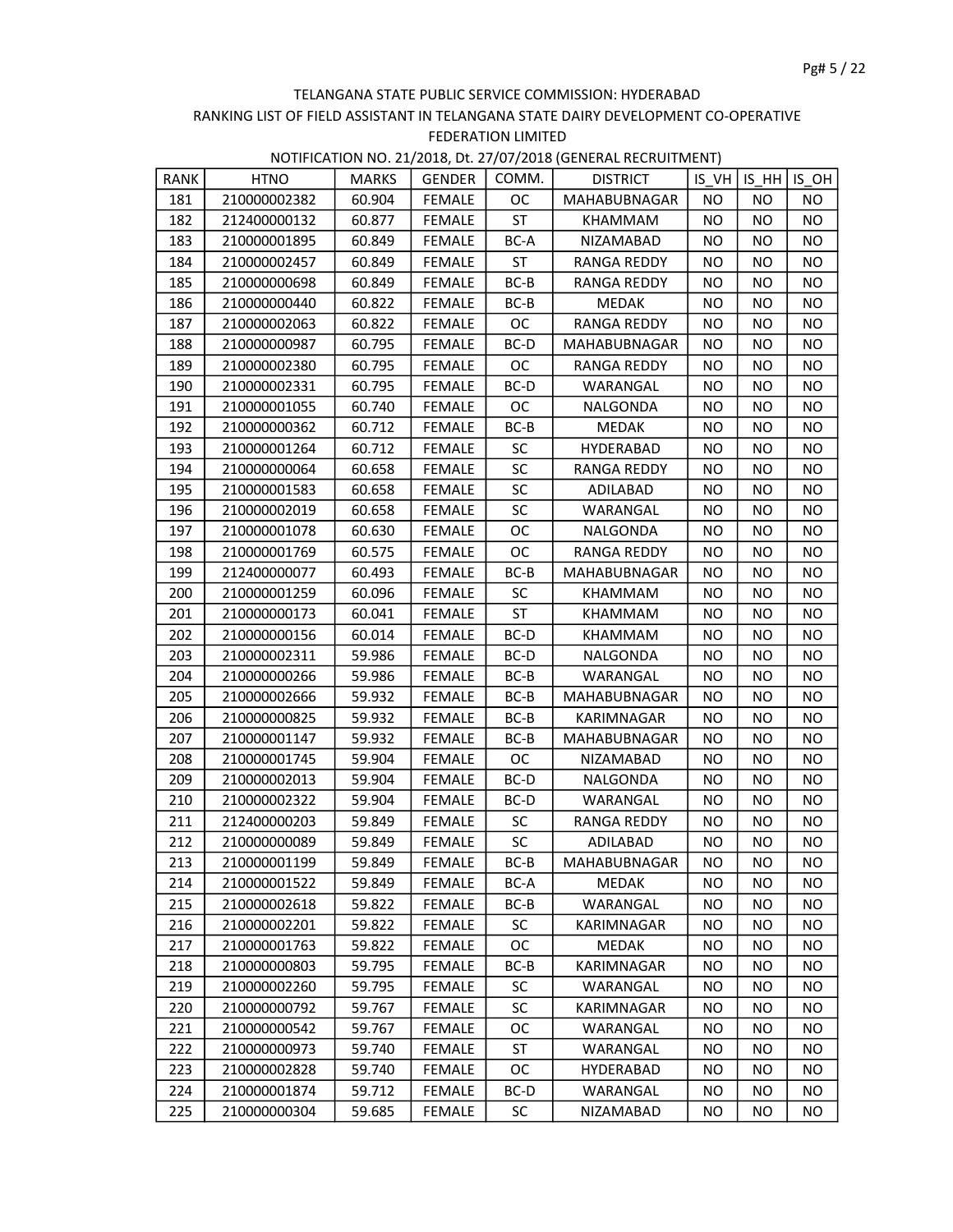| RANK<br>COMM.<br>IS VH IS HH IS OH<br><b>HTNO</b><br><b>MARKS</b><br><b>GENDER</b><br>226<br><b>NO</b><br>210000001939<br>59.685<br><b>FEMALE</b><br>SC<br>KARIMNAGAR<br>NO.<br>NO.<br>SC<br>227<br>210000000815<br>59.685<br><b>FEMALE</b><br>ADILABAD<br>NO.<br>NO<br><b>NO</b><br>228<br>210000000643<br>59.630<br><b>FEMALE</b><br>ST<br><b>NO</b><br><b>NO</b><br><b>NO</b><br>KHAMMAM<br>229<br>FEMALE<br>ST<br>210000000624<br>59.603<br>HYDERABAD<br><b>NO</b><br>NO.<br><b>NO</b><br>59.548<br>230<br>210000002787<br><b>FEMALE</b><br>BC-D<br>MAHABUBNAGAR<br>NO.<br>NO.<br><b>NO</b><br>231<br><b>NO</b><br><b>NO</b><br>210000001588<br>58.986<br><b>FEMALE</b><br>BC-E<br>MAHABUBNAGAR<br>NO.<br>232<br>58.959<br><b>FEMALE</b><br>BC-E<br>NO<br>NO<br><b>NO</b><br>210000002535<br>RANGA REDDY<br>233<br>58.932<br><b>FEMALE</b><br><b>SC</b><br>210000002616<br><b>RANGA REDDY</b><br><b>NO</b><br><b>NO</b><br><b>NO</b><br>234<br>58.904<br><b>FEMALE</b><br>ОC<br><b>NO</b><br><b>NO</b><br><b>NO</b><br>210000001825<br>KHAMMAM<br>235<br>210000001339<br>58.877<br><b>FEMALE</b><br>BC-D<br><b>NO</b><br>NO.<br><b>NO</b><br>KARIMNAGAR<br>236<br>SC<br>210000002720<br>58.877<br><b>FEMALE</b><br>WARANGAL<br>NO.<br>NO.<br><b>NO</b><br>237<br>ST<br>210000000612<br>58.849<br><b>FEMALE</b><br>NO<br><b>NO</b><br><b>NO</b><br>NIZAMABAD<br>238<br>212400000022<br>58.822<br><b>FEMALE</b><br>BC-B<br><b>KHAMMAM</b><br><b>NO</b><br>NO.<br><b>NO</b><br>239<br>58.822<br>ST<br>210000001851<br><b>FEMALE</b><br>NO.<br>NO.<br><b>NO</b><br><b>HYDERABAD</b><br>240<br>BC-E<br>NO<br><b>NO</b><br>210000001731<br>58.795<br><b>FEMALE</b><br><b>NO</b><br>KHAMMAM<br>241<br>210000000689<br>58.767<br><b>FEMALE</b><br>BC-B<br>NO<br>NO<br><b>NO</b><br>KARIMNAGAR<br>BC-D<br>242<br>210000002315<br>58.767<br><b>FEMALE</b><br>KHAMMAM<br><b>NO</b><br><b>NO</b><br><b>NO</b><br>243<br>58.767<br><b>FEMALE</b><br>ОC<br>210000002067<br>RANGA REDDY<br><b>NO</b><br>NO<br><b>NO</b><br>244<br>FEMALE<br>BC-D<br>210000002405<br>58.767<br><b>NO</b><br>NO.<br><b>NO</b><br>KHAMMAM<br>245<br>212400000060<br>58.767<br><b>FEMALE</b><br>BC-D<br>WARANGAL<br>NO.<br>NO.<br><b>NO</b><br>246<br>212400000024<br>58.740<br><b>FEMALE</b><br>BC-B<br>NO<br><b>RANGA REDDY</b><br>NO.<br>NO.<br>247<br>58.740<br><b>FEMALE</b><br><b>OC</b><br>210000002424<br>NIZAMABAD<br><b>NO</b><br>NO.<br><b>NO</b><br><b>SC</b><br>248<br>58.740<br>FEMALE<br><b>MEDAK</b><br><b>NO</b><br>210000001991<br>NO.<br><b>NO</b><br>249<br><b>NO</b><br>210000000564<br>58.712<br>FEMALE<br>BC-D<br>KARIMNAGAR<br>NO.<br><b>NO</b><br>250<br>58.685<br>BC-B<br>210000001282<br><b>FEMALE</b><br>KHAMMAM<br><b>NO</b><br>NO<br><b>NO</b><br>251<br>58.685<br><b>SC</b><br>210000000094<br><b>FEMALE</b><br>HYDERABAD<br><b>NO</b><br><b>NO</b><br><b>NO</b><br>252<br>58.630<br><b>FEMALE</b><br>BC-D<br><b>NO</b><br><b>NO</b><br>212400000244<br>NIZAMABAD<br>NO<br>253<br><b>SC</b><br>210000002663<br>58.603<br>FEMALE<br>MAHABUBNAGAR<br>NO<br>NO.<br><b>NO</b><br>254<br>210000000681<br>58.603<br>FEMALE<br>BC-E<br>WARANGAL<br>NO.<br>NO<br><b>NO</b><br>255<br>210000001774<br>58.068<br><b>FEMALE</b><br>BC-D<br><b>NO</b><br><b>NO</b><br>NIZAMABAD<br>NO.<br>256<br>212400000174<br>57.932<br><b>FEMALE</b><br>BC-A<br>WARANGAL<br><b>NO</b><br>NO.<br><b>NO</b><br><b>SC</b><br>257<br>57.932<br><b>FEMALE</b><br><b>NO</b><br><b>NO</b><br>212400000147<br>NALGONDA<br>NO.<br>258<br>57.877<br>$BC-B$<br><b>NO</b><br><b>NO</b><br><b>NO</b><br>210000000750<br>FEMALE<br>NIZAMABAD<br>259<br>212400000209<br>57.877<br><b>FEMALE</b><br>BC-B<br>KHAMMAM<br><b>NO</b><br>ΝO<br>NO<br>260<br>210000001238<br>57.849<br><b>FEMALE</b><br><b>SC</b><br>KHAMMAM<br>ΝO<br>ΝO<br>NO.<br>261<br>FEMALE<br>210000000225<br>57.849<br>BC-A<br>KARIMNAGAR<br>NO.<br>NO.<br><b>NO</b><br>262<br><b>FEMALE</b><br>ОC<br>210000001756<br>57.849<br><b>KHAMMAM</b><br>NO.<br>NO.<br><b>NO</b><br><b>FEMALE</b><br>263<br>210000001064<br>57.822<br><b>OC</b><br>NO.<br>NO.<br><b>NO</b><br>NIZAMABAD<br>264<br>210000002610<br>57.822<br><b>FEMALE</b><br>BC-B<br>KHAMMAM<br>ΝO<br>NO.<br>NO.<br>265<br>57.822<br><b>FEMALE</b><br>210000001448<br>BC-D<br>MAHABUBNAGAR<br>NO.<br>NO<br>NO<br>266<br>210000001436<br>57.822<br><b>FEMALE</b><br>BC-D<br><b>MEDAK</b><br>NO.<br>NO.<br>NO.<br>267<br>210000001730<br>57.795<br><b>FEMALE</b><br>BC-B<br>WARANGAL<br>NO.<br>NO.<br>NO.<br><b>FEMALE</b><br>268<br>210000000800<br>57.767<br>SC<br>MAHABUBNAGAR<br>NO<br>NO.<br>NO.<br>269<br>57.767<br><b>FEMALE</b><br>210000000449<br>SC<br>MEDAK<br>NO<br>NO.<br>NO.<br>270<br>210000001530<br>57.740<br>FEMALE<br>BC-E<br><b>HYDERABAD</b><br>NO<br>NO<br>NO |  |  |                 |  |  |
|---------------------------------------------------------------------------------------------------------------------------------------------------------------------------------------------------------------------------------------------------------------------------------------------------------------------------------------------------------------------------------------------------------------------------------------------------------------------------------------------------------------------------------------------------------------------------------------------------------------------------------------------------------------------------------------------------------------------------------------------------------------------------------------------------------------------------------------------------------------------------------------------------------------------------------------------------------------------------------------------------------------------------------------------------------------------------------------------------------------------------------------------------------------------------------------------------------------------------------------------------------------------------------------------------------------------------------------------------------------------------------------------------------------------------------------------------------------------------------------------------------------------------------------------------------------------------------------------------------------------------------------------------------------------------------------------------------------------------------------------------------------------------------------------------------------------------------------------------------------------------------------------------------------------------------------------------------------------------------------------------------------------------------------------------------------------------------------------------------------------------------------------------------------------------------------------------------------------------------------------------------------------------------------------------------------------------------------------------------------------------------------------------------------------------------------------------------------------------------------------------------------------------------------------------------------------------------------------------------------------------------------------------------------------------------------------------------------------------------------------------------------------------------------------------------------------------------------------------------------------------------------------------------------------------------------------------------------------------------------------------------------------------------------------------------------------------------------------------------------------------------------------------------------------------------------------------------------------------------------------------------------------------------------------------------------------------------------------------------------------------------------------------------------------------------------------------------------------------------------------------------------------------------------------------------------------------------------------------------------------------------------------------------------------------------------------------------------------------------------------------------------------------------------------------------------------------------------------------------------------------------------------------------------------------------------------------------------------------------------------------------------------------------------------------------------------------------------------------------------------------------------------------------------------------------------------------------------------------------------------------------------------------------------------------------------------------------------------------------------------------------------------------------------------------------------------------------------------------------------------------------------------------------------------------------------------------------------------------------------------------------------------------------------------------------------------------------------------------------------------------------------------|--|--|-----------------|--|--|
|                                                                                                                                                                                                                                                                                                                                                                                                                                                                                                                                                                                                                                                                                                                                                                                                                                                                                                                                                                                                                                                                                                                                                                                                                                                                                                                                                                                                                                                                                                                                                                                                                                                                                                                                                                                                                                                                                                                                                                                                                                                                                                                                                                                                                                                                                                                                                                                                                                                                                                                                                                                                                                                                                                                                                                                                                                                                                                                                                                                                                                                                                                                                                                                                                                                                                                                                                                                                                                                                                                                                                                                                                                                                                                                                                                                                                                                                                                                                                                                                                                                                                                                                                                                                                                                                                                                                                                                                                                                                                                                                                                                                                                                                                                                                                                     |  |  | <b>DISTRICT</b> |  |  |
|                                                                                                                                                                                                                                                                                                                                                                                                                                                                                                                                                                                                                                                                                                                                                                                                                                                                                                                                                                                                                                                                                                                                                                                                                                                                                                                                                                                                                                                                                                                                                                                                                                                                                                                                                                                                                                                                                                                                                                                                                                                                                                                                                                                                                                                                                                                                                                                                                                                                                                                                                                                                                                                                                                                                                                                                                                                                                                                                                                                                                                                                                                                                                                                                                                                                                                                                                                                                                                                                                                                                                                                                                                                                                                                                                                                                                                                                                                                                                                                                                                                                                                                                                                                                                                                                                                                                                                                                                                                                                                                                                                                                                                                                                                                                                                     |  |  |                 |  |  |
|                                                                                                                                                                                                                                                                                                                                                                                                                                                                                                                                                                                                                                                                                                                                                                                                                                                                                                                                                                                                                                                                                                                                                                                                                                                                                                                                                                                                                                                                                                                                                                                                                                                                                                                                                                                                                                                                                                                                                                                                                                                                                                                                                                                                                                                                                                                                                                                                                                                                                                                                                                                                                                                                                                                                                                                                                                                                                                                                                                                                                                                                                                                                                                                                                                                                                                                                                                                                                                                                                                                                                                                                                                                                                                                                                                                                                                                                                                                                                                                                                                                                                                                                                                                                                                                                                                                                                                                                                                                                                                                                                                                                                                                                                                                                                                     |  |  |                 |  |  |
|                                                                                                                                                                                                                                                                                                                                                                                                                                                                                                                                                                                                                                                                                                                                                                                                                                                                                                                                                                                                                                                                                                                                                                                                                                                                                                                                                                                                                                                                                                                                                                                                                                                                                                                                                                                                                                                                                                                                                                                                                                                                                                                                                                                                                                                                                                                                                                                                                                                                                                                                                                                                                                                                                                                                                                                                                                                                                                                                                                                                                                                                                                                                                                                                                                                                                                                                                                                                                                                                                                                                                                                                                                                                                                                                                                                                                                                                                                                                                                                                                                                                                                                                                                                                                                                                                                                                                                                                                                                                                                                                                                                                                                                                                                                                                                     |  |  |                 |  |  |
|                                                                                                                                                                                                                                                                                                                                                                                                                                                                                                                                                                                                                                                                                                                                                                                                                                                                                                                                                                                                                                                                                                                                                                                                                                                                                                                                                                                                                                                                                                                                                                                                                                                                                                                                                                                                                                                                                                                                                                                                                                                                                                                                                                                                                                                                                                                                                                                                                                                                                                                                                                                                                                                                                                                                                                                                                                                                                                                                                                                                                                                                                                                                                                                                                                                                                                                                                                                                                                                                                                                                                                                                                                                                                                                                                                                                                                                                                                                                                                                                                                                                                                                                                                                                                                                                                                                                                                                                                                                                                                                                                                                                                                                                                                                                                                     |  |  |                 |  |  |
|                                                                                                                                                                                                                                                                                                                                                                                                                                                                                                                                                                                                                                                                                                                                                                                                                                                                                                                                                                                                                                                                                                                                                                                                                                                                                                                                                                                                                                                                                                                                                                                                                                                                                                                                                                                                                                                                                                                                                                                                                                                                                                                                                                                                                                                                                                                                                                                                                                                                                                                                                                                                                                                                                                                                                                                                                                                                                                                                                                                                                                                                                                                                                                                                                                                                                                                                                                                                                                                                                                                                                                                                                                                                                                                                                                                                                                                                                                                                                                                                                                                                                                                                                                                                                                                                                                                                                                                                                                                                                                                                                                                                                                                                                                                                                                     |  |  |                 |  |  |
|                                                                                                                                                                                                                                                                                                                                                                                                                                                                                                                                                                                                                                                                                                                                                                                                                                                                                                                                                                                                                                                                                                                                                                                                                                                                                                                                                                                                                                                                                                                                                                                                                                                                                                                                                                                                                                                                                                                                                                                                                                                                                                                                                                                                                                                                                                                                                                                                                                                                                                                                                                                                                                                                                                                                                                                                                                                                                                                                                                                                                                                                                                                                                                                                                                                                                                                                                                                                                                                                                                                                                                                                                                                                                                                                                                                                                                                                                                                                                                                                                                                                                                                                                                                                                                                                                                                                                                                                                                                                                                                                                                                                                                                                                                                                                                     |  |  |                 |  |  |
|                                                                                                                                                                                                                                                                                                                                                                                                                                                                                                                                                                                                                                                                                                                                                                                                                                                                                                                                                                                                                                                                                                                                                                                                                                                                                                                                                                                                                                                                                                                                                                                                                                                                                                                                                                                                                                                                                                                                                                                                                                                                                                                                                                                                                                                                                                                                                                                                                                                                                                                                                                                                                                                                                                                                                                                                                                                                                                                                                                                                                                                                                                                                                                                                                                                                                                                                                                                                                                                                                                                                                                                                                                                                                                                                                                                                                                                                                                                                                                                                                                                                                                                                                                                                                                                                                                                                                                                                                                                                                                                                                                                                                                                                                                                                                                     |  |  |                 |  |  |
|                                                                                                                                                                                                                                                                                                                                                                                                                                                                                                                                                                                                                                                                                                                                                                                                                                                                                                                                                                                                                                                                                                                                                                                                                                                                                                                                                                                                                                                                                                                                                                                                                                                                                                                                                                                                                                                                                                                                                                                                                                                                                                                                                                                                                                                                                                                                                                                                                                                                                                                                                                                                                                                                                                                                                                                                                                                                                                                                                                                                                                                                                                                                                                                                                                                                                                                                                                                                                                                                                                                                                                                                                                                                                                                                                                                                                                                                                                                                                                                                                                                                                                                                                                                                                                                                                                                                                                                                                                                                                                                                                                                                                                                                                                                                                                     |  |  |                 |  |  |
|                                                                                                                                                                                                                                                                                                                                                                                                                                                                                                                                                                                                                                                                                                                                                                                                                                                                                                                                                                                                                                                                                                                                                                                                                                                                                                                                                                                                                                                                                                                                                                                                                                                                                                                                                                                                                                                                                                                                                                                                                                                                                                                                                                                                                                                                                                                                                                                                                                                                                                                                                                                                                                                                                                                                                                                                                                                                                                                                                                                                                                                                                                                                                                                                                                                                                                                                                                                                                                                                                                                                                                                                                                                                                                                                                                                                                                                                                                                                                                                                                                                                                                                                                                                                                                                                                                                                                                                                                                                                                                                                                                                                                                                                                                                                                                     |  |  |                 |  |  |
|                                                                                                                                                                                                                                                                                                                                                                                                                                                                                                                                                                                                                                                                                                                                                                                                                                                                                                                                                                                                                                                                                                                                                                                                                                                                                                                                                                                                                                                                                                                                                                                                                                                                                                                                                                                                                                                                                                                                                                                                                                                                                                                                                                                                                                                                                                                                                                                                                                                                                                                                                                                                                                                                                                                                                                                                                                                                                                                                                                                                                                                                                                                                                                                                                                                                                                                                                                                                                                                                                                                                                                                                                                                                                                                                                                                                                                                                                                                                                                                                                                                                                                                                                                                                                                                                                                                                                                                                                                                                                                                                                                                                                                                                                                                                                                     |  |  |                 |  |  |
|                                                                                                                                                                                                                                                                                                                                                                                                                                                                                                                                                                                                                                                                                                                                                                                                                                                                                                                                                                                                                                                                                                                                                                                                                                                                                                                                                                                                                                                                                                                                                                                                                                                                                                                                                                                                                                                                                                                                                                                                                                                                                                                                                                                                                                                                                                                                                                                                                                                                                                                                                                                                                                                                                                                                                                                                                                                                                                                                                                                                                                                                                                                                                                                                                                                                                                                                                                                                                                                                                                                                                                                                                                                                                                                                                                                                                                                                                                                                                                                                                                                                                                                                                                                                                                                                                                                                                                                                                                                                                                                                                                                                                                                                                                                                                                     |  |  |                 |  |  |
|                                                                                                                                                                                                                                                                                                                                                                                                                                                                                                                                                                                                                                                                                                                                                                                                                                                                                                                                                                                                                                                                                                                                                                                                                                                                                                                                                                                                                                                                                                                                                                                                                                                                                                                                                                                                                                                                                                                                                                                                                                                                                                                                                                                                                                                                                                                                                                                                                                                                                                                                                                                                                                                                                                                                                                                                                                                                                                                                                                                                                                                                                                                                                                                                                                                                                                                                                                                                                                                                                                                                                                                                                                                                                                                                                                                                                                                                                                                                                                                                                                                                                                                                                                                                                                                                                                                                                                                                                                                                                                                                                                                                                                                                                                                                                                     |  |  |                 |  |  |
|                                                                                                                                                                                                                                                                                                                                                                                                                                                                                                                                                                                                                                                                                                                                                                                                                                                                                                                                                                                                                                                                                                                                                                                                                                                                                                                                                                                                                                                                                                                                                                                                                                                                                                                                                                                                                                                                                                                                                                                                                                                                                                                                                                                                                                                                                                                                                                                                                                                                                                                                                                                                                                                                                                                                                                                                                                                                                                                                                                                                                                                                                                                                                                                                                                                                                                                                                                                                                                                                                                                                                                                                                                                                                                                                                                                                                                                                                                                                                                                                                                                                                                                                                                                                                                                                                                                                                                                                                                                                                                                                                                                                                                                                                                                                                                     |  |  |                 |  |  |
|                                                                                                                                                                                                                                                                                                                                                                                                                                                                                                                                                                                                                                                                                                                                                                                                                                                                                                                                                                                                                                                                                                                                                                                                                                                                                                                                                                                                                                                                                                                                                                                                                                                                                                                                                                                                                                                                                                                                                                                                                                                                                                                                                                                                                                                                                                                                                                                                                                                                                                                                                                                                                                                                                                                                                                                                                                                                                                                                                                                                                                                                                                                                                                                                                                                                                                                                                                                                                                                                                                                                                                                                                                                                                                                                                                                                                                                                                                                                                                                                                                                                                                                                                                                                                                                                                                                                                                                                                                                                                                                                                                                                                                                                                                                                                                     |  |  |                 |  |  |
|                                                                                                                                                                                                                                                                                                                                                                                                                                                                                                                                                                                                                                                                                                                                                                                                                                                                                                                                                                                                                                                                                                                                                                                                                                                                                                                                                                                                                                                                                                                                                                                                                                                                                                                                                                                                                                                                                                                                                                                                                                                                                                                                                                                                                                                                                                                                                                                                                                                                                                                                                                                                                                                                                                                                                                                                                                                                                                                                                                                                                                                                                                                                                                                                                                                                                                                                                                                                                                                                                                                                                                                                                                                                                                                                                                                                                                                                                                                                                                                                                                                                                                                                                                                                                                                                                                                                                                                                                                                                                                                                                                                                                                                                                                                                                                     |  |  |                 |  |  |
|                                                                                                                                                                                                                                                                                                                                                                                                                                                                                                                                                                                                                                                                                                                                                                                                                                                                                                                                                                                                                                                                                                                                                                                                                                                                                                                                                                                                                                                                                                                                                                                                                                                                                                                                                                                                                                                                                                                                                                                                                                                                                                                                                                                                                                                                                                                                                                                                                                                                                                                                                                                                                                                                                                                                                                                                                                                                                                                                                                                                                                                                                                                                                                                                                                                                                                                                                                                                                                                                                                                                                                                                                                                                                                                                                                                                                                                                                                                                                                                                                                                                                                                                                                                                                                                                                                                                                                                                                                                                                                                                                                                                                                                                                                                                                                     |  |  |                 |  |  |
|                                                                                                                                                                                                                                                                                                                                                                                                                                                                                                                                                                                                                                                                                                                                                                                                                                                                                                                                                                                                                                                                                                                                                                                                                                                                                                                                                                                                                                                                                                                                                                                                                                                                                                                                                                                                                                                                                                                                                                                                                                                                                                                                                                                                                                                                                                                                                                                                                                                                                                                                                                                                                                                                                                                                                                                                                                                                                                                                                                                                                                                                                                                                                                                                                                                                                                                                                                                                                                                                                                                                                                                                                                                                                                                                                                                                                                                                                                                                                                                                                                                                                                                                                                                                                                                                                                                                                                                                                                                                                                                                                                                                                                                                                                                                                                     |  |  |                 |  |  |
|                                                                                                                                                                                                                                                                                                                                                                                                                                                                                                                                                                                                                                                                                                                                                                                                                                                                                                                                                                                                                                                                                                                                                                                                                                                                                                                                                                                                                                                                                                                                                                                                                                                                                                                                                                                                                                                                                                                                                                                                                                                                                                                                                                                                                                                                                                                                                                                                                                                                                                                                                                                                                                                                                                                                                                                                                                                                                                                                                                                                                                                                                                                                                                                                                                                                                                                                                                                                                                                                                                                                                                                                                                                                                                                                                                                                                                                                                                                                                                                                                                                                                                                                                                                                                                                                                                                                                                                                                                                                                                                                                                                                                                                                                                                                                                     |  |  |                 |  |  |
|                                                                                                                                                                                                                                                                                                                                                                                                                                                                                                                                                                                                                                                                                                                                                                                                                                                                                                                                                                                                                                                                                                                                                                                                                                                                                                                                                                                                                                                                                                                                                                                                                                                                                                                                                                                                                                                                                                                                                                                                                                                                                                                                                                                                                                                                                                                                                                                                                                                                                                                                                                                                                                                                                                                                                                                                                                                                                                                                                                                                                                                                                                                                                                                                                                                                                                                                                                                                                                                                                                                                                                                                                                                                                                                                                                                                                                                                                                                                                                                                                                                                                                                                                                                                                                                                                                                                                                                                                                                                                                                                                                                                                                                                                                                                                                     |  |  |                 |  |  |
|                                                                                                                                                                                                                                                                                                                                                                                                                                                                                                                                                                                                                                                                                                                                                                                                                                                                                                                                                                                                                                                                                                                                                                                                                                                                                                                                                                                                                                                                                                                                                                                                                                                                                                                                                                                                                                                                                                                                                                                                                                                                                                                                                                                                                                                                                                                                                                                                                                                                                                                                                                                                                                                                                                                                                                                                                                                                                                                                                                                                                                                                                                                                                                                                                                                                                                                                                                                                                                                                                                                                                                                                                                                                                                                                                                                                                                                                                                                                                                                                                                                                                                                                                                                                                                                                                                                                                                                                                                                                                                                                                                                                                                                                                                                                                                     |  |  |                 |  |  |
|                                                                                                                                                                                                                                                                                                                                                                                                                                                                                                                                                                                                                                                                                                                                                                                                                                                                                                                                                                                                                                                                                                                                                                                                                                                                                                                                                                                                                                                                                                                                                                                                                                                                                                                                                                                                                                                                                                                                                                                                                                                                                                                                                                                                                                                                                                                                                                                                                                                                                                                                                                                                                                                                                                                                                                                                                                                                                                                                                                                                                                                                                                                                                                                                                                                                                                                                                                                                                                                                                                                                                                                                                                                                                                                                                                                                                                                                                                                                                                                                                                                                                                                                                                                                                                                                                                                                                                                                                                                                                                                                                                                                                                                                                                                                                                     |  |  |                 |  |  |
|                                                                                                                                                                                                                                                                                                                                                                                                                                                                                                                                                                                                                                                                                                                                                                                                                                                                                                                                                                                                                                                                                                                                                                                                                                                                                                                                                                                                                                                                                                                                                                                                                                                                                                                                                                                                                                                                                                                                                                                                                                                                                                                                                                                                                                                                                                                                                                                                                                                                                                                                                                                                                                                                                                                                                                                                                                                                                                                                                                                                                                                                                                                                                                                                                                                                                                                                                                                                                                                                                                                                                                                                                                                                                                                                                                                                                                                                                                                                                                                                                                                                                                                                                                                                                                                                                                                                                                                                                                                                                                                                                                                                                                                                                                                                                                     |  |  |                 |  |  |
|                                                                                                                                                                                                                                                                                                                                                                                                                                                                                                                                                                                                                                                                                                                                                                                                                                                                                                                                                                                                                                                                                                                                                                                                                                                                                                                                                                                                                                                                                                                                                                                                                                                                                                                                                                                                                                                                                                                                                                                                                                                                                                                                                                                                                                                                                                                                                                                                                                                                                                                                                                                                                                                                                                                                                                                                                                                                                                                                                                                                                                                                                                                                                                                                                                                                                                                                                                                                                                                                                                                                                                                                                                                                                                                                                                                                                                                                                                                                                                                                                                                                                                                                                                                                                                                                                                                                                                                                                                                                                                                                                                                                                                                                                                                                                                     |  |  |                 |  |  |
|                                                                                                                                                                                                                                                                                                                                                                                                                                                                                                                                                                                                                                                                                                                                                                                                                                                                                                                                                                                                                                                                                                                                                                                                                                                                                                                                                                                                                                                                                                                                                                                                                                                                                                                                                                                                                                                                                                                                                                                                                                                                                                                                                                                                                                                                                                                                                                                                                                                                                                                                                                                                                                                                                                                                                                                                                                                                                                                                                                                                                                                                                                                                                                                                                                                                                                                                                                                                                                                                                                                                                                                                                                                                                                                                                                                                                                                                                                                                                                                                                                                                                                                                                                                                                                                                                                                                                                                                                                                                                                                                                                                                                                                                                                                                                                     |  |  |                 |  |  |
|                                                                                                                                                                                                                                                                                                                                                                                                                                                                                                                                                                                                                                                                                                                                                                                                                                                                                                                                                                                                                                                                                                                                                                                                                                                                                                                                                                                                                                                                                                                                                                                                                                                                                                                                                                                                                                                                                                                                                                                                                                                                                                                                                                                                                                                                                                                                                                                                                                                                                                                                                                                                                                                                                                                                                                                                                                                                                                                                                                                                                                                                                                                                                                                                                                                                                                                                                                                                                                                                                                                                                                                                                                                                                                                                                                                                                                                                                                                                                                                                                                                                                                                                                                                                                                                                                                                                                                                                                                                                                                                                                                                                                                                                                                                                                                     |  |  |                 |  |  |
|                                                                                                                                                                                                                                                                                                                                                                                                                                                                                                                                                                                                                                                                                                                                                                                                                                                                                                                                                                                                                                                                                                                                                                                                                                                                                                                                                                                                                                                                                                                                                                                                                                                                                                                                                                                                                                                                                                                                                                                                                                                                                                                                                                                                                                                                                                                                                                                                                                                                                                                                                                                                                                                                                                                                                                                                                                                                                                                                                                                                                                                                                                                                                                                                                                                                                                                                                                                                                                                                                                                                                                                                                                                                                                                                                                                                                                                                                                                                                                                                                                                                                                                                                                                                                                                                                                                                                                                                                                                                                                                                                                                                                                                                                                                                                                     |  |  |                 |  |  |
|                                                                                                                                                                                                                                                                                                                                                                                                                                                                                                                                                                                                                                                                                                                                                                                                                                                                                                                                                                                                                                                                                                                                                                                                                                                                                                                                                                                                                                                                                                                                                                                                                                                                                                                                                                                                                                                                                                                                                                                                                                                                                                                                                                                                                                                                                                                                                                                                                                                                                                                                                                                                                                                                                                                                                                                                                                                                                                                                                                                                                                                                                                                                                                                                                                                                                                                                                                                                                                                                                                                                                                                                                                                                                                                                                                                                                                                                                                                                                                                                                                                                                                                                                                                                                                                                                                                                                                                                                                                                                                                                                                                                                                                                                                                                                                     |  |  |                 |  |  |
|                                                                                                                                                                                                                                                                                                                                                                                                                                                                                                                                                                                                                                                                                                                                                                                                                                                                                                                                                                                                                                                                                                                                                                                                                                                                                                                                                                                                                                                                                                                                                                                                                                                                                                                                                                                                                                                                                                                                                                                                                                                                                                                                                                                                                                                                                                                                                                                                                                                                                                                                                                                                                                                                                                                                                                                                                                                                                                                                                                                                                                                                                                                                                                                                                                                                                                                                                                                                                                                                                                                                                                                                                                                                                                                                                                                                                                                                                                                                                                                                                                                                                                                                                                                                                                                                                                                                                                                                                                                                                                                                                                                                                                                                                                                                                                     |  |  |                 |  |  |
|                                                                                                                                                                                                                                                                                                                                                                                                                                                                                                                                                                                                                                                                                                                                                                                                                                                                                                                                                                                                                                                                                                                                                                                                                                                                                                                                                                                                                                                                                                                                                                                                                                                                                                                                                                                                                                                                                                                                                                                                                                                                                                                                                                                                                                                                                                                                                                                                                                                                                                                                                                                                                                                                                                                                                                                                                                                                                                                                                                                                                                                                                                                                                                                                                                                                                                                                                                                                                                                                                                                                                                                                                                                                                                                                                                                                                                                                                                                                                                                                                                                                                                                                                                                                                                                                                                                                                                                                                                                                                                                                                                                                                                                                                                                                                                     |  |  |                 |  |  |
|                                                                                                                                                                                                                                                                                                                                                                                                                                                                                                                                                                                                                                                                                                                                                                                                                                                                                                                                                                                                                                                                                                                                                                                                                                                                                                                                                                                                                                                                                                                                                                                                                                                                                                                                                                                                                                                                                                                                                                                                                                                                                                                                                                                                                                                                                                                                                                                                                                                                                                                                                                                                                                                                                                                                                                                                                                                                                                                                                                                                                                                                                                                                                                                                                                                                                                                                                                                                                                                                                                                                                                                                                                                                                                                                                                                                                                                                                                                                                                                                                                                                                                                                                                                                                                                                                                                                                                                                                                                                                                                                                                                                                                                                                                                                                                     |  |  |                 |  |  |
|                                                                                                                                                                                                                                                                                                                                                                                                                                                                                                                                                                                                                                                                                                                                                                                                                                                                                                                                                                                                                                                                                                                                                                                                                                                                                                                                                                                                                                                                                                                                                                                                                                                                                                                                                                                                                                                                                                                                                                                                                                                                                                                                                                                                                                                                                                                                                                                                                                                                                                                                                                                                                                                                                                                                                                                                                                                                                                                                                                                                                                                                                                                                                                                                                                                                                                                                                                                                                                                                                                                                                                                                                                                                                                                                                                                                                                                                                                                                                                                                                                                                                                                                                                                                                                                                                                                                                                                                                                                                                                                                                                                                                                                                                                                                                                     |  |  |                 |  |  |
|                                                                                                                                                                                                                                                                                                                                                                                                                                                                                                                                                                                                                                                                                                                                                                                                                                                                                                                                                                                                                                                                                                                                                                                                                                                                                                                                                                                                                                                                                                                                                                                                                                                                                                                                                                                                                                                                                                                                                                                                                                                                                                                                                                                                                                                                                                                                                                                                                                                                                                                                                                                                                                                                                                                                                                                                                                                                                                                                                                                                                                                                                                                                                                                                                                                                                                                                                                                                                                                                                                                                                                                                                                                                                                                                                                                                                                                                                                                                                                                                                                                                                                                                                                                                                                                                                                                                                                                                                                                                                                                                                                                                                                                                                                                                                                     |  |  |                 |  |  |
|                                                                                                                                                                                                                                                                                                                                                                                                                                                                                                                                                                                                                                                                                                                                                                                                                                                                                                                                                                                                                                                                                                                                                                                                                                                                                                                                                                                                                                                                                                                                                                                                                                                                                                                                                                                                                                                                                                                                                                                                                                                                                                                                                                                                                                                                                                                                                                                                                                                                                                                                                                                                                                                                                                                                                                                                                                                                                                                                                                                                                                                                                                                                                                                                                                                                                                                                                                                                                                                                                                                                                                                                                                                                                                                                                                                                                                                                                                                                                                                                                                                                                                                                                                                                                                                                                                                                                                                                                                                                                                                                                                                                                                                                                                                                                                     |  |  |                 |  |  |
|                                                                                                                                                                                                                                                                                                                                                                                                                                                                                                                                                                                                                                                                                                                                                                                                                                                                                                                                                                                                                                                                                                                                                                                                                                                                                                                                                                                                                                                                                                                                                                                                                                                                                                                                                                                                                                                                                                                                                                                                                                                                                                                                                                                                                                                                                                                                                                                                                                                                                                                                                                                                                                                                                                                                                                                                                                                                                                                                                                                                                                                                                                                                                                                                                                                                                                                                                                                                                                                                                                                                                                                                                                                                                                                                                                                                                                                                                                                                                                                                                                                                                                                                                                                                                                                                                                                                                                                                                                                                                                                                                                                                                                                                                                                                                                     |  |  |                 |  |  |
|                                                                                                                                                                                                                                                                                                                                                                                                                                                                                                                                                                                                                                                                                                                                                                                                                                                                                                                                                                                                                                                                                                                                                                                                                                                                                                                                                                                                                                                                                                                                                                                                                                                                                                                                                                                                                                                                                                                                                                                                                                                                                                                                                                                                                                                                                                                                                                                                                                                                                                                                                                                                                                                                                                                                                                                                                                                                                                                                                                                                                                                                                                                                                                                                                                                                                                                                                                                                                                                                                                                                                                                                                                                                                                                                                                                                                                                                                                                                                                                                                                                                                                                                                                                                                                                                                                                                                                                                                                                                                                                                                                                                                                                                                                                                                                     |  |  |                 |  |  |
|                                                                                                                                                                                                                                                                                                                                                                                                                                                                                                                                                                                                                                                                                                                                                                                                                                                                                                                                                                                                                                                                                                                                                                                                                                                                                                                                                                                                                                                                                                                                                                                                                                                                                                                                                                                                                                                                                                                                                                                                                                                                                                                                                                                                                                                                                                                                                                                                                                                                                                                                                                                                                                                                                                                                                                                                                                                                                                                                                                                                                                                                                                                                                                                                                                                                                                                                                                                                                                                                                                                                                                                                                                                                                                                                                                                                                                                                                                                                                                                                                                                                                                                                                                                                                                                                                                                                                                                                                                                                                                                                                                                                                                                                                                                                                                     |  |  |                 |  |  |
|                                                                                                                                                                                                                                                                                                                                                                                                                                                                                                                                                                                                                                                                                                                                                                                                                                                                                                                                                                                                                                                                                                                                                                                                                                                                                                                                                                                                                                                                                                                                                                                                                                                                                                                                                                                                                                                                                                                                                                                                                                                                                                                                                                                                                                                                                                                                                                                                                                                                                                                                                                                                                                                                                                                                                                                                                                                                                                                                                                                                                                                                                                                                                                                                                                                                                                                                                                                                                                                                                                                                                                                                                                                                                                                                                                                                                                                                                                                                                                                                                                                                                                                                                                                                                                                                                                                                                                                                                                                                                                                                                                                                                                                                                                                                                                     |  |  |                 |  |  |
|                                                                                                                                                                                                                                                                                                                                                                                                                                                                                                                                                                                                                                                                                                                                                                                                                                                                                                                                                                                                                                                                                                                                                                                                                                                                                                                                                                                                                                                                                                                                                                                                                                                                                                                                                                                                                                                                                                                                                                                                                                                                                                                                                                                                                                                                                                                                                                                                                                                                                                                                                                                                                                                                                                                                                                                                                                                                                                                                                                                                                                                                                                                                                                                                                                                                                                                                                                                                                                                                                                                                                                                                                                                                                                                                                                                                                                                                                                                                                                                                                                                                                                                                                                                                                                                                                                                                                                                                                                                                                                                                                                                                                                                                                                                                                                     |  |  |                 |  |  |
|                                                                                                                                                                                                                                                                                                                                                                                                                                                                                                                                                                                                                                                                                                                                                                                                                                                                                                                                                                                                                                                                                                                                                                                                                                                                                                                                                                                                                                                                                                                                                                                                                                                                                                                                                                                                                                                                                                                                                                                                                                                                                                                                                                                                                                                                                                                                                                                                                                                                                                                                                                                                                                                                                                                                                                                                                                                                                                                                                                                                                                                                                                                                                                                                                                                                                                                                                                                                                                                                                                                                                                                                                                                                                                                                                                                                                                                                                                                                                                                                                                                                                                                                                                                                                                                                                                                                                                                                                                                                                                                                                                                                                                                                                                                                                                     |  |  |                 |  |  |
|                                                                                                                                                                                                                                                                                                                                                                                                                                                                                                                                                                                                                                                                                                                                                                                                                                                                                                                                                                                                                                                                                                                                                                                                                                                                                                                                                                                                                                                                                                                                                                                                                                                                                                                                                                                                                                                                                                                                                                                                                                                                                                                                                                                                                                                                                                                                                                                                                                                                                                                                                                                                                                                                                                                                                                                                                                                                                                                                                                                                                                                                                                                                                                                                                                                                                                                                                                                                                                                                                                                                                                                                                                                                                                                                                                                                                                                                                                                                                                                                                                                                                                                                                                                                                                                                                                                                                                                                                                                                                                                                                                                                                                                                                                                                                                     |  |  |                 |  |  |
|                                                                                                                                                                                                                                                                                                                                                                                                                                                                                                                                                                                                                                                                                                                                                                                                                                                                                                                                                                                                                                                                                                                                                                                                                                                                                                                                                                                                                                                                                                                                                                                                                                                                                                                                                                                                                                                                                                                                                                                                                                                                                                                                                                                                                                                                                                                                                                                                                                                                                                                                                                                                                                                                                                                                                                                                                                                                                                                                                                                                                                                                                                                                                                                                                                                                                                                                                                                                                                                                                                                                                                                                                                                                                                                                                                                                                                                                                                                                                                                                                                                                                                                                                                                                                                                                                                                                                                                                                                                                                                                                                                                                                                                                                                                                                                     |  |  |                 |  |  |
|                                                                                                                                                                                                                                                                                                                                                                                                                                                                                                                                                                                                                                                                                                                                                                                                                                                                                                                                                                                                                                                                                                                                                                                                                                                                                                                                                                                                                                                                                                                                                                                                                                                                                                                                                                                                                                                                                                                                                                                                                                                                                                                                                                                                                                                                                                                                                                                                                                                                                                                                                                                                                                                                                                                                                                                                                                                                                                                                                                                                                                                                                                                                                                                                                                                                                                                                                                                                                                                                                                                                                                                                                                                                                                                                                                                                                                                                                                                                                                                                                                                                                                                                                                                                                                                                                                                                                                                                                                                                                                                                                                                                                                                                                                                                                                     |  |  |                 |  |  |
|                                                                                                                                                                                                                                                                                                                                                                                                                                                                                                                                                                                                                                                                                                                                                                                                                                                                                                                                                                                                                                                                                                                                                                                                                                                                                                                                                                                                                                                                                                                                                                                                                                                                                                                                                                                                                                                                                                                                                                                                                                                                                                                                                                                                                                                                                                                                                                                                                                                                                                                                                                                                                                                                                                                                                                                                                                                                                                                                                                                                                                                                                                                                                                                                                                                                                                                                                                                                                                                                                                                                                                                                                                                                                                                                                                                                                                                                                                                                                                                                                                                                                                                                                                                                                                                                                                                                                                                                                                                                                                                                                                                                                                                                                                                                                                     |  |  |                 |  |  |
|                                                                                                                                                                                                                                                                                                                                                                                                                                                                                                                                                                                                                                                                                                                                                                                                                                                                                                                                                                                                                                                                                                                                                                                                                                                                                                                                                                                                                                                                                                                                                                                                                                                                                                                                                                                                                                                                                                                                                                                                                                                                                                                                                                                                                                                                                                                                                                                                                                                                                                                                                                                                                                                                                                                                                                                                                                                                                                                                                                                                                                                                                                                                                                                                                                                                                                                                                                                                                                                                                                                                                                                                                                                                                                                                                                                                                                                                                                                                                                                                                                                                                                                                                                                                                                                                                                                                                                                                                                                                                                                                                                                                                                                                                                                                                                     |  |  |                 |  |  |
|                                                                                                                                                                                                                                                                                                                                                                                                                                                                                                                                                                                                                                                                                                                                                                                                                                                                                                                                                                                                                                                                                                                                                                                                                                                                                                                                                                                                                                                                                                                                                                                                                                                                                                                                                                                                                                                                                                                                                                                                                                                                                                                                                                                                                                                                                                                                                                                                                                                                                                                                                                                                                                                                                                                                                                                                                                                                                                                                                                                                                                                                                                                                                                                                                                                                                                                                                                                                                                                                                                                                                                                                                                                                                                                                                                                                                                                                                                                                                                                                                                                                                                                                                                                                                                                                                                                                                                                                                                                                                                                                                                                                                                                                                                                                                                     |  |  |                 |  |  |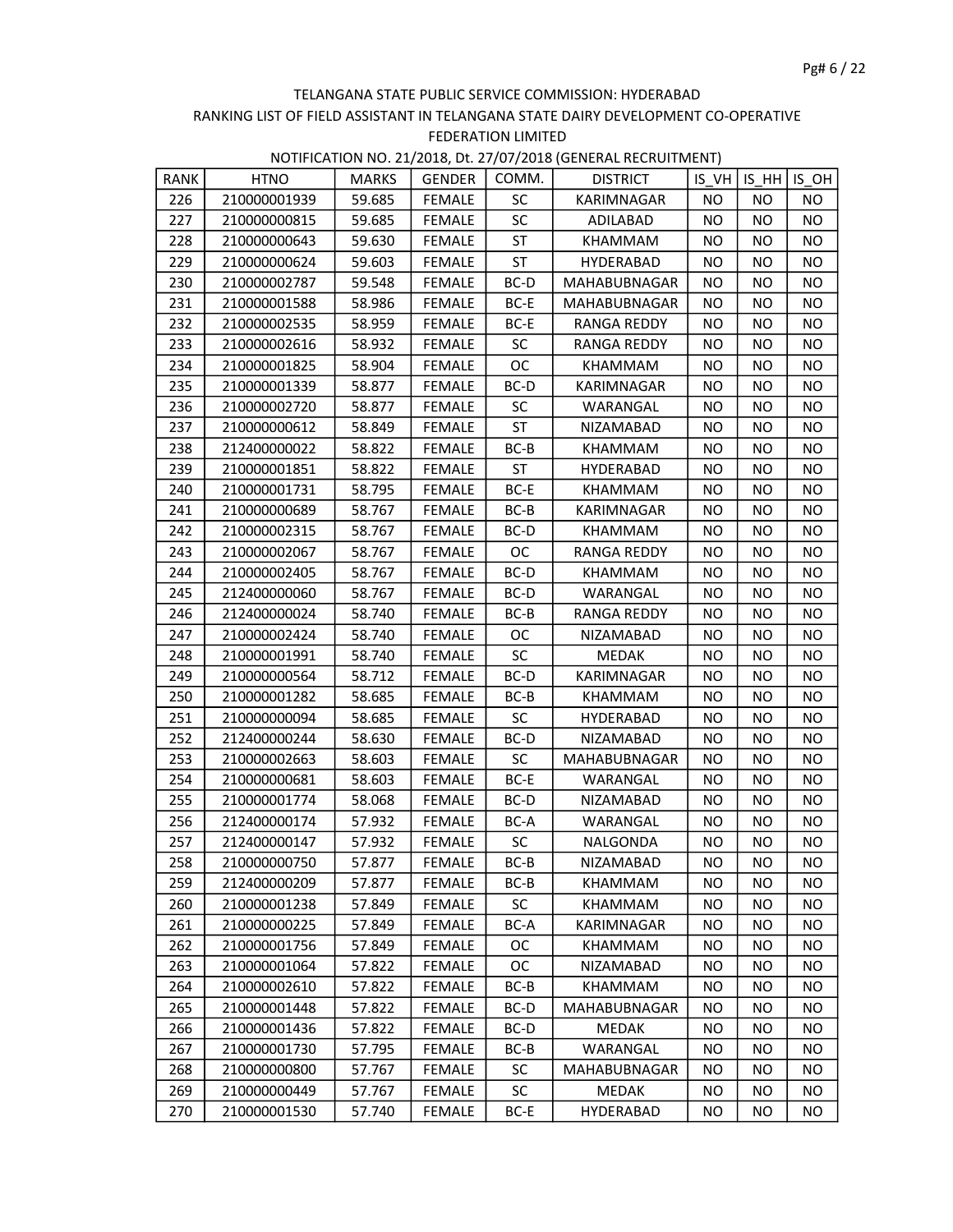| RANK | <b>HTNO</b>  | <b>MARKS</b> | GENDER        | COMM.     | <b>DISTRICT</b>     |           |           | IS VH IS HH IS OH |
|------|--------------|--------------|---------------|-----------|---------------------|-----------|-----------|-------------------|
| 271  | 210000001184 | 57.740       | <b>FEMALE</b> | BC-B      | NIZAMABAD           | NO.       | NO.       | NO.               |
| 272  | 212400000012 | 57.740       | <b>FEMALE</b> | $BC-B$    | <b>HYDERABAD</b>    | NO.       | NO.       | <b>NO</b>         |
| 273  | 210000000528 | 57.740       | <b>FEMALE</b> | <b>OC</b> | RANGA REDDY         | NO        | <b>NO</b> | <b>NO</b>         |
| 274  | 210000002346 | 57.712       | <b>FEMALE</b> | ОC        | KARIMNAGAR          | NO        | NO.       | <b>NO</b>         |
| 275  | 210000002254 | 57.712       | FEMALE        | BC-B      | RANGA REDDY         | NO        | NO.       | <b>NO</b>         |
| 276  | 210000001996 | 57.685       | FEMALE        | BC-D      | KARIMNAGAR          | NO.       | <b>NO</b> | <b>NO</b>         |
| 277  | 210000001798 | 57.658       | FEMALE        | <b>OC</b> | WARANGAL            | NO        | NO        | NO.               |
| 278  | 210000000552 | 57.658       | <b>FEMALE</b> | ОC        | RANGA REDDY         | <b>NO</b> | <b>NO</b> | NO                |
| 279  | 210000000193 | 57.630       | <b>FEMALE</b> | BC-D      | MAHABUBNAGAR        | <b>NO</b> | <b>NO</b> | <b>NO</b>         |
| 280  | 212400000220 | 57.603       | FEMALE        | BC-B      | WARANGAL            | NO.       | NO.       | <b>NO</b>         |
| 281  | 210000000947 | 57.603       | FEMALE        | ST        | KHAMMAM             | <b>NO</b> | NO.       | <b>NO</b>         |
| 282  | 210000001525 | 57.575       | <b>FEMALE</b> | BC-E      | NALGONDA            | NO        | <b>NO</b> | <b>NO</b>         |
| 283  | 210000000824 | 56.904       | <b>FEMALE</b> | <b>SC</b> | ADILABAD            | NO        | NO.       | <b>NO</b>         |
| 284  | 212400000268 | 56.904       | <b>FEMALE</b> | ST        | WARANGAL            | NO.       | NO.       | <b>NO</b>         |
| 285  | 212400000206 | 56.877       | <b>FEMALE</b> | <b>SC</b> | KARIMNAGAR          | <b>NO</b> | <b>NO</b> | <b>NO</b>         |
| 286  | 210000002324 | 56.877       | FEMALE        | BC-D      | NALGONDA            | <b>NO</b> | NO        | <b>NO</b>         |
| 287  | 210000002856 | 56.849       | <b>FEMALE</b> | BC-A      | ADILABAD            | <b>NO</b> | <b>NO</b> | <b>NO</b>         |
| 288  | 212400000134 | 56.822       | <b>FEMALE</b> | <b>SC</b> | WARANGAL            | <b>NO</b> | NO        | <b>NO</b>         |
| 289  | 212400000225 | 56.822       | <b>FEMALE</b> | $BC-B$    | NALGONDA            | <b>NO</b> | NO        | <b>NO</b>         |
| 290  | 212400000153 | 56.795       | <b>FEMALE</b> | ОC        | MAHABUBNAGAR        | NO        | NO.       | NO                |
| 291  | 212400000182 | 56.795       | <b>FEMALE</b> | <b>OC</b> | HYDERABAD           | NO        | <b>NO</b> | <b>NO</b>         |
| 292  | 210000001854 | 56.795       | <b>FEMALE</b> | ST        | HYDERABAD           | <b>NO</b> | NO.       | <b>NO</b>         |
| 293  | 210000002347 | 56.767       | <b>FEMALE</b> | BC-D      | MAHABUBNAGAR        | <b>NO</b> | NO.       | <b>NO</b>         |
| 294  | 210000001581 | 56.767       | FEMALE        | BC-B      | <b>RANGA REDDY</b>  | NO        | NO.       | <b>NO</b>         |
| 295  | 210000001820 | 56.767       | FEMALE        | OC        | KARIMNAGAR          | NO        | NO        | <b>NO</b>         |
| 296  | 210000000032 | 56.740       | <b>FEMALE</b> | BC-B      | HYDERABAD           | <b>NO</b> | <b>NO</b> | <b>NO</b>         |
| 297  | 210000001242 | 56.685       | <b>FEMALE</b> | <b>SC</b> | ADILABAD            | <b>NO</b> | NO        | <b>NO</b>         |
| 298  | 212400000179 | 56.685       | FEMALE        | ОC        | KARIMNAGAR          | NO.       | NO.       | <b>NO</b>         |
| 299  | 210000001283 | 56.685       | <b>FEMALE</b> | SC        | MEDAK               | NO.       | NO        | <b>NO</b>         |
| 300  | 210000002705 | 56.685       | <b>FEMALE</b> | BC-D      | RANGA REDDY         | <b>NO</b> | NO.       | <b>NO</b>         |
| 301  | 210000000023 | 56.658       | <b>FEMALE</b> | $BC-B$    | NALGONDA            | <b>NO</b> | NO        | <b>NO</b>         |
| 302  | 210000000557 | 56.630       | FEMALE        | BC-D      | KARIMNAGAR          | <b>NO</b> | NO.       | <b>NO</b>         |
| 303  | 210000000768 | 56.603       | FEMALE        | SC        | HYDERABAD           | <b>NO</b> | <b>NO</b> | <b>NO</b>         |
| 304  | 210000001512 | 56.575       | <b>FEMALE</b> | BC-A      | HYDERABAD           | ΝO        | <b>NO</b> | NO.               |
| 305  | 210000002080 | 56.575       | <b>FEMALE</b> | ST        | ADILABAD            | ΝO        | ΝO        | NO.               |
| 306  | 210000000961 | 55.959       | FEMALE        | BC-D      | WARANGAL            | NO.       | NO        | NO.               |
| 307  | 210000001741 | 55.904       | <b>FEMALE</b> | BC-D      | NALGONDA            | NO.       | NO.       | <b>NO</b>         |
| 308  | 210000001433 | 55.877       | <b>FEMALE</b> | ST        | <b>MAHABUBNAGAR</b> | NO.       | NO.       | ΝO                |
| 309  | 192021000004 | 55.849       | <b>FEMALE</b> | BC-B      | NALGONDA            | NO.       | NO        | ΝO                |
| 310  | 210000001054 | 55.849       | <b>FEMALE</b> | OC.       | KHAMMAM             | NO        | NO        | NO.               |
| 311  | 210000002529 | 55.849       | FEMALE        | BC-E      | WARANGAL            | NO        | NO.       | <b>NO</b>         |
| 312  | 212400000146 | 55.849       | <b>FEMALE</b> | OC.       | WARANGAL            | NO.       | NO        | NO.               |
| 313  | 212400000129 | 55.849       | <b>FEMALE</b> | ST        | KHAMMAM             | NO.       | NO        | <b>NO</b>         |
| 314  | 210000001683 | 55.822       | <b>FEMALE</b> | BC-B      | MEDAK               | ΝO        | <b>NO</b> | NO.               |
| 315  | 210000002840 | 55.795       | <b>FEMALE</b> | ОC        | WARANGAL            | NO.       | NO        | NO.               |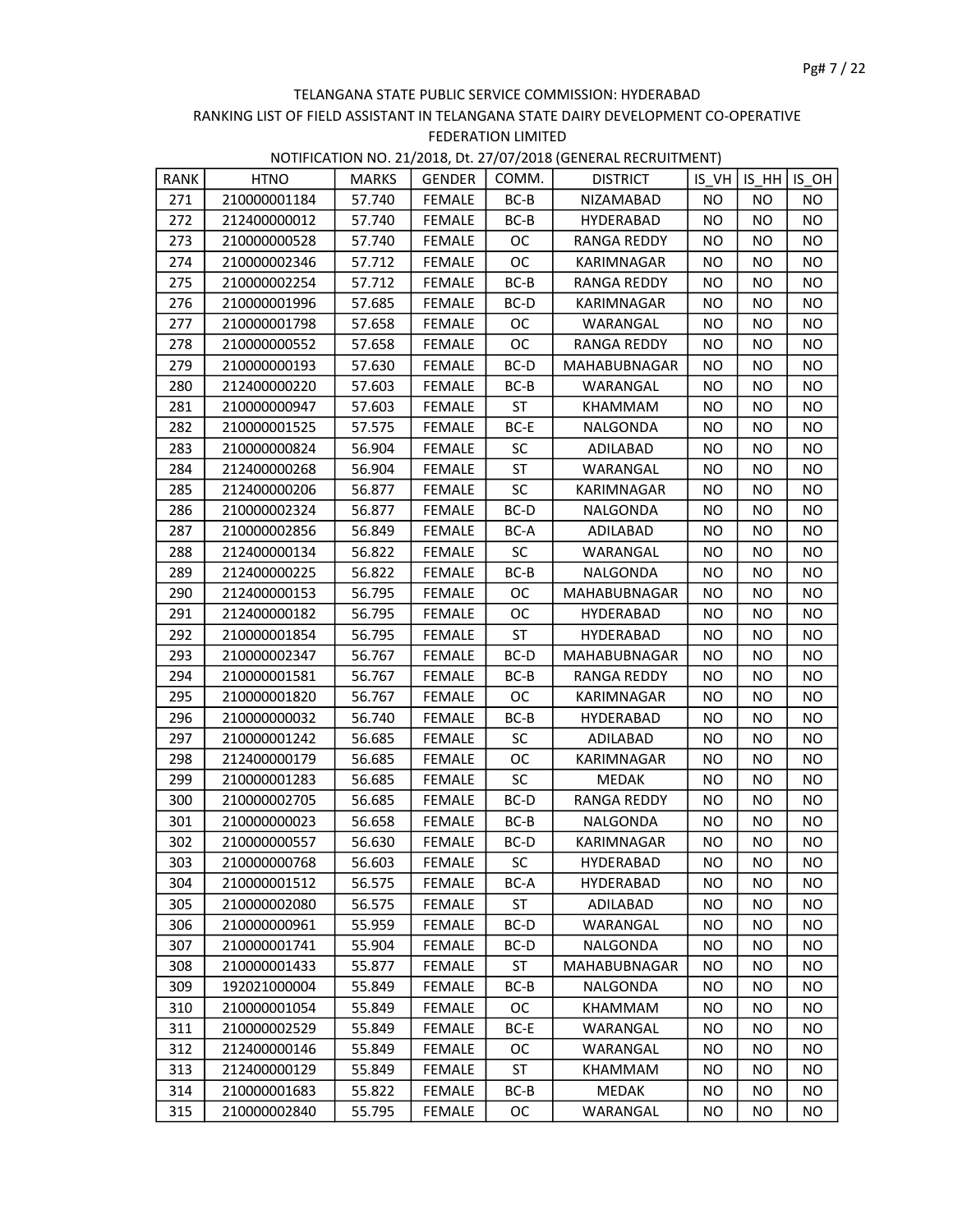| RANK | <b>HTNO</b>  | <b>MARKS</b> | <b>GENDER</b> | COMM.     | <b>DISTRICT</b>     |           | $IS VH$ IS $HH$ | $IS_OH$   |
|------|--------------|--------------|---------------|-----------|---------------------|-----------|-----------------|-----------|
| 316  | 210000001920 | 55.767       | <b>FEMALE</b> | BC-E      | MAHABUBNAGAR        | NO.       | NO.             | NO.       |
| 317  | 210000000134 | 55.767       | FEMALE        | BC-D      | WARANGAL            | NO.       | NO              | <b>NO</b> |
| 318  | 210000000591 | 55.767       | <b>FEMALE</b> | ST        | ADILABAD            | <b>NO</b> | NO.             | <b>NO</b> |
| 319  | 210000001332 | 55.767       | <b>FEMALE</b> | BC-D      | <b>MEDAK</b>        | <b>NO</b> | <b>NO</b>       | <b>NO</b> |
| 320  | 210000001018 | 55.767       | <b>FEMALE</b> | BC-D      | <b>MAHABUBNAGAR</b> | <b>NO</b> | NO.             | <b>NO</b> |
| 321  | 212400000207 | 55.740       | FEMALE        | BC-B      | HYDERABAD           | NO.       | NO.             | <b>NO</b> |
| 322  | 210000000110 | 55.740       | <b>FEMALE</b> | $BC-B$    | <b>MEDAK</b>        | <b>NO</b> | <b>NO</b>       | NO.       |
| 323  | 210000000073 | 55.685       | <b>FEMALE</b> | BC-B      | NALGONDA            | <b>NO</b> | <b>NO</b>       | <b>NO</b> |
| 324  | 210000001678 | 55.685       | <b>FEMALE</b> | $BC-B$    | <b>HYDERABAD</b>    | <b>NO</b> | NO.             | NO.       |
| 325  | 210000000580 | 55.685       | FEMALE        | <b>ST</b> | WARANGAL            | NO.       | NO              | <b>NO</b> |
| 326  | 210000002798 | 55.658       | FEMALE        | BC-D      | NIZAMABAD           | <b>NO</b> | NO.             | <b>NO</b> |
| 327  | 210000001035 | 55.630       | <b>FEMALE</b> | BC-A      | <b>MEDAK</b>        | <b>NO</b> | NO.             | NO.       |
| 328  | 210000000931 | 55.630       | <b>FEMALE</b> | ST        | NIZAMABAD           | <b>NO</b> | <b>NO</b>       | <b>NO</b> |
| 329  | 210000001345 | 55.603       | FEMALE        | <b>OC</b> | HYDERABAD           | <b>NO</b> | NO              | <b>NO</b> |
| 330  | 210000001709 | 55.603       | FEMALE        | BC-B      | MEDAK               | <b>NO</b> | NO              | <b>NO</b> |
| 331  | 210000001490 | 55.548       | <b>FEMALE</b> | BC-A      | KHAMMAM             | <b>NO</b> | NO.             | <b>NO</b> |
| 332  | 210000000349 | 55.548       | <b>FEMALE</b> | <b>SC</b> | MAHABUBNAGAR        | NO        | <b>NO</b>       | <b>NO</b> |
| 333  | 210000002819 | 55.014       | <b>FEMALE</b> | ST        | MAHABUBNAGAR        | NO        | NO              | <b>NO</b> |
| 334  | 210000001484 | 54.986       | <b>FEMALE</b> | BC-A      | KHAMMAM             | NO.       | NO.             | <b>NO</b> |
| 335  | 212200000001 | 54.932       | <b>FEMALE</b> | BC-D      | KARIMNAGAR          | <b>NO</b> | NO.             | <b>NO</b> |
| 336  | 212400000265 | 54.904       | <b>FEMALE</b> | BC-D      | WARANGAL            | <b>NO</b> | <b>NO</b>       | <b>NO</b> |
| 337  | 210000001203 | 54.877       | <b>FEMALE</b> | <b>SC</b> | NALGONDA            | <b>NO</b> | <b>NO</b>       | <b>NO</b> |
| 338  | 212400000016 | 54.849       | <b>FEMALE</b> | $BC-B$    | ADILABAD            | <b>NO</b> | <b>NO</b>       | <b>NO</b> |
| 339  | 210000001060 | 54.849       | FEMALE        | <b>OC</b> | NALGONDA            | <b>NO</b> | NO              | <b>NO</b> |
| 340  | 210000000284 | 54.822       | <b>FEMALE</b> | SC        | ADILABAD            | <b>NO</b> | NO              | <b>NO</b> |
| 341  | 210000000752 | 54.822       | <b>FEMALE</b> | SC        | KHAMMAM             | <b>NO</b> | <b>NO</b>       | <b>NO</b> |
| 342  | 210000001896 | 54.822       | FEMALE        | BC-A      | WARANGAL            | <b>NO</b> | <b>NO</b>       | NO.       |
| 343  | 210000002895 | 54.795       | FEMALE        | BC-A      | WARANGAL            | NO.       | NO.             | <b>NO</b> |
| 344  | 212224000001 | 54.795       | <b>FEMALE</b> | BC-D      | KHAMMAM             | <b>NO</b> | NO.             | <b>NO</b> |
| 345  | 210000002866 | 54.795       | <b>FEMALE</b> | BC-A      | RANGA REDDY         | NO        | NO              | <b>NO</b> |
| 346  | 210000002532 | 54.795       | <b>FEMALE</b> | ST        | NALGONDA            | <b>NO</b> | <b>NO</b>       | <b>NO</b> |
| 347  | 210000000293 | 54.795       | <b>FEMALE</b> | SC        | <b>MEDAK</b>        | <b>NO</b> | <b>NO</b>       | <b>NO</b> |
| 348  | 210000000093 | 54.767       | FEMALE        | BC-B      | WARANGAL            | <b>NO</b> | <b>NO</b>       | <b>NO</b> |
| 349  | 210000000167 | 54.767       | <b>FEMALE</b> | OC.       | MEDAK               | ΝO        | NO              | NO.       |
| 350  | 210000001988 | 54.767       | <b>FEMALE</b> | <b>SC</b> | WARANGAL            | ΝO        | NO              | NO.       |
| 351  | 210000002572 | 54.767       | <b>FEMALE</b> | BC-B      | <b>RANGA REDDY</b>  | NO        | <b>NO</b>       | <b>NO</b> |
| 352  | 210000000632 | 54.767       | <b>FEMALE</b> | BC-A      | MAHABUBNAGAR        | ΝO        | NO.             | ΝO        |
| 353  | 210000000888 | 54.767       | <b>FEMALE</b> | BC-D      | WARANGAL            | NO.       | NO              | <b>NO</b> |
| 354  | 210000000215 | 54.740       | <b>FEMALE</b> | ST        | WARANGAL            | NO        | NO              | NO.       |
| 355  | 210000002275 | 54.740       | <b>FEMALE</b> | <b>SC</b> | RANGA REDDY         | ΝO        | <b>NO</b>       | ΝO        |
| 356  | 210000000427 | 54.740       | <b>FEMALE</b> | SC        | KARIMNAGAR          | NO        | NO              | <b>NO</b> |
| 357  | 210000001220 | 54.740       | <b>FEMALE</b> | BC-B      | HYDERABAD           | <b>NO</b> | <b>NO</b>       | <b>NO</b> |
| 358  | 210000002166 | 54.740       | FEMALE        | <b>SC</b> | MAHABUBNAGAR        | ΝO        | NO.             | ΝO        |
| 359  | 202100000062 | 54.740       | <b>FEMALE</b> | BC-B      | WARANGAL            | ΝO        | NO              | NO.       |
| 360  | 210000000533 | 54.740       | <b>FEMALE</b> | BC-D      | MAHABUBNAGAR        | NO        | NO              | NO        |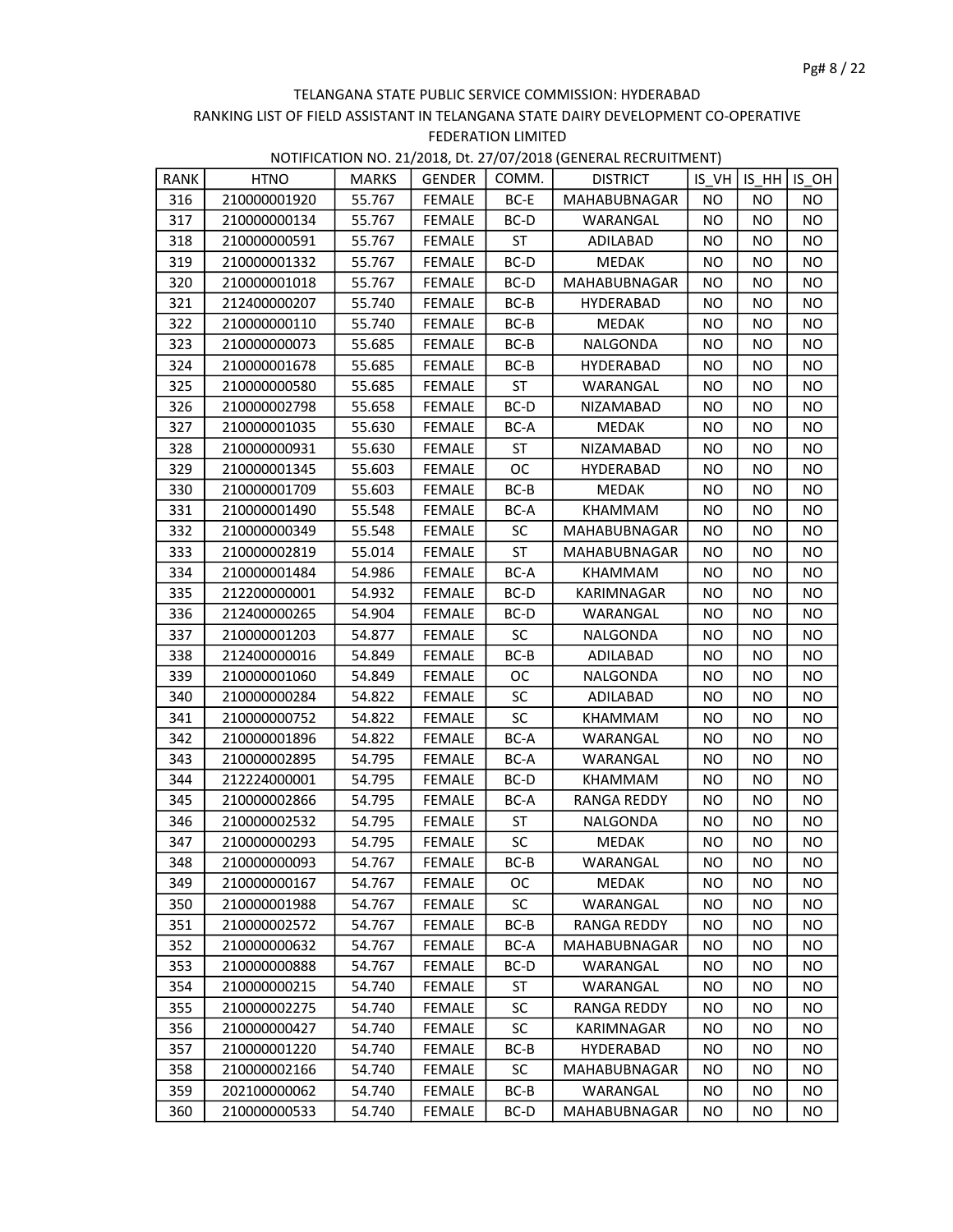| RANK | <b>HTNO</b>  | <b>MARKS</b> | <b>GENDER</b> | COMM.     | <b>DISTRICT</b>     |           | IS VH   IS HH   ISOH |           |
|------|--------------|--------------|---------------|-----------|---------------------|-----------|----------------------|-----------|
| 361  | 210000000835 | 54.740       | <b>FEMALE</b> | BC-B      | KARIMNAGAR          | <b>NO</b> | NO.                  | NO.       |
| 362  | 210000002688 | 54.740       | FEMALE        | <b>SC</b> | KARIMNAGAR          | <b>NO</b> | NO.                  | NO.       |
| 363  | 210000002239 | 54.712       | <b>FEMALE</b> | <b>SC</b> | MAHABUBNAGAR        | NO        | <b>NO</b>            | NO.       |
| 364  | 210000002200 | 54.712       | <b>FEMALE</b> | BC-B      | NALGONDA            | <b>NO</b> | NO                   | NO.       |
| 365  | 210000002487 | 54.712       | <b>FEMALE</b> | ST        | WARANGAL            | <b>NO</b> | NO.                  | NO        |
| 366  | 210000001336 | 54.712       | FEMALE        | BC-D      | KARIMNAGAR          | <b>NO</b> | NO.                  | NO.       |
| 367  | 210000001772 | 54.685       | <b>FEMALE</b> | BC-D      | WARANGAL            | <b>NO</b> | <b>NO</b>            | <b>NO</b> |
| 368  | 210000000285 | 54.685       | <b>FEMALE</b> | BC-B      | KHAMMAM             | <b>NO</b> | <b>NO</b>            | <b>NO</b> |
| 369  | 210000000473 | 54.685       | <b>FEMALE</b> | BC-D      | ADILABAD            | <b>NO</b> | NO                   | <b>NO</b> |
| 370  | 210000002790 | 54.685       | FEMALE        | BC-D      | RANGA REDDY         | <b>NO</b> | NO.                  | NO.       |
| 371  | 210000001100 | 54.685       | FEMALE        | ОC        | MEDAK               | <b>NO</b> | NO.                  | NO        |
| 372  | 212728000001 | 54.658       | <b>FEMALE</b> | BC-D      | <b>HYDERABAD</b>    | ΝO        | ΝO                   | NO.       |
| 373  | 210000000011 | 54.658       | <b>FEMALE</b> | BC-B      | MAHABUBNAGAR        | <b>NO</b> | <b>NO</b>            | NO.       |
| 374  | 212400000125 | 54.630       | FEMALE        | <b>SC</b> | MAHABUBNAGAR        | <b>NO</b> | NO.                  | NO.       |
| 375  | 210000002343 | 54.630       | <b>FEMALE</b> | BC-D      | WARANGAL            | <b>NO</b> | NO.                  | NO        |
| 376  | 212400000240 | 54.630       | <b>FEMALE</b> | ОC        | WARANGAL            | <b>NO</b> | NO.                  | <b>NO</b> |
| 377  | 210000002751 | 54.630       | FEMALE        | ST        | <b>MEDAK</b>        | <b>NO</b> | NO                   | NO        |
| 378  | 210000001515 | 54.630       | <b>FEMALE</b> | BC-A      | KHAMMAM             | <b>NO</b> | NO                   | NO.       |
| 379  | 210000000562 | 54.630       | <b>FEMALE</b> | BC-D      | KARIMNAGAR          | <b>NO</b> | NO.                  | <b>NO</b> |
| 380  | 210000002109 | 54.521       | <b>FEMALE</b> | BC-B      | NALGONDA            | <b>NO</b> | <b>NO</b>            | NO.       |
| 381  | 210000002195 | 54.521       | <b>FEMALE</b> | BC-B      | RANGA REDDY         | <b>NO</b> | <b>NO</b>            | NO.       |
| 382  | 210000001302 | 53.959       | <b>FEMALE</b> | <b>SC</b> | NALGONDA            | <b>NO</b> | NO                   | <b>NO</b> |
| 383  | 212400000040 | 53.849       | <b>FEMALE</b> | $BC-B$    | NALGONDA            | <b>NO</b> | <b>NO</b>            | <b>NO</b> |
| 384  | 212400000038 | 53.822       | <b>FEMALE</b> | BC-B      | <b>HYDERABAD</b>    | <b>NO</b> | NO.                  | NO.       |
| 385  | 212400000126 | 53.822       | <b>FEMALE</b> | <b>SC</b> | MAHABUBNAGAR        | <b>NO</b> | NO.                  | <b>NO</b> |
| 386  | 210000001859 | 53.822       | <b>FEMALE</b> | ST        | NALGONDA            | <b>NO</b> | NO.                  | NO.       |
| 387  | 210000002776 | 53.822       | <b>FEMALE</b> | $BC-D$    | NIZAMABAD           | <b>NO</b> | <b>NO</b>            | NO        |
| 388  | 210000001833 | 53.822       | <b>FEMALE</b> | ST        | NALGONDA            | <b>NO</b> | NO.                  | <b>NO</b> |
| 389  | 212400000013 | 53.795       | <b>FEMALE</b> | BC-B      | WARANGAL            | <b>NO</b> | <b>NO</b>            | NO        |
| 390  | 210000000482 | 53.795       | <b>FEMALE</b> | OC        | WARANGAL            | <b>NO</b> | <b>NO</b>            | NO        |
| 391  | 210000002095 | 53.795       | <b>FEMALE</b> | BC-B      | KARIMNAGAR          | <b>NO</b> | <b>NO</b>            | NO.       |
| 392  | 210000002133 | 53.795       | <b>FEMALE</b> | <b>SC</b> | <b>MEDAK</b>        | <b>NO</b> | <b>NO</b>            | <b>NO</b> |
| 393  | 210000001502 | 53.767       | FEMALE        | BC-A      | WARANGAL            | <b>NO</b> | <b>NO</b>            | <b>NO</b> |
| 394  | 210000002585 | 53.767       | <b>FEMALE</b> | BC-B      | MAHABUBNAGAR        | NO.       | ΝO                   | NO.       |
| 395  | 210000002741 | 53.767       | <b>FEMALE</b> | BC-D      | <b>MAHABUBNAGAR</b> | ΝO        | NO                   | NO.       |
| 396  | 210000002111 | 53.767       | <b>FEMALE</b> | <b>SC</b> | MAHABUBNAGAR        | NO        | <b>NO</b>            | <b>NO</b> |
| 397  | 210000001707 | 53.767       | <b>FEMALE</b> | SC        | MEDAK               | NO.       | NO.                  | NO.       |
| 398  | 210000002486 | 53.767       | <b>FEMALE</b> | ST        | NALGONDA            | NO.       | NO.                  | NO.       |
| 399  | 210000001889 | 53.767       | <b>FEMALE</b> | BC-A      | <b>RANGA REDDY</b>  | NO        | NO                   | NO.       |
| 400  | 210000000095 | 53.740       | <b>FEMALE</b> | BC-B      | MAHABUBNAGAR        | ΝO        | <b>NO</b>            | NO.       |
| 401  | 210000000754 | 53.740       | <b>FEMALE</b> | BC-B      | MAHABUBNAGAR        | NO.       | NO                   | <b>NO</b> |
| 402  | 210000002827 | 53.740       | <b>FEMALE</b> | <b>OC</b> | NALGONDA            | <b>NO</b> | NO.                  | NO.       |
| 403  | 212400000216 | 53.740       | <b>FEMALE</b> | SC        | KHAMMAM             | NO.       | NO                   | NO.       |
| 404  | 210000001867 | 53.740       | <b>FEMALE</b> | BC-D      | KARIMNAGAR          | ΝO        | ΝO                   | NO.       |
| 405  | 210000000308 | 53.740       | <b>FEMALE</b> | BC-B      | NALGONDA            | NO        | NO                   | NO        |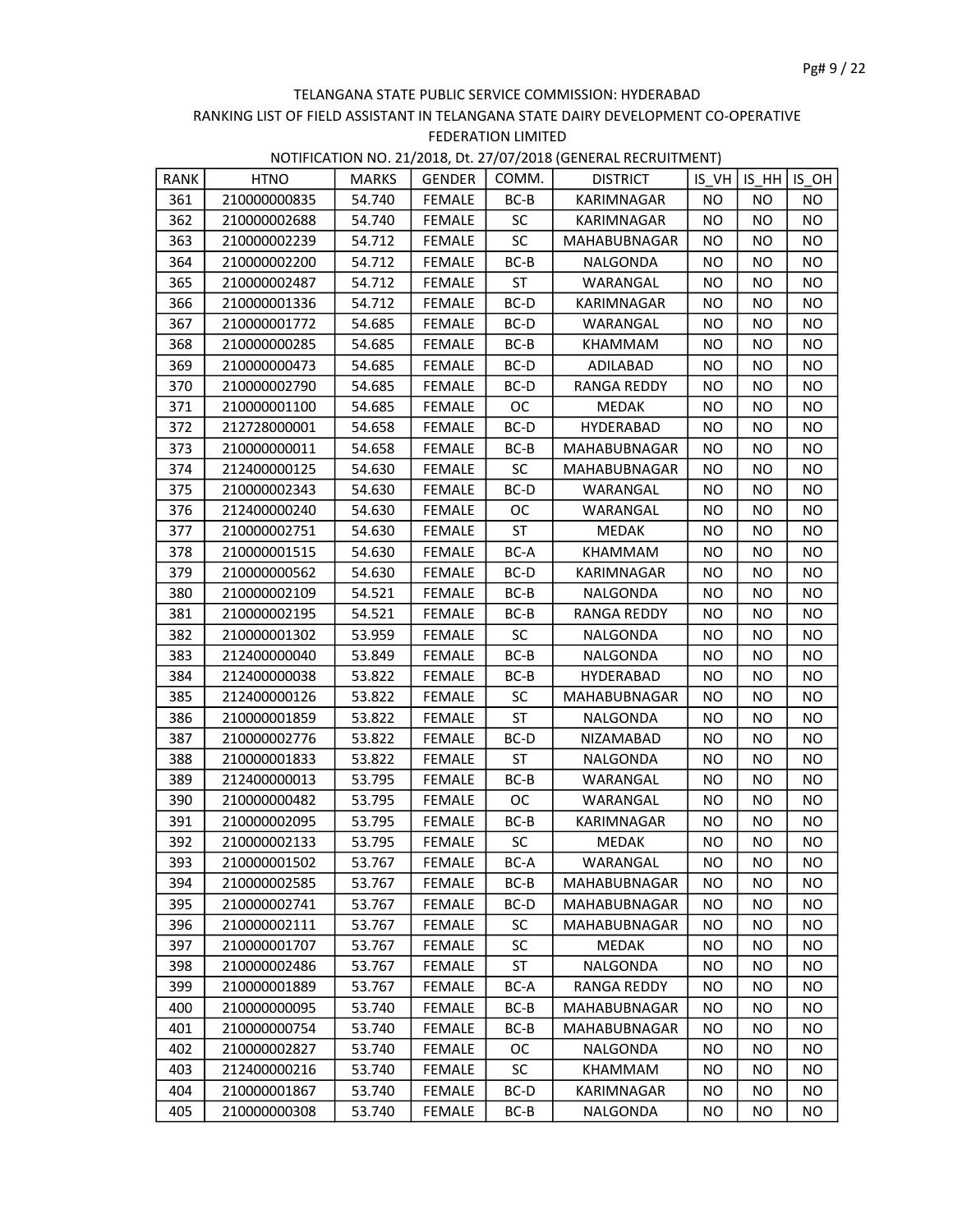| RANK | <b>HTNO</b>  | <b>MARKS</b> | <b>GENDER</b> | COMM.     | <b>DISTRICT</b>     | IS VH     | ISHH      | IS OH     |
|------|--------------|--------------|---------------|-----------|---------------------|-----------|-----------|-----------|
| 406  | 210000001918 | 53.740       | <b>FEMALE</b> | ST        | NALGONDA            | NO.       | NO.       | NO.       |
| 407  | 210000002120 | 53.740       | FEMALE        | BC-B      | MAHABUBNAGAR        | NO.       | NO.       | NO.       |
| 408  | 210000002809 | 53.712       | FEMALE        | OC.       | NALGONDA            | NO.       | NO.       | YES       |
| 409  | 210000002780 | 53.712       | <b>FEMALE</b> | BC-D      | NIZAMABAD           | ΝO        | <b>NO</b> | NO.       |
| 410  | 210000002498 | 53.712       | <b>FEMALE</b> | BC-A      | <b>HYDERABAD</b>    | <b>NO</b> | NO        | NO.       |
| 411  | 210000002259 | 53.712       | <b>FEMALE</b> | <b>SC</b> | NALGONDA            | NO.       | NO.       | <b>NO</b> |
| 412  | 210000000299 | 53.712       | <b>FEMALE</b> | <b>SC</b> | KARIMNAGAR          | NO.       | NO.       | NO.       |
| 413  | 210000001766 | 53.712       | <b>FEMALE</b> | BC-D      | WARANGAL            | NO.       | <b>NO</b> | NO.       |
| 414  | 210000002588 | 53.685       | <b>FEMALE</b> | BC-B      | WARANGAL            | <b>NO</b> | NO.       | NO.       |
| 415  | 210000001077 | 53.685       | <b>FEMALE</b> | BC-A      | KARIMNAGAR          | NO.       | NO        | NO.       |
| 416  | 210000001879 | 53.685       | FEMALE        | BC-D      | <b>MAHABUBNAGAR</b> | NO.       | NO.       | NO.       |
| 417  | 210000001033 | 53.658       | FEMALE        | OC.       | NALGONDA            | NO.       | NO.       | NO.       |
| 418  | 210000002514 | 53.630       | <b>FEMALE</b> | ST        | MAHABUBNAGAR        | NO        | NO.       | NO.       |
| 419  | 210000002858 | 53.630       | <b>FEMALE</b> | ОC        | ADILABAD            | <b>NO</b> | <b>NO</b> | NO.       |
| 420  | 210000000872 | 53.548       | <b>FEMALE</b> | $BC-B$    | <b>HYDERABAD</b>    | <b>NO</b> | <b>NO</b> | <b>NO</b> |
| 421  | 212400000056 | 52.932       | <b>FEMALE</b> | BC-D      | <b>MAHABUBNAGAR</b> | NO.       | NO.       | NO.       |
| 422  | 212400000173 | 52.932       | FEMALE        | BC-A      | WARANGAL            | NO.       | NO.       | NO.       |
| 423  | 210000000662 | 52.877       | <b>FEMALE</b> | ST        | <b>OTHERS</b>       | <b>NO</b> | NO.       | NO.       |
| 424  | 212400000143 | 52.849       | <b>FEMALE</b> | <b>ST</b> | WARANGAL            | NO.       | NO        | NO.       |
| 425  | 210000002579 | 52.849       | FEMALE        | BC-B      | KHAMMAM             | NO.       | NO.       | NO.       |
| 426  | 210000001485 | 52.822       | FEMALE        | BC-A      | MAHABUBNAGAR        | NO        | NO.       | NO.       |
| 427  | 210000001346 | 52.822       | <b>FEMALE</b> | BC-D      | <b>MAHABUBNAGAR</b> | <b>NO</b> | <b>NO</b> | NO.       |
| 428  | 212400000055 | 52.795       | <b>FEMALE</b> | BC-D      | NALGONDA            | <b>NO</b> | NO        | NO        |
| 429  | 210000001651 | 52.795       | <b>FEMALE</b> | <b>SC</b> | <b>MEDAK</b>        | NO.       | NO.       | NO.       |
| 430  | 212400000101 | 52.795       | <b>FEMALE</b> | <b>ST</b> | NALGONDA            | NO.       | NO.       | NO.       |
| 431  | 210000001689 | 52.767       | FEMALE        | <b>SC</b> | MEDAK               | NO.       | NO.       | NO.       |
| 432  | 210000001096 | 52.767       | <b>FEMALE</b> | BC-A      | NIZAMABAD           | <b>NO</b> | NO        | NO.       |
| 433  | 210000000326 | 52.767       | <b>FEMALE</b> | <b>SC</b> | MEDAK               | NO.       | NO        | NO.       |
| 434  | 210000000767 | 52.767       | <b>FEMALE</b> | <b>SC</b> | NALGONDA            | NO.       | NO.       | NO.       |
| 435  | 210000002445 | 52.767       | FEMALE        | ST        | KHAMMAM             | NO.       | NO.       | NO.       |
| 436  | 210000001134 | 52.767       | <b>FEMALE</b> | <b>SC</b> | MAHABUBNAGAR        | NO        | NO.       | NO.       |
| 437  | 210000001608 | 52.712       | <b>FEMALE</b> | <b>SC</b> | NIZAMABAD           | <b>NO</b> | NO        | NO.       |
| 438  | 210000001298 | 52.712       | FEMALE        | BC-B      | RANGA REDDY         | <b>NO</b> | NO        | NO.       |
| 439  | 210000000665 | 52.712       | FEMALE        | ST        | WARANGAL            | NO.       | NO.       | NO.       |
| 440  | 210000001702 | 52.712       | <b>FEMALE</b> | SC        | KARIMNAGAR          | NO.       | NO.       | ΝO        |
| 441  | 210000000818 | 52.712       | <b>FEMALE</b> | BC-B      | RANGA REDDY         | ΝO        | ΝO        | ΝO        |
| 442  | 210000001585 | 52.658       | <b>FEMALE</b> | <b>SC</b> | NIZAMABAD           | <b>NO</b> | NO        | ΝO        |
| 443  | 210000001240 | 52.630       | <b>FEMALE</b> | <b>SC</b> | KHAMMAM             | NO.       | NO.       | NO.       |
| 444  | 210000000807 | 52.630       | FEMALE        | BC-B      | NIZAMABAD           | NO.       | NO.       | ΝO        |
| 445  | 210000000052 | 52.630       | <b>FEMALE</b> | <b>SC</b> | ADILABAD            | <b>NO</b> | NO.       | NO.       |
| 446  | 210000001386 | 52.603       | <b>FEMALE</b> | BC-D      | KHAMMAM             | ΝO        | NO        | ΝO        |
| 447  | 210000001523 | 52.603       | <b>FEMALE</b> | BC-E      | NALGONDA            | NO        | NO        | NO.       |
| 448  | 210000000796 | 52.575       | FEMALE        | <b>SC</b> | WARANGAL            | NO.       | NO.       | NO.       |
| 449  | 210000001768 | 52.548       | FEMALE        | BC-D      | RANGA REDDY         | NO.       | NO        | NO.       |
| 450  | 210000001157 | 52.521       | <b>FEMALE</b> | BC-B      | WARANGAL            | NO.       | NO.       | NO.       |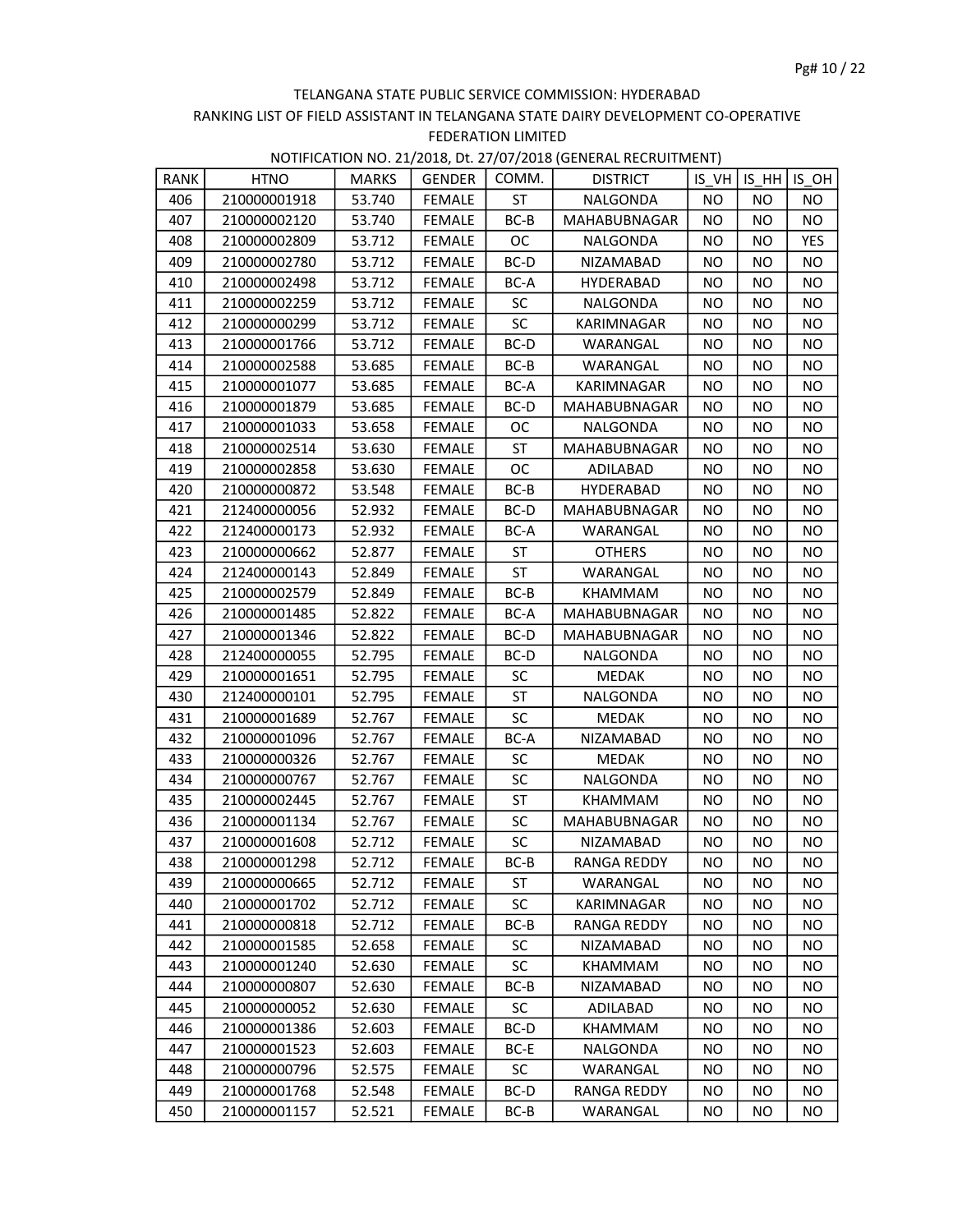| RANK | <b>HTNO</b>  | <b>MARKS</b> | <b>GENDER</b> | COMM.     | <b>DISTRICT</b>    |           | IS VHIIS HH | IS OH     |
|------|--------------|--------------|---------------|-----------|--------------------|-----------|-------------|-----------|
| 451  | 210000001925 | 51.849       | <b>FEMALE</b> | BC-A      | KARIMNAGAR         | NO.       | NO.         | NO.       |
| 452  | 212400000228 | 51.795       | FEMALE        | <b>SC</b> | KARIMNAGAR         | NO.       | NO.         | NO.       |
| 453  | 210000000339 | 51.795       | FEMALE        | BC-B      | WARANGAL           | NO.       | NO.         | NO        |
| 454  | 210000000410 | 51.795       | <b>FEMALE</b> | <b>SC</b> | WARANGAL           | <b>NO</b> | NO          | NO.       |
| 455  | 210000002041 | 51.767       | <b>FEMALE</b> | <b>SC</b> | <b>HYDERABAD</b>   | NO.       | NO          | NO.       |
| 456  | 212400000092 | 51.767       | <b>FEMALE</b> | $BC-B$    | NALGONDA           | <b>NO</b> | NO.         | <b>NO</b> |
| 457  | 210000000316 | 51.740       | <b>FEMALE</b> | BC-B      | KARIMNAGAR         | NO.       | NO.         | NO.       |
| 458  | 212400000156 | 51.740       | <b>FEMALE</b> | <b>OC</b> | NALGONDA           | NO.       | NO.         | NO.       |
| 459  | 210000001237 | 51.740       | FEMALE        | <b>SC</b> | MAHABUBNAGAR       | NO        | NO.         | NO.       |
| 460  | 212400000248 | 51.712       | <b>FEMALE</b> | BC-D      | WARANGAL           | NO.       | NO          | NO        |
| 461  | 210000001637 | 51.712       | FEMALE        | BC-B      | NALGONDA           | NO.       | NO.         | NO.       |
| 462  | 210000002611 | 51.712       | FEMALE        | <b>SC</b> | KHAMMAM            | NO.       | NO.         | NO.       |
| 463  | 210000000368 | 51.712       | <b>FEMALE</b> | BC-B      | WARANGAL           | <b>NO</b> | NO.         | NO.       |
| 464  | 210000000692 | 51.712       | <b>FEMALE</b> | <b>SC</b> | MAHABUBNAGAR       | NO        | <b>NO</b>   | NO.       |
| 465  | 210000001606 | 51.712       | <b>FEMALE</b> | $BC-B$    | NIZAMABAD          | NO.       | <b>NO</b>   | <b>NO</b> |
| 466  | 212400000097 | 51.712       | <b>FEMALE</b> | ST        | <b>RANGA REDDY</b> | NO.       | NO.         | NO.       |
| 467  | 212400000217 | 51.685       | FEMALE        | <b>SC</b> | KHAMMAM            | NO.       | <b>NO</b>   | NO        |
| 468  | 212400000185 | 51.685       | FEMALE        | ОC        | <b>NIZAMABAD</b>   | <b>NO</b> | NO          | NO.       |
| 469  | 210000000084 | 51.685       | <b>FEMALE</b> | <b>SC</b> | <b>RANGA REDDY</b> | NO.       | NO.         | NO.       |
| 470  | 210000000787 | 51.658       | FEMALE        | <b>SC</b> | WARANGAL           | NO.       | NO.         | NO        |
| 471  | 210000000370 | 51.658       | FEMALE        | <b>SC</b> | MEDAK              | NO.       | NO.         | NO.       |
| 472  | 210000002843 | 51.658       | <b>FEMALE</b> | ОC        | <b>MEDAK</b>       | <b>NO</b> | NO          | NO.       |
| 473  | 210000001043 | 51.658       | <b>FEMALE</b> | ОC        | MEDAK              | <b>NO</b> | NO          | NO        |
| 474  | 212728000002 | 51.630       | <b>FEMALE</b> | <b>SC</b> | HYDERABAD          | NO.       | NO.         | NO.       |
| 475  | 210000001650 | 51.630       | <b>FEMALE</b> | $BC-B$    | KARIMNAGAR         | NO.       | NO.         | NO.       |
| 476  | 212400000176 | 51.630       | FEMALE        | BC-A      | HYDERABAD          | NO.       | NO.         | NO        |
| 477  | 210000000209 | 51.603       | <b>FEMALE</b> | BC-A      | HYDERABAD          | <b>NO</b> | NO          | NO.       |
| 478  | 210000000756 | 51.603       | <b>FEMALE</b> | BC-B      | NALGONDA           | NO.       | NO          | NO.       |
| 479  | 212400000032 | 51.603       | FEMALE        | BC-D      | <b>HYDERABAD</b>   | NO.       | NO.         | NO.       |
| 480  | 210000000135 | 51.603       | FEMALE        | BC-D      | MEDAK              | NO.       | NO.         | NO.       |
| 481  | 210000000445 | 51.575       | FEMALE        | <b>SC</b> | <b>HYDERABAD</b>   | <b>NO</b> | NO.         | NO        |
| 482  | 210000001053 | 51.521       | <b>FEMALE</b> | ОC        | WARANGAL           | <b>NO</b> | NO          | NO.       |
| 483  | 210000002181 | 51.493       | FEMALE        | BC-B      | MAHABUBNAGAR       | <b>NO</b> | NO          | NO.       |
| 484  | 210000000397 | 50.932       | FEMALE        | <b>SC</b> | KHAMMAM            | NO.       | NO.         | <b>NO</b> |
| 485  | 210000000628 | 50.904       | FEMALE        | BC-A      | WARANGAL           | NO.       | NO.         | NO.       |
| 486  | 210000001738 | 50.849       | <b>FEMALE</b> | BC-D      | KARIMNAGAR         | ΝO        | ΝO          | NO        |
| 487  | 210000001411 | 50.822       | <b>FEMALE</b> | OC.       | MAHABUBNAGAR       | NO        | NO          | ΝO        |
| 488  | 212400000106 | 50.795       | <b>FEMALE</b> | ST        | WARANGAL           | NO.       | NO.         | NO.       |
| 489  | 210000001602 | 50.795       | <b>FEMALE</b> | SC        | ADILABAD           | NO        | NO.         | NO.       |
| 490  | 210000000900 | 50.795       | FEMALE        | SC        | KHAMMAM            | <b>NO</b> | NO          | NO.       |
| 491  | 210000002645 | 50.767       | <b>FEMALE</b> | BC-B      | ADILABAD           | ΝO        | NO          | NO.       |
| 492  | 210000001898 | 50.740       | <b>FEMALE</b> | BC-A      | KHAMMAM            | NO        | NO          | NO.       |
| 493  | 210000000926 | 50.740       | <b>FEMALE</b> | BC-D      | WARANGAL           | NO        | NO.         | NO.       |
| 494  | 210000001013 | 50.740       | FEMALE        | BC-D      | MAHABUBNAGAR       | NO.       | NO          | NO.       |
| 495  | 210000001926 | 50.740       | <b>FEMALE</b> | BC-A      | MAHABUBNAGAR       | NO.       | NO.         | NO.       |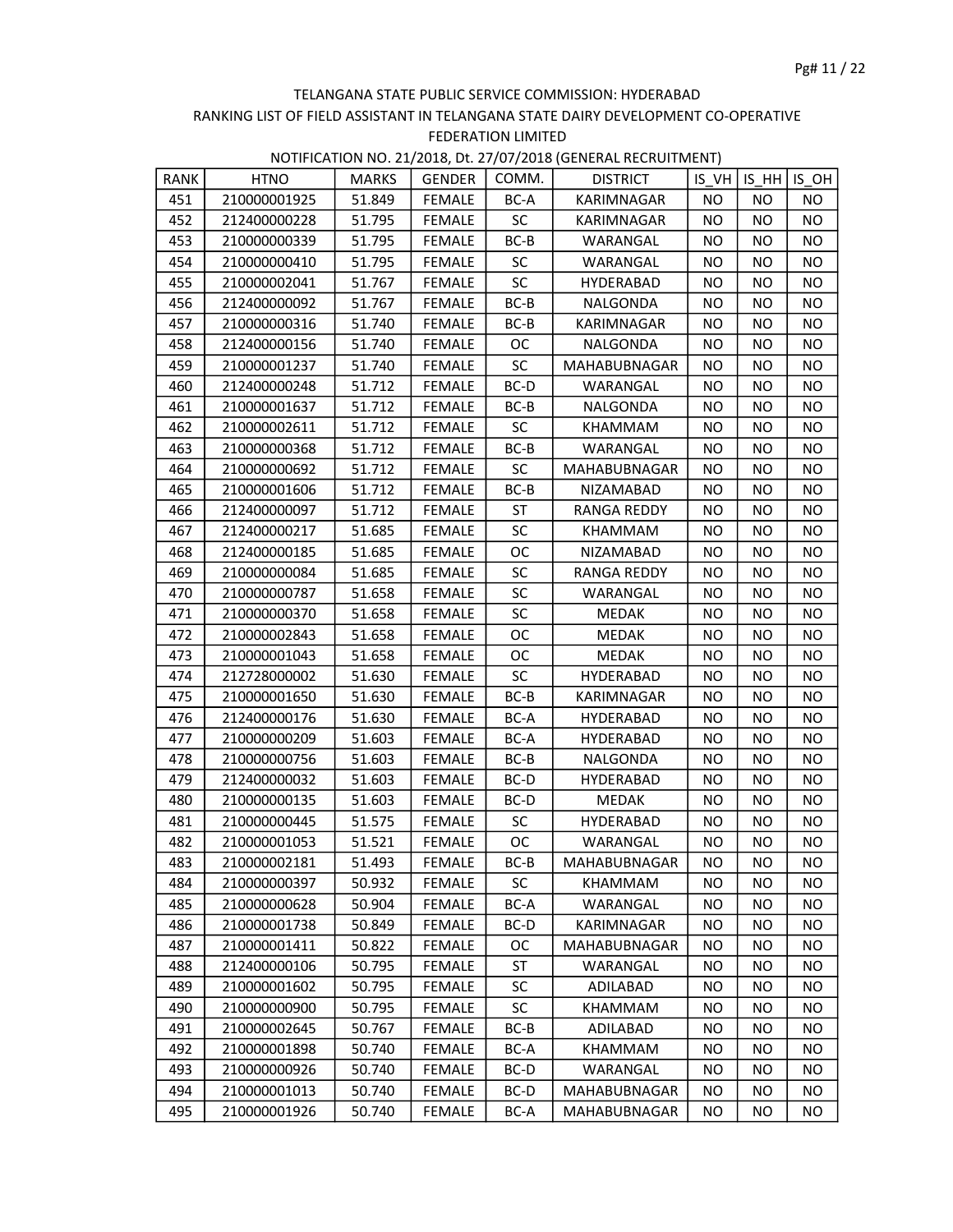| RANK | <b>HTNO</b>  | <b>MARKS</b> | GENDER        | COMM.     | <b>DISTRICT</b>    |           | IS VH IS HH IS OH |           |
|------|--------------|--------------|---------------|-----------|--------------------|-----------|-------------------|-----------|
| 496  | 202100000007 | 50.712       | FEMALE        | BC-B      | KARIMNAGAR         | <b>NO</b> | NO.               | NO.       |
| 497  | 210000002385 | 50.712       | <b>FEMALE</b> | <b>OC</b> | WARANGAL           | NO.       | NO.               | NO        |
| 498  | 210000000392 | 50.685       | <b>FEMALE</b> | BC-B      | NIZAMABAD          | <b>NO</b> | NO                | NO.       |
| 499  | 210000001872 | 50.685       | <b>FEMALE</b> | ST        | WARANGAL           | <b>NO</b> | NO.               | NO        |
| 500  | 192021000007 | 50.685       | FEMALE        | <b>SC</b> | KHAMMAM            | NO.       | NO.               | <b>NO</b> |
| 501  | 210000001355 | 50.658       | FEMALE        | ОC        | HYDERABAD          | NO.       | NO.               | NO        |
| 502  | 212400000252 | 50.658       | <b>FEMALE</b> | ОC        | <b>MEDAK</b>       | NO        | NO                | NO.       |
| 503  | 210000000129 | 50.658       | <b>FEMALE</b> | BC-D      | NIZAMABAD          | <b>NO</b> | NO                | NO.       |
| 504  | 210000000908 | 50.630       | <b>FEMALE</b> | BC-D      | HYDERABAD          | NO.       | NO.               | <b>NO</b> |
| 505  | 210000002117 | 50.630       | FEMALE        | <b>SC</b> | MAHABUBNAGAR       | NO        | NO.               | <b>NO</b> |
| 506  | 212400000260 | 50.630       | FEMALE        | BC-D      | NALGONDA           | NO.       | NO.               | NO.       |
| 507  | 212400000188 | 50.630       | <b>FEMALE</b> | BC-E      | KARIMNAGAR         | <b>NO</b> | NO                | <b>NO</b> |
| 508  | 210000001398 | 50.630       | <b>FEMALE</b> | BC-D      | WARANGAL           | <b>NO</b> | NO                | NO        |
| 509  | 202100000014 | 50.603       | FEMALE        | BC-A      | WARANGAL           | NO.       | NO.               | NO        |
| 510  | 210000002015 | 50.603       | FEMALE        | <b>SC</b> | KHAMMAM            | NO.       | NO.               | NO.       |
| 511  | 210000001114 | 50.603       | FEMALE        | BC-E      | <b>HYDERABAD</b>   | NO        | NO                | NO        |
| 512  | 210000001015 | 50.603       | <b>FEMALE</b> | ST        | HYDERABAD          | <b>NO</b> | NO                | NO        |
| 513  | 210000001415 | 50.575       | <b>FEMALE</b> | OC        | KHAMMAM            | NO.       | NO                | <b>NO</b> |
| 514  | 210000000617 | 50.575       | <b>FEMALE</b> | BC-A      | MEDAK              | <b>NO</b> | NO                | NO.       |
| 515  | 210000001107 | 50.548       | FEMALE        | BC-C      | NIZAMABAD          | NO.       | NO.               | NO        |
| 516  | 210000001594 | 50.548       | <b>FEMALE</b> | <b>SC</b> | ADILABAD           | <b>NO</b> | NO                | NO.       |
| 517  | 210000002402 | 50.548       | <b>FEMALE</b> | BC-D      | KARIMNAGAR         | <b>NO</b> | NO                | NO.       |
| 518  | 210000001004 | 50.521       | FEMALE        | ST        | MAHABUBNAGAR       | NO.       | NO.               | NO.       |
| 519  | 210000000230 | 50.521       | FEMALE        | BC-E      | <b>RANGA REDDY</b> | NO.       | NO                | NO.       |
| 520  | 210000001699 | 49.877       | FEMALE        | BC-B      | MEDAK              | NO        | NO.               | NO        |
| 521  | 212400000054 | 49.795       | <b>FEMALE</b> | BC-D      | KARIMNAGAR         | <b>NO</b> | <b>NO</b>         | <b>NO</b> |
| 522  | 210000000184 | 49.795       | <b>FEMALE</b> | BC-D      | WARANGAL           | NO.       | NO                | <b>NO</b> |
| 523  | 202100000048 | 49.795       | FEMALE        | <b>SC</b> | WARANGAL           | NO.       | NO                | NO.       |
| 524  | 210000002467 | 49.795       | FEMALE        | BC-A      | NALGONDA           | NO.       | NO                | NO.       |
| 525  | 210000001791 | 49.767       | <b>FEMALE</b> | BC-D      | WARANGAL           | <b>NO</b> | NO                | NO.       |
| 526  | 210000001819 | 49.740       | <b>FEMALE</b> | OC.       | KHAMMAM            | <b>NO</b> | NO.               | NO        |
| 527  | 212400000157 | 49.740       | <b>FEMALE</b> | OC        | KHAMMAM            | <b>NO</b> | NO.               | <b>NO</b> |
| 528  | 210000001381 | 49.740       | FEMALE        | BC-D      | ADILABAD           | <b>NO</b> | <b>NO</b>         | <b>NO</b> |
| 529  | 192021000008 | 49.740       | <b>FEMALE</b> | OC.       | KARIMNAGAR         | ΝO        | NO                | NO.       |
| 530  | 210000001172 | 49.712       | <b>FEMALE</b> | <b>SC</b> | <b>KARIMNAGAR</b>  | ΝO        | ΝO                | NO.       |
| 531  | 210000002667 | 49.712       | <b>FEMALE</b> | BC-B      | ADILABAD           | NO.       | NO                | NO.       |
| 532  | 212400000211 | 49.685       | FEMALE        | $BC-B$    | MAHABUBNAGAR       | NO.       | NO.               | <b>NO</b> |
| 533  | 210000002146 | 49.685       | FEMALE        | SC        | NALGONDA           | NO.       | NO.               | NO.       |
| 534  | 210000001163 | 49.685       | <b>FEMALE</b> | <b>SC</b> | NIZAMABAD          | NO.       | NO.               | NO.       |
| 535  | 210000002340 | 49.685       | FEMALE        | BC-D      | MAHABUBNAGAR       | NO.       | NO                | NO.       |
| 536  | 210000002262 | 49.658       | <b>FEMALE</b> | <b>SC</b> | KHAMMAM            | NO.       | NO.               | NO.       |
| 537  | 210000001540 | 49.658       | <b>FEMALE</b> | BC-B      | ADILABAD           | NO.       | NO.               | NO.       |
| 538  | 210000001179 | 49.630       | <b>FEMALE</b> | BC-B      | WARANGAL           | NO.       | NO                | NO.       |
| 539  | 202100000053 | 49.630       | <b>FEMALE</b> | BC-B      | KHAMMAM            | ΝO        | ΝO                | NO.       |
| 540  | 210000002789 | 49.630       | <b>FEMALE</b> | ST        | WARANGAL           | NO.       | NO                | NO        |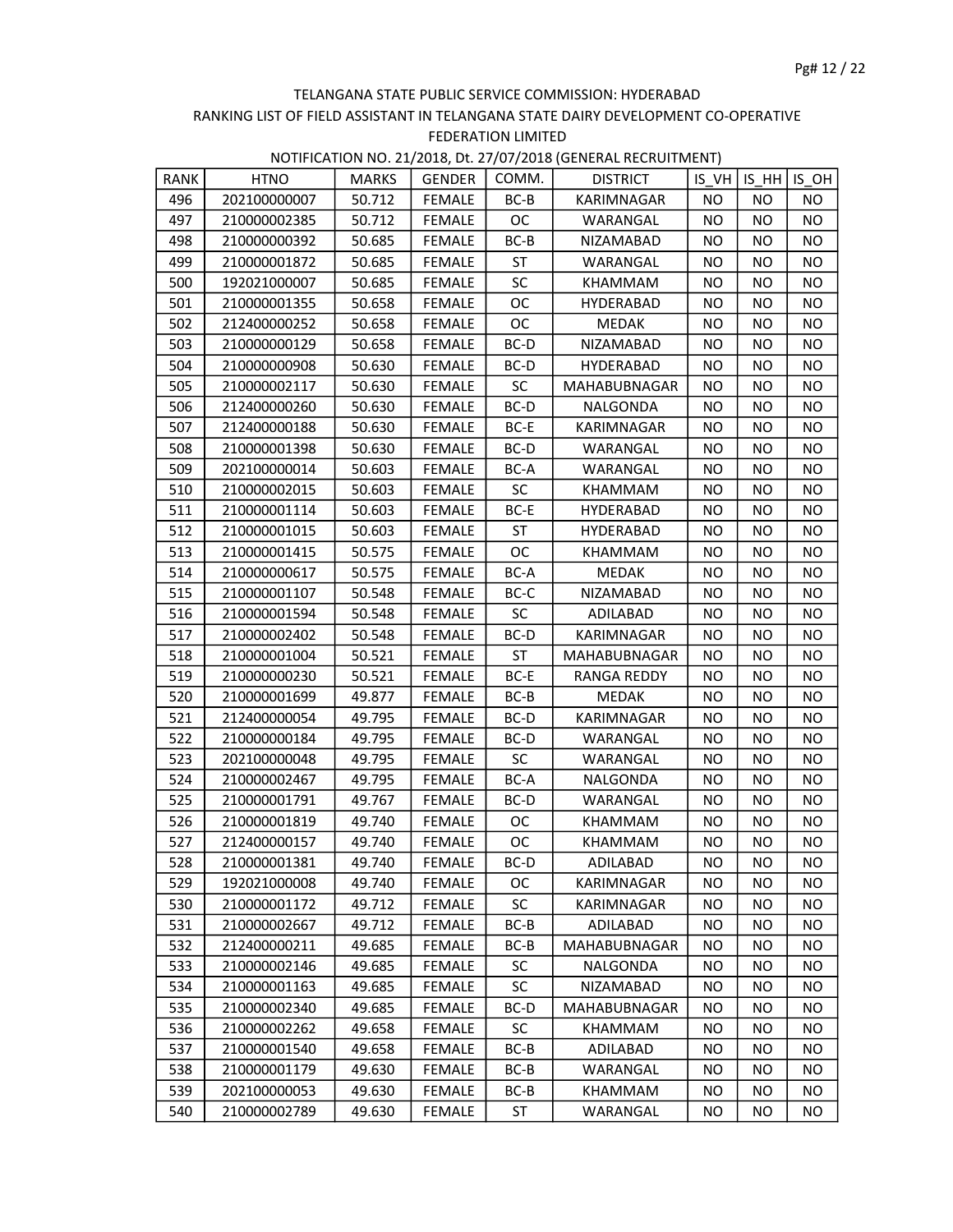| RANK | <b>HTNO</b>  | MARKS  | <b>GENDER</b> | COMM.     | <b>DISTRICT</b>    |           | IS VH IS HH IS OH |           |
|------|--------------|--------|---------------|-----------|--------------------|-----------|-------------------|-----------|
| 541  | 212400000099 | 49.630 | <b>FEMALE</b> | ST        | KHAMMAM            | NO.       | <b>NO</b>         | NO.       |
| 542  | 210000000406 | 49.630 | FEMALE        | $BC-B$    | RANGA REDDY        | NO.       | NO.               | NO.       |
| 543  | 210000000951 | 49.603 | FEMALE        | BC-D      | KHAMMAM            | NO.       | NO.               | NO.       |
| 544  | 210000000063 | 49.603 | <b>FEMALE</b> | SC.       | MAHABUBNAGAR       | NO        | NO.               | NO.       |
| 545  | 210000002589 | 49.603 | <b>FEMALE</b> | SC        | KHAMMAM            | <b>NO</b> | <b>NO</b>         | NO.       |
| 546  | 210000000637 | 49.603 | <b>FEMALE</b> | BC-A      | MEDAK              | NO.       | NO.               | <b>NO</b> |
| 547  | 210000002339 | 49.575 | FEMALE        | BC-D      | MAHABUBNAGAR       | NO.       | NO.               | NO.       |
| 548  | 210000002267 | 49.575 | FEMALE        | BC-B      | KARIMNAGAR         | NO.       | NO                | NO.       |
| 549  | 210000001275 | 49.548 | FEMALE        | BC-B      | NALGONDA           | ΝO        | NO.               | NO.       |
| 550  | 210000001822 | 49.521 | <b>FEMALE</b> | OC        | KARIMNAGAR         | NO        | NO                | NO.       |
| 551  | 210000001649 | 49.521 | FEMALE        | BC-B      | MAHABUBNAGAR       | NO.       | NO                | NO.       |
| 552  | 210000001193 | 49.493 | FEMALE        | BC-B      | NALGONDA           | NO.       | NO                | NO.       |
| 553  | 210000000962 | 49.466 | <b>FEMALE</b> | BC-D      | WARANGAL           | NO.       | <b>NO</b>         | <b>NO</b> |
| 554  | 210000001950 | 49.466 | <b>FEMALE</b> | <b>SC</b> | RANGA REDDY        | <b>NO</b> | NO                | NO.       |
| 555  | 210000001965 | 48.904 | <b>FEMALE</b> | <b>SC</b> | <b>MEDAK</b>       | NO.       | NO.               | NO.       |
| 556  | 210000002210 | 48.849 | FEMALE        | <b>SC</b> | MAHABUBNAGAR       | NO.       | NO.               | NO.       |
| 557  | 210000002005 | 48.822 | FEMALE        | <b>SC</b> | WARANGAL           | NO.       | NO.               | NO.       |
| 558  | 210000000488 | 48.795 | FEMALE        | BC-D      | WARANGAL           | NO.       | NO                | NO.       |
| 559  | 210000002494 | 48.767 | <b>FEMALE</b> | BC-A      | ADILABAD           | NO.       | NO                | NO.       |
| 560  | 210000002759 | 48.740 | FEMALE        | ST        | KHAMMAM            | NO.       | NO                | NO.       |
| 561  | 210000002617 | 48.740 | FEMALE        | <b>SC</b> | NALGONDA           | NO.       | NO                | NO.       |
| 562  | 212400000151 | 48.712 | <b>FEMALE</b> | BC-A      | NALGONDA           | NO.       | NO                | NO.       |
| 563  | 210000002700 | 48.712 | <b>FEMALE</b> | <b>SC</b> | MEDAK              | <b>NO</b> | NO                | NO.       |
| 564  | 212400000235 | 48.712 | <b>FEMALE</b> | ОC        | KARIMNAGAR         | NO.       | ΝO                | NO.       |
| 565  | 210000000432 | 48.712 | FEMALE        | <b>SC</b> | KARIMNAGAR         | NO.       | NO.               | NO.       |
| 566  | 210000001477 | 48.712 | FEMALE        | BC-A      | WARANGAL           | NO.       | NO.               | NO.       |
| 567  | 210000002571 | 48.685 | FEMALE        | SC        | NALGONDA           | NO.       | NO                | NO.       |
| 568  | 212400000075 | 48.685 | FEMALE        | BC-B      | MEDAK              | NO.       | NO                | NO.       |
| 569  | 210000002286 | 48.685 | FEMALE        | <b>SC</b> | MAHABUBNAGAR       | NO.       | NO                | <b>NO</b> |
| 570  | 210000002444 | 48.685 | <b>FEMALE</b> | BC-D      | <b>HYDERABAD</b>   | NO.       | NO.               | NO.       |
| 571  | 212400000018 | 48.685 | <b>FEMALE</b> | BC-D      | NALGONDA           | NO.       | NO.               | NO.       |
| 572  | 210000001829 | 48.658 | <b>FEMALE</b> | OC.       | <b>RANGA REDDY</b> | NO.       | NO                | NO.       |
| 573  | 202100000055 | 48.658 | <b>FEMALE</b> | SC        | HYDERABAD          | <b>NO</b> | NO                | <b>NO</b> |
| 574  | 192021000001 | 48.630 | FEMALE        | BC-B      | NALGONDA           | NO.       | NO.               | NO.       |
| 575  | 210000000274 | 48.630 | <b>FEMALE</b> | SC        | NIZAMABAD          | NO.       | NO.               | NO.       |
| 576  | 212400000272 | 48.630 | FEMALE        | ST        | HYDERABAD          | NO.       | NO.               | NO.       |
| 577  | 210000002209 | 48.630 | <b>FEMALE</b> | <b>SC</b> | NIZAMABAD          | ΝO        | NO                | NO.       |
| 578  | 210000000743 | 48.630 | <b>FEMALE</b> | <b>SC</b> | MAHABUBNAGAR       | NO.       | NO.               | NO.       |
| 579  | 210000002033 | 48.630 | <b>FEMALE</b> | <b>SC</b> | KARIMNAGAR         | NO.       | NO.               | <b>NO</b> |
| 580  | 210000000025 | 48.630 | <b>FEMALE</b> | BC-B      | NIZAMABAD          | NO.       | NO                | NO.       |
| 581  | 212400000112 | 48.630 | <b>FEMALE</b> | ST        | RANGA REDDY        | ΝO        | NO                | NO.       |
| 582  | 192021000005 | 48.603 | <b>FEMALE</b> | SC        | NALGONDA           | NO        | NO                | NO        |
| 583  | 210000000585 | 48.603 | FEMALE        | BC-D      | NALGONDA           | NO.       | NO.               | NO.       |
| 584  | 210000001116 | 48.603 | <b>FEMALE</b> | BC-B      | RANGA REDDY        | NO.       | NO                | NO.       |
| 585  | 210000001834 | 48.603 | <b>FEMALE</b> | ST        | MEDAK              | NO.       | NO.               | NO.       |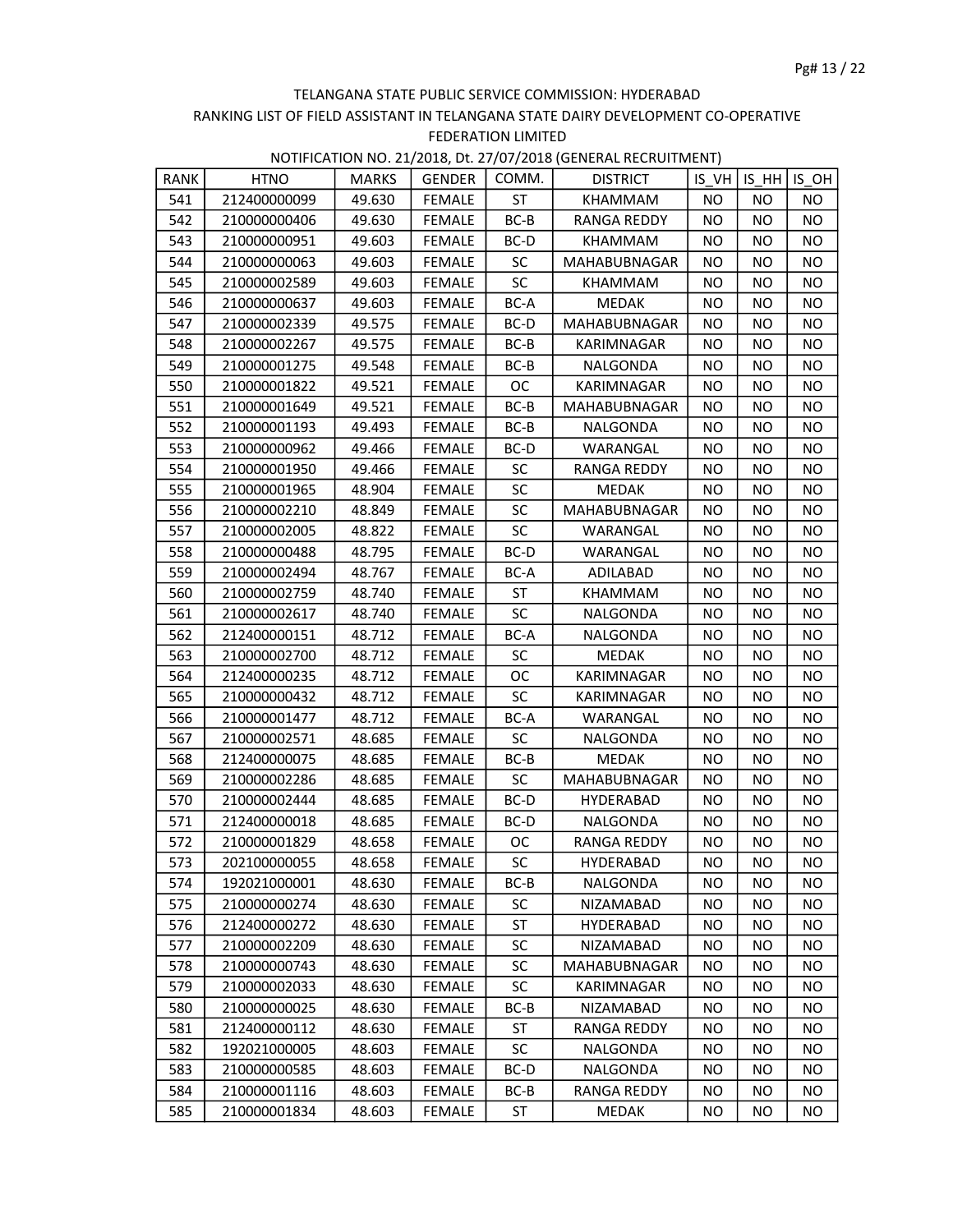| NOTIFICATION NO. 21/2018, Dt. 27/07/2018 (GENERAL RECRUITMENT) |  |  |  |  |
|----------------------------------------------------------------|--|--|--|--|
|----------------------------------------------------------------|--|--|--|--|

| <b>RANK</b> | <b>HTNO</b>  | <b>MARKS</b> | <b>GENDER</b> | COMM.     | <b>DISTRICT</b>    |           | $IS VH$ IS HH IS OH |           |
|-------------|--------------|--------------|---------------|-----------|--------------------|-----------|---------------------|-----------|
| 586         | 210000000124 | 48.603       | <b>FEMALE</b> | <b>SC</b> | MEDAK              | <b>NO</b> | NO.                 | NO.       |
| 587         | 210000001869 | 48.603       | FEMALE        | <b>ST</b> | MEDAK              | NO.       | NO                  | NO.       |
| 588         | 210000002506 | 48.603       | FEMALE        | BC-A      | <b>OTHERS</b>      | NO.       | NO.                 | NO.       |
| 589         | 212400000107 | 48.575       | FEMALE        | <b>SC</b> | <b>RANGA REDDY</b> | NO.       | <b>NO</b>           | <b>NO</b> |
| 590         | 210000000403 | 48.575       | <b>FEMALE</b> | BC-B      | WARANGAL           | NO.       | NO.                 | NO.       |
| 591         | 210000000365 | 48.575       | <b>FEMALE</b> | BC-B      | KARIMNAGAR         | NO.       | NO.                 | NO.       |
| 592         | 210000002692 | 48.575       | FEMALE        | <b>SC</b> | MEDAK              | NO.       | NO.                 | NO.       |
| 593         | 210000000341 | 48.575       | <b>FEMALE</b> | BC-B      | NALGONDA           | NO.       | NO                  | NO.       |
| 594         | 210000002647 | 48.575       | <b>FEMALE</b> | <b>SC</b> | <b>MEDAK</b>       | <b>NO</b> | <b>NO</b>           | NO.       |
| 595         | 210000000259 | 48.493       | <b>FEMALE</b> | BC-B      | <b>RANGA REDDY</b> | NO.       | NO                  | <b>NO</b> |
| 596         | 212400000243 | 48.493       | FEMALE        | OC.       | WARANGAL           | NO.       | NO.                 | NO.       |
| 597         | 210000002310 | 48.493       | FEMALE        | <b>SC</b> | NIZAMABAD          | NO.       | NO.                 | <b>NO</b> |
| 598         | 202100000049 | 47.767       | FEMALE        | ST        | KHAMMAM            | NO.       | NO.                 | NO.       |
| 599         | 210000001019 | 47.740       | <b>FEMALE</b> | ST        | WARANGAL           | NO.       | NO.                 | NO.       |
| 600         | 202100000059 | 47.740       | <b>FEMALE</b> | ST        | MAHABUBNAGAR       | <b>NO</b> | NO.                 | NO.       |
| 601         | 210000002283 | 47.712       | FEMALE        | BC-B      | KHAMMAM            | NO.       | NO.                 | <b>NO</b> |
| 602         | 210000002409 | 47.712       | FEMALE        | OC        | MAHABUBNAGAR       | NO.       | NO.                 | NO.       |
| 603         | 210000000388 | 47.685       | FEMALE        | BC-B      | <b>MEDAK</b>       | <b>NO</b> | <b>NO</b>           | NO.       |
| 604         | 212400000137 | 47.685       | <b>FEMALE</b> | <b>ST</b> | RANGA REDDY        | NO.       | NO.                 | <b>NO</b> |
| 605         | 210000002450 | 47.685       | FEMALE        | BC-A      | KARIMNAGAR         | NO.       | NO.                 | <b>NO</b> |
| 606         | 210000000994 | 47.685       | FEMALE        | ST        | <b>RANGA REDDY</b> | NO.       | NO                  | <b>NO</b> |
| 607         | 210000001977 | 47.685       | FEMALE        | BC-B      | ADILABAD           | NO.       | NO.                 | NO.       |
| 608         | 210000001228 | 47.685       | <b>FEMALE</b> | <b>SC</b> | <b>OTHERS</b>      | NO.       | NO.                 | NO.       |
| 609         | 210000000254 | 47.658       | <b>FEMALE</b> | BC-B      | ADILABAD           | <b>NO</b> | NO.                 | NO.       |
| 610         | 210000002458 | 47.658       | <b>FEMALE</b> | BC-A      | MAHABUBNAGAR       | <b>NO</b> | NO.                 | NO.       |
| 611         | 210000002901 | 47.658       | FEMALE        | BC-C      | RANGA REDDY        | NO.       | NO.                 | NO        |
| 612         | 210000002100 | 47.658       | FEMALE        | BC-B      | WARANGAL           | NO.       | <b>NO</b>           | NO.       |
| 613         | 210000001980 | 47.658       | <b>FEMALE</b> | BC-B      | NALGONDA           | NO.       | NO.                 | NO.       |
| 614         | 192021240001 | 47.630       | FEMALE        | ST        | MAHABUBNAGAR       | NO.       | NO.                 | <b>NO</b> |
| 615         | 212400000264 | 47.630       | FEMALE        | BC-D      | WARANGAL           | NO.       | NO.                 | NO.       |
| 616         | 210000000909 | 47.630       | <b>FEMALE</b> | <b>SC</b> | MEDAK              | NO.       | NO.                 | NO.       |
| 617         | 210000001679 | 47.630       | <b>FEMALE</b> | BC-B      | MEDAK              | NO.       | NO                  | NO.       |
| 618         | 210000001644 | 47.630       | FEMALE        | SC        | MEDAK              | <b>NO</b> | <b>NO</b>           | <b>NO</b> |
| 619         | 210000002287 | 47.630       | FEMALE        | SC.       | MAHABUBNAGAR       | NO.       | NO.                 | <b>NO</b> |
| 620         | 210000001028 | 47.603       | <b>FEMALE</b> | BC-A      | <b>HYDERABAD</b>   | NO.       | NO.                 | NO        |
| 621         | 210000000991 | 47.603       | <b>FEMALE</b> | BC-E      | WARANGAL           | ΝO        | <b>NO</b>           | NO.       |
| 622         | 210000002164 | 47.603       | <b>FEMALE</b> | <b>SC</b> | MAHABUBNAGAR       | <b>NO</b> | NO.                 | <b>NO</b> |
| 623         | 212400000111 | 47.575       | FEMALE        | ST        | WARANGAL           | NO.       | NO.                 | NO.       |
| 624         | 212400000200 | 47.575       | <b>FEMALE</b> | SC        | KHAMMAM            | NO        | NO.                 | <b>NO</b> |
| 625         | 210000000191 | 47.575       | <b>FEMALE</b> | BC-D      | RANGA REDDY        | NO        | NO.                 | NO        |
| 626         | 210000000914 | 47.575       | <b>FEMALE</b> | BC-D      | <b>HYDERABAD</b>   | NO        | NO                  | NO        |
| 627         | 210000000601 | 47.575       | FEMALE        | BC-D      | MEDAK              | NO        | NO                  | <b>NO</b> |
| 628         | 210000002646 | 46.740       | FEMALE        | <b>SC</b> | MAHABUBNAGAR       | <b>NO</b> | NO.                 | ΝO        |
| 629         | 212400000078 | 46.740       | FEMALE        | BC-D      | KHAMMAM            | NO.       | NO                  | <b>NO</b> |
| 630         | 210000000993 | 46.740       | <b>FEMALE</b> | ST        | KHAMMAM            | NO.       | NO.                 | NO        |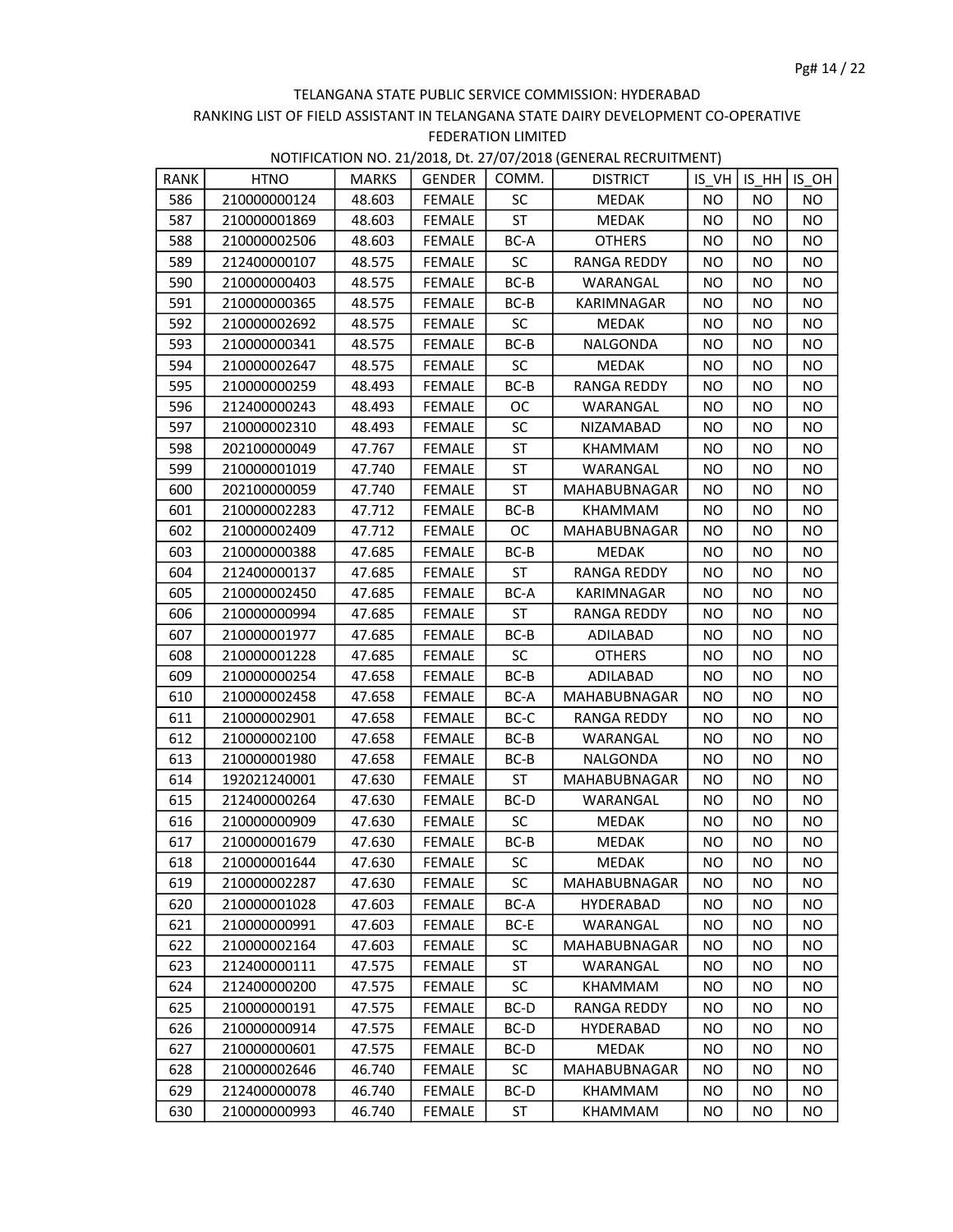| RANK | <b>HTNO</b>  | <b>MARKS</b> | <b>GENDER</b> | COMM.     | <b>DISTRICT</b>    |           | $IS VH$ IS $HH$ IS OH |           |
|------|--------------|--------------|---------------|-----------|--------------------|-----------|-----------------------|-----------|
| 631  | 210000000329 | 46.712       | <b>FEMALE</b> | $BC-B$    | MAHABUBNAGAR       | <b>NO</b> | NO.                   | NO.       |
| 632  | 210000002096 | 46.712       | FEMALE        | $BC-B$    | KARIMNAGAR         | NO.       | NO.                   | NO.       |
| 633  | 210000002530 | 46.712       | FEMALE        | ST        | KHAMMAM            | NO.       | NO.                   | NO.       |
| 634  | 210000002449 | 46.685       | <b>FEMALE</b> | ST        | KHAMMAM            | <b>NO</b> | NO                    | NO.       |
| 635  | 210000002672 | 46.685       | <b>FEMALE</b> | <b>SC</b> | <b>KARIMNAGAR</b>  | NO        | NO                    | NO.       |
| 636  | 210000001814 | 46.685       | <b>FEMALE</b> | BC-D      | <b>MEDAK</b>       | NO.       | NO.                   | NO        |
| 637  | 212400000227 | 46.658       | FEMALE        | <b>SC</b> | NALGONDA           | NO.       | NO.                   | NO.       |
| 638  | 210000002868 | 46.658       | <b>FEMALE</b> | BC-A      | ADILABAD           | <b>NO</b> | NO.                   | NO.       |
| 639  | 210000002606 | 46.658       | FEMALE        | BC-B      | WARANGAL           | <b>NO</b> | <b>NO</b>             | NO        |
| 640  | 210000002194 | 46.658       | <b>FEMALE</b> | <b>SC</b> | MAHABUBNAGAR       | NO        | NO                    | <b>NO</b> |
| 641  | 210000001493 | 46.658       | FEMALE        | ST        | KHAMMAM            | NO.       | NO.                   | NO.       |
| 642  | 210000000786 | 46.658       | FEMALE        | BC-E      | KHAMMAM            | NO.       | NO.                   | NO.       |
| 643  | 210000000161 | 46.630       | FEMALE        | OC.       | <b>RANGA REDDY</b> | ΝO        | NO.                   | NO.       |
| 644  | 212400000223 | 46.630       | <b>FEMALE</b> | BC-B      | NIZAMABAD          | NO.       | NO                    | NO.       |
| 645  | 210000001125 | 46.630       | <b>FEMALE</b> | <b>SC</b> | ADILABAD           | NO.       | NO.                   | NO.       |
| 646  | 210000002763 | 46.630       | FEMALE        | BC-D      | NALGONDA           | NO.       | NO.                   | NO.       |
| 647  | 210000001970 | 46.630       | FEMALE        | BC-B      | <b>MEDAK</b>       | NO.       | NO.                   | NO.       |
| 648  | 210000000375 | 46.603       | <b>FEMALE</b> | <b>SC</b> | ADILABAD           | <b>NO</b> | <b>NO</b>             | NO        |
| 649  | 212324000001 | 46.603       | <b>FEMALE</b> | <b>SC</b> | WARANGAL           | NO.       | NO.                   | <b>NO</b> |
| 650  | 210000002014 | 46.603       | FEMALE        | <b>SC</b> | HYDERABAD          | NO.       | NO.                   | NO.       |
| 651  | 210000002555 | 46.603       | <b>FEMALE</b> | <b>SC</b> | KARIMNAGAR         | NO.       | NO.                   | NO.       |
| 652  | 212400000140 | 46.575       | <b>FEMALE</b> | <b>SC</b> | NIZAMABAD          | ΝO        | NO.                   | NO.       |
| 653  | 210000002762 | 46.575       | <b>FEMALE</b> | ST        | WARANGAL           | NO.       | NO.                   | NO.       |
| 654  | 210000002159 | 46.575       | <b>FEMALE</b> | <b>SC</b> | KHAMMAM            | NO.       | NO.                   | NO.       |
| 655  | 210000002549 | 46.548       | FEMALE        | <b>SC</b> | <b>RANGA REDDY</b> | NO.       | NO.                   | YES       |
| 656  | 212400000079 | 46.548       | FEMALE        | BC-B      | NALGONDA           | NO.       | NO.                   | NO.       |
| 657  | 210000002889 | 46.548       | <b>FEMALE</b> | BC-A      | MAHABUBNAGAR       | NO        | NO                    | NO.       |
| 658  | 210000001356 | 46.521       | <b>FEMALE</b> | ОC        | <b>MEDAK</b>       | NO.       | NO                    | NO.       |
| 659  | 202100000029 | 46.493       | FEMALE        | <b>SC</b> | RANGA REDDY        | NO.       | NO.                   | NO.       |
| 660  | 210000000739 | 46.493       | FEMALE        | <b>SC</b> | HYDERABAD          | NO.       | NO.                   | NO        |
| 661  | 210000000853 | 45.849       | <b>FEMALE</b> | BC-B      | NALGONDA           | NO.       | NO.                   | NO.       |
| 662  | 210000000748 | 45.849       | <b>FEMALE</b> | <b>SC</b> | KARIMNAGAR         | NO        | ΝO                    | NO.       |
| 663  | 212400000095 | 45.740       | FEMALE        | SC        | KHAMMAM            | <b>NO</b> | <b>NO</b>             | <b>NO</b> |
| 664  | 212400000221 | 45.740       | FEMALE        | BC-B      | MAHABUBNAGAR       | NO.       | NO.                   | ΝO        |
| 665  | 210000000338 | 45.740       | <b>FEMALE</b> | SC        | WARANGAL           | NO.       | NO                    | NO.       |
| 666  | 202100000058 | 45.740       | <b>FEMALE</b> | ST        | <b>MEDAK</b>       | ΝO        | NO                    | NO.       |
| 667  | 210000001341 | 45.712       | <b>FEMALE</b> | ОC        | NALGONDA           | ΝO        | NO.                   | NO.       |
| 668  | 210000000545 | 45.685       | <b>FEMALE</b> | 0C        | WARANGAL           | NO.       | NO.                   | NO.       |
| 669  | 210000001090 | 45.685       | <b>FEMALE</b> | OC.       | HYDERABAD          | NO.       | NO.                   | NO.       |
| 670  | 212400000136 | 45.685       | <b>FEMALE</b> | SC        | NALGONDA           | ΝO        | ΝO                    | NO.       |
| 671  | 212400000014 | 45.685       | <b>FEMALE</b> | BC-B      | RANGA REDDY        | ΝO        | ΝO                    | NO.       |
| 672  | 210000000997 | 45.685       | FEMALE        | BC-D      | KARIMNAGAR         | NO        | NO                    | NO.       |
| 673  | 202100000012 | 45.685       | <b>FEMALE</b> | OC.       | WARANGAL           | NO.       | NO                    | NO.       |
| 674  | 210000000038 | 45.658       | FEMALE        | <b>SC</b> | <b>RANGA REDDY</b> | NO.       | NO                    | NO.       |
| 675  | 210000000505 | 45.658       | <b>FEMALE</b> | ОC        | <b>MEDAK</b>       | NO        | NO                    | NO.       |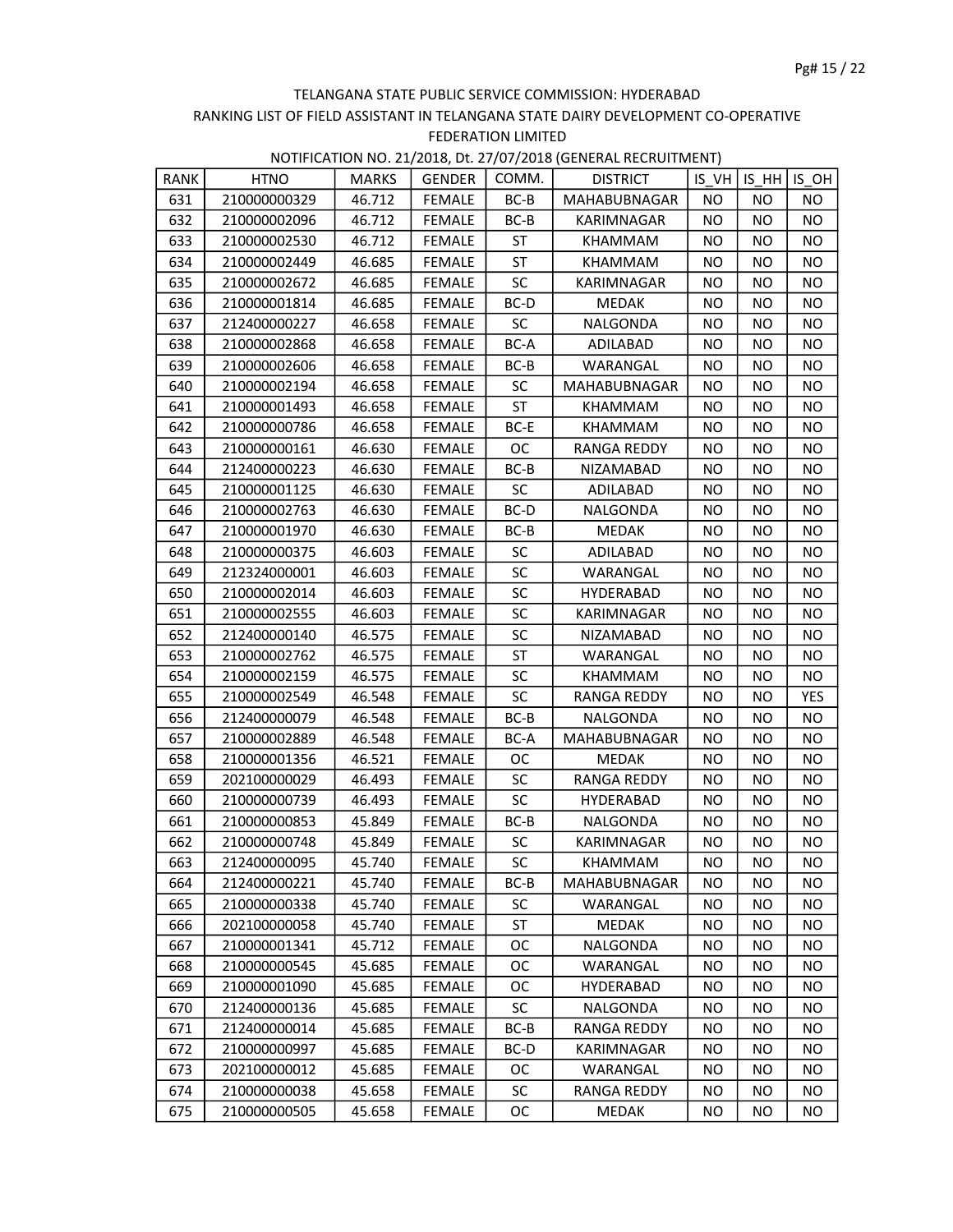| <b>RANK</b> | <b>HTNO</b>  | <b>MARKS</b> | <b>GENDER</b> | COMM.     | <b>DISTRICT</b>     |           | IS VHIIS HH | IS OH     |
|-------------|--------------|--------------|---------------|-----------|---------------------|-----------|-------------|-----------|
| 676         | 210000001985 | 45.658       | <b>FEMALE</b> | <b>SC</b> | MAHABUBNAGAR        | NO.       | NO.         | NO.       |
| 677         | 210000002092 | 45.658       | FEMALE        | BC-B      | KHAMMAM             | NO.       | NO.         | NO.       |
| 678         | 212400000189 | 45.630       | FEMALE        | OC.       | WARANGAL            | NO.       | NO.         | NO.       |
| 679         | 210000002680 | 45.630       | <b>FEMALE</b> | <b>SC</b> | RANGA REDDY         | ΝO        | NO          | NO.       |
| 680         | 210000001280 | 45.630       | <b>FEMALE</b> | BC-B      | NALGONDA            | NO.       | NO          | NO.       |
| 681         | 210000002732 | 45.630       | <b>FEMALE</b> | $BC-D$    | <b>MEDAK</b>        | NO.       | NO.         | <b>NO</b> |
| 682         | 210000001068 | 45.630       | <b>FEMALE</b> | OC.       | HYDERABAD           | NO.       | NO.         | NO        |
| 683         | 210000000806 | 45.630       | <b>FEMALE</b> | <b>SC</b> | RANGA REDDY         | NO.       | NO.         | NO.       |
| 684         | 210000001960 | 45.630       | FEMALE        | BC-B      | NALGONDA            | <b>NO</b> | NO          | NO.       |
| 685         | 210000000718 | 45.603       | <b>FEMALE</b> | <b>SC</b> | KARIMNAGAR          | <b>NO</b> | NO          | NO.       |
| 686         | 210000001682 | 45.603       | FEMALE        | SC        | NALGONDA            | NO.       | NO.         | NO.       |
| 687         | 210000002446 | 45.603       | FEMALE        | ST        | MAHABUBNAGAR        | NO.       | NO.         | NO.       |
| 688         | 202100000046 | 45.575       | <b>FEMALE</b> | BC-A      | ADILABAD            | NO.       | NO.         | NO.       |
| 689         | 202100000027 | 45.575       | <b>FEMALE</b> | ОC        | <b>HYDERABAD</b>    | <b>NO</b> | NO          | NO.       |
| 690         | 210000000623 | 45.575       | <b>FEMALE</b> | <b>ST</b> | ADILABAD            | <b>NO</b> | <b>NO</b>   | <b>NO</b> |
| 691         | 210000000579 | 45.575       | <b>FEMALE</b> | BC-D      | <b>MAHABUBNAGAR</b> | NO.       | NO.         | NO.       |
| 692         | 210000000967 | 45.548       | FEMALE        | ST        | NALGONDA            | NO.       | NO.         | NO.       |
| 693         | 210000002144 | 45.548       | FEMALE        | BC-B      | MAHABUBNAGAR        | NO        | NO          | NO.       |
| 694         | 210000001498 | 45.521       | <b>FEMALE</b> | <b>ST</b> | KHAMMAM             | NO.       | NO.         | NO.       |
| 695         | 210000001167 | 45.493       | FEMALE        | BC-B      | WARANGAL            | NO.       | NO.         | NO        |
| 696         | 210000002640 | 45.493       | FEMALE        | <b>SC</b> | NIZAMABAD           | NO.       | NO.         | NO.       |
| 697         | 210000001180 | 45.466       | <b>FEMALE</b> | <b>SC</b> | MEDAK               | <b>NO</b> | NO          | NO.       |
| 698         | 210000001754 | 45.438       | <b>FEMALE</b> | BC-D      | MAHABUBNAGAR        | <b>NO</b> | NO          | NO.       |
| 699         | 212400000059 | 44.795       | <b>FEMALE</b> | BC-D      | WARANGAL            | NO.       | NO          | NO.       |
| 700         | 192021000013 | 44.712       | <b>FEMALE</b> | BC-D      | NALGONDA            | NO.       | NO.         | NO        |
| 701         | 210000000974 | 44.712       | FEMALE        | ST        | ADILABAD            | NO.       | NO.         | NO.       |
| 702         | 210000000978 | 44.712       | <b>FEMALE</b> | BC-D      | <b>MEDAK</b>        | <b>NO</b> | NO          | NO.       |
| 703         | 210000000060 | 44.685       | <b>FEMALE</b> | <b>SC</b> | KARIMNAGAR          | NO.       | ΝO          | NO.       |
| 704         | 210000000642 | 44.685       | FEMALE        | BC-A      | WARANGAL            | NO.       | NO.         | NO        |
| 705         | 210000001747 | 44.685       | FEMALE        | BC-D      | MAHABUBNAGAR        | NO.       | NO.         | NO.       |
| 706         | 210000000525 | 44.685       | FEMALE        | OC.       | <b>RANGA REDDY</b>  | <b>NO</b> | NO.         | NO.       |
| 707         | 210000002511 | 44.658       | <b>FEMALE</b> | ST        | <b>MAHABUBNAGAR</b> | NO        | NO          | NO.       |
| 708         | 210000000029 | 44.658       | FEMALE        | BC-B      | NALGONDA            | <b>NO</b> | NO          | NO.       |
| 709         | 210000001218 | 44.658       | FEMALE        | BC-B      | MEDAK               | NO.       | NO.         | NO.       |
| 710         | 210000001126 | 44.630       | <b>FEMALE</b> | SC        | WARANGAL            | NO.       | ΝO          | NO.       |
| 711         | 210000000444 | 44.630       | <b>FEMALE</b> | <b>SC</b> | RANGA REDDY         | ΝO        | ΝO          | ΝO        |
| 712         | 210000001385 | 44.630       | <b>FEMALE</b> | BC-D      | MAHABUBNAGAR        | <b>NO</b> | NO          | <b>NO</b> |
| 713         | 210000000034 | 44.630       | <b>FEMALE</b> | BC-B      | WARANGAL            | NO.       | NO.         | NO.       |
| 714         | 212400000093 | 44.603       | <b>FEMALE</b> | <b>SC</b> | NALGONDA            | NO        | NO.         | <b>NO</b> |
| 715         | 210000002215 | 44.603       | FEMALE        | <b>SC</b> | KARIMNAGAR          | NO        | NO          | NO.       |
| 716         | 210000002685 | 44.603       | <b>FEMALE</b> | <b>SC</b> | KARIMNAGAR          | NO        | NO          | ΝO        |
| 717         | 210000002079 | 44.603       | <b>FEMALE</b> | BC-A      | KARIMNAGAR          | NO        | NO          | NO.       |
| 718         | 210000001005 | 44.575       | <b>FEMALE</b> | BC-D      | HYDERABAD           | NO.       | NO.         | <b>NO</b> |
| 719         | 210000000581 | 44.575       | <b>FEMALE</b> | ST        | NALGONDA            | NO.       | NO          | NO.       |
| 720         | 210000001142 | 44.548       | <b>FEMALE</b> | BC-B      | MAHABUBNAGAR        | NO.       | NO.         | NO.       |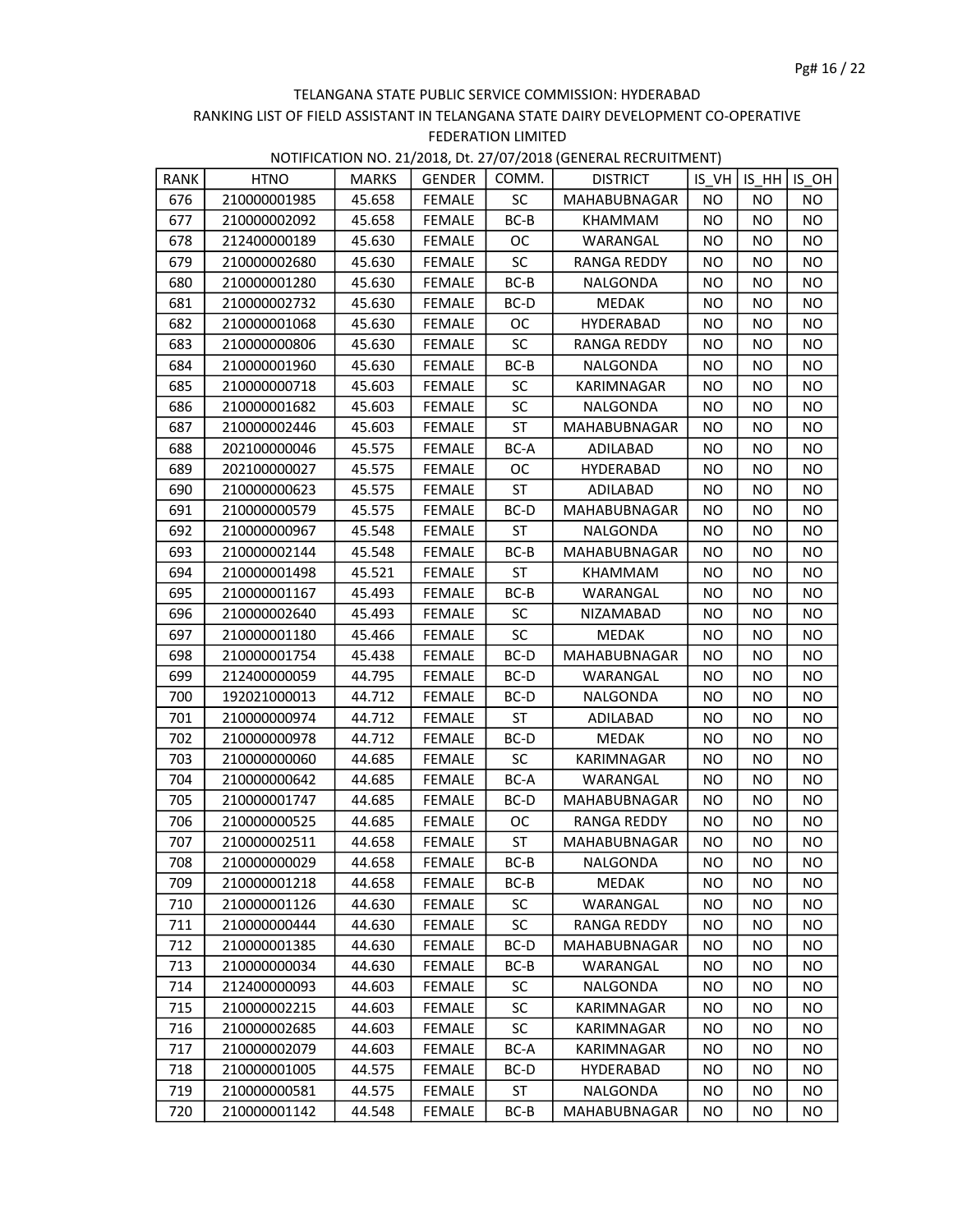| <b>RANK</b> | <b>HTNO</b>  | <b>MARKS</b> | <b>GENDER</b> | COMM.     | <b>DISTRICT</b>  |           | $IS VH$ IS HH | IS OH     |
|-------------|--------------|--------------|---------------|-----------|------------------|-----------|---------------|-----------|
| 721         | 210000001862 | 44.548       | <b>FEMALE</b> | BC-D      | NIZAMABAD        | <b>NO</b> | NO.           | NO.       |
| 722         | 210000000062 | 44.548       | <b>FEMALE</b> | <b>SC</b> | RANGA REDDY      | NO.       | NO.           | NO.       |
| 723         | 210000000078 | 44.548       | FEMALE        | <b>SC</b> | KARIMNAGAR       | NO.       | NO.           | NO.       |
| 724         | 210000000067 | 44.548       | <b>FEMALE</b> | BC-B      | MAHABUBNAGAR     | <b>NO</b> | NO.           | NO.       |
| 725         | 210000000729 | 44.521       | <b>FEMALE</b> | BC-B      | NALGONDA         | NO.       | NO.           | NO.       |
| 726         | 210000002794 | 44.521       | <b>FEMALE</b> | BC-D      | NIZAMABAD        | NO.       | NO.           | NO        |
| 727         | 212400000187 | 44.493       | FEMALE        | <b>OC</b> | RANGA REDDY      | NO.       | NO.           | NO.       |
| 728         | 210000001695 | 44.466       | <b>FEMALE</b> | BC-B      | KHAMMAM          | <b>NO</b> | NO            | NO.       |
| 729         | 210000001440 | 44.438       | <b>FEMALE</b> | ST        | <b>NALGONDA</b>  | <b>NO</b> | <b>NO</b>     | NO.       |
| 730         | 210000002750 | 43.795       | <b>FEMALE</b> | BC-D      | KARIMNAGAR       | NO.       | NO            | <b>NO</b> |
| 731         | 202100000042 | 43.795       | FEMALE        | ST        | NALGONDA         | NO.       | NO.           | NO.       |
| 732         | 210000001641 | 43.712       | FEMALE        | <b>SC</b> | RANGA REDDY      | NO.       | NO.           | NO.       |
| 733         | 210000001681 | 43.685       | <b>FEMALE</b> | BC-B      | KARIMNAGAR       | NO.       | NO.           | NO.       |
| 734         | 210000001866 | 43.685       | <b>FEMALE</b> | ST        | WARANGAL         | NO.       | NO.           | NO        |
| 735         | 212400000284 | 43.685       | <b>FEMALE</b> | BC-D      | MAHABUBNAGAR     | NO.       | NO.           | YES       |
| 736         | 210000001999 | 43.685       | FEMALE        | <b>SC</b> | RANGA REDDY      | NO.       | NO.           | NO.       |
| 737         | 210000000956 | 43.685       | FEMALE        | BC-D      | WARANGAL         | NO        | NO.           | NO.       |
| 738         | 210000002431 | 43.658       | <b>FEMALE</b> | BC-D      | WARANGAL         | <b>NO</b> | <b>NO</b>     | NO.       |
| 739         | 210000000109 | 43.658       | <b>FEMALE</b> | $BC-B$    | WARANGAL         | NO.       | NO.           | <b>NO</b> |
| 740         | 210000002728 | 43.630       | FEMALE        | <b>SC</b> | NIZAMABAD        | NO.       | NO.           | NO.       |
| 741         | 210000000866 | 43.603       | <b>FEMALE</b> | BC-B      | MAHABUBNAGAR     | NO.       | NO.           | NO.       |
| 742         | 210000001628 | 43.603       | <b>FEMALE</b> | BC-B      | KARIMNAGAR       | NO.       | NO.           | NO.       |
| 743         | 210000000142 | 43.603       | <b>FEMALE</b> | BC-D      | ADILABAD         | NO.       | NO.           | NO.       |
| 744         | 210000000111 | 43.603       | <b>FEMALE</b> | BC-B      | WARANGAL         | NO.       | NO.           | NO        |
| 745         | 210000000726 | 43.603       | <b>FEMALE</b> | <b>SC</b> | MAHABUBNAGAR     | NO.       | NO.           | NO.       |
| 746         | 210000001675 | 43.603       | FEMALE        | <b>SC</b> | NIZAMABAD        | NO.       | NO.           | NO.       |
| 747         | 210000000957 | 43.603       | <b>FEMALE</b> | ST        | KHAMMAM          | <b>NO</b> | <b>NO</b>     | NO.       |
| 748         | 202100000043 | 43.575       | FEMALE        | ST        | KHAMMAM          | NO.       | NO            | NO.       |
| 749         | 210000002053 | 43.575       | <b>FEMALE</b> | ОC        | MAHABUBNAGAR     | NO.       | NO.           | NO.       |
| 750         | 210000001974 | 43.575       | FEMALE        | BC-B      | WARANGAL         | NO.       | NO.           | NO        |
| 751         | 210000002743 | 43.575       | <b>FEMALE</b> | ST        | ADILABAD         | NO.       | NO.           | NO.       |
| 752         | 210000001266 | 43.548       | <b>FEMALE</b> | <b>SC</b> | KHAMMAM          | NO.       | NO            | NO.       |
| 753         | 210000000864 | 43.521       | FEMALE        | BC-B      | KHAMMAM          | $NO$      | <b>NO</b>     | <b>NO</b> |
| 754         | 210000001325 | 43.521       | <b>FEMALE</b> | BC-D      | WARANGAL         | NO.       | NO.           | <b>NO</b> |
| 755         | 212400000163 | 43.521       | <b>FEMALE</b> | OC.       | KARIMNAGAR       | NO.       | NO            | ΝO        |
| 756         | 210000002056 | 43.493       | <b>FEMALE</b> | ОC        | HYDERABAD        | NO.       | NO.           | NO.       |
| 757         | 210000000980 | 43.493       | FEMALE        | ST        | NALGONDA         | NO.       | NO.           | <b>NO</b> |
| 758         | 210000002664 | 43.466       | FEMALE        | BC-B      | WARANGAL         | NO.       | NO.           | NO.       |
| 759         | 210000001268 | 43.438       | FEMALE        | <b>SC</b> | RANGA REDDY      | NO.       | NO            | NO.       |
| 760         | 210000002099 | 43.411       | FEMALE        | <b>SC</b> | MAHABUBNAGAR     | NO.       | NO.           | NO.       |
| 761         | 202100000028 | 43.384       | FEMALE        | ОC        | <b>HYDERABAD</b> | NO.       | NO            | NO.       |
| 762         | 210000002891 | 42.712       | FEMALE        | BC-A      | ADILABAD         | NO.       | NO            | NO.       |
| 763         | 210000002090 | 42.685       | <b>FEMALE</b> | BC-B      | WARANGAL         | NO.       | NO.           | NO.       |
| 764         | 210000002101 | 42.685       | FEMALE        | <b>SC</b> | HYDERABAD        | NO.       | NO            | NO.       |
| 765         | 210000001307 | 42.685       | <b>FEMALE</b> | <b>SC</b> | MAHABUBNAGAR     | NO.       | NO            | NO.       |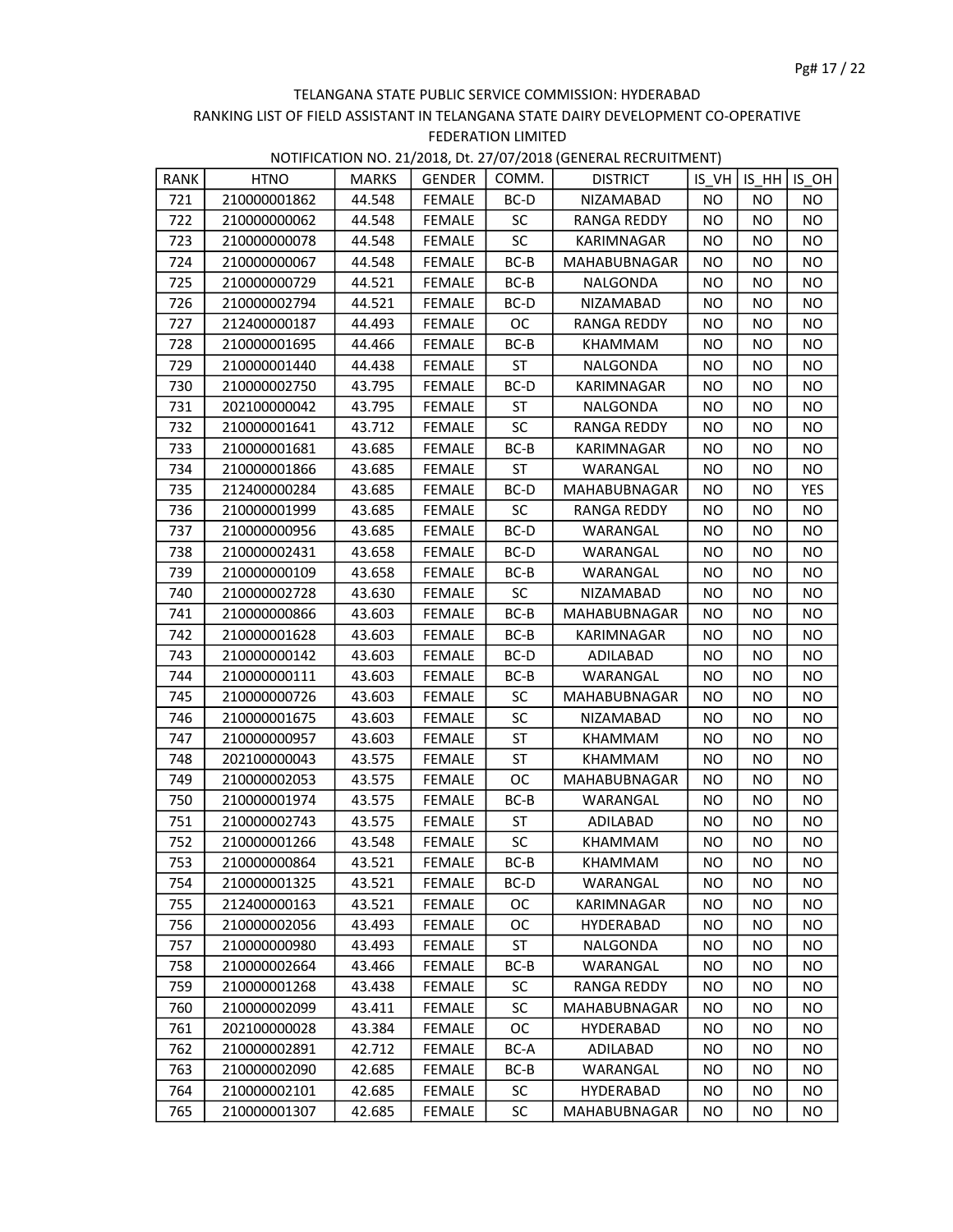| <b>RANK</b> | <b>HTNO</b>  | <b>MARKS</b> | <b>GENDER</b> | COMM.     | <b>DISTRICT</b> |           |           | IS VH IS $HH$ IS OH |
|-------------|--------------|--------------|---------------|-----------|-----------------|-----------|-----------|---------------------|
| 766         | 210000002531 | 42.658       | <b>FEMALE</b> | ST        | NALGONDA        | NO.       | NO        | NO.                 |
| 767         | 210000002132 | 42.658       | FEMALE        | $BC-B$    | WARANGAL        | <b>NO</b> | NO.       | NO.                 |
| 768         | 210000001348 | 42.630       | FEMALE        | BC-D      | NALGONDA        | NO.       | NO.       | NO                  |
| 769         | 210000000680 | 42.630       | <b>FEMALE</b> | BC-C      | NIZAMABAD       | NO.       | NO        | NO.                 |
| 770         | 210000002089 | 42.630       | <b>FEMALE</b> | SC.       | MAHABUBNAGAR    | <b>NO</b> | NO        | NO.                 |
| 771         | 210000002668 | 42.630       | <b>FEMALE</b> | <b>SC</b> | MAHABUBNAGAR    | NO.       | NO        | <b>NO</b>           |
| 772         | 210000000860 | 42.603       | FEMALE        | BC-B      | NALGONDA        | NO.       | NO.       | NO.                 |
| 773         | 212400000023 | 42.603       | FEMALE        | BC-D      | KARIMNAGAR      | NO.       | NO        | NO.                 |
| 774         | 210000002419 | 42.603       | <b>FEMALE</b> | ОC        | KHAMMAM         | NO.       | ΝO        | NO.                 |
| 775         | 210000001146 | 42.603       | <b>FEMALE</b> | $BC-B$    | WARANGAL        | NO.       | ΝO        | NO.                 |
| 776         | 192021000010 | 42.603       | FEMALE        | BC-B      | HYDERABAD       | <b>NO</b> | NO        | NO.                 |
| 777         | 210000000640 | 42.603       | FEMALE        | ST        | KHAMMAM         | NO.       | NO        | NO.                 |
| 778         | 210000000168 | 42.603       | FEMALE        | <b>OC</b> | HYDERABAD       | NO.       | NO.       | NO                  |
| 779         | 210000002255 | 42.575       | <b>FEMALE</b> | BC-B      | WARANGAL        | <b>NO</b> | NO        | NO.                 |
| 780         | 210000001636 | 42.575       | FEMALE        | <b>SC</b> | HYDERABAD       | NO.       | NO.       | <b>NO</b>           |
| 781         | 210000002468 | 42.575       | <b>FEMALE</b> | <b>ST</b> | NIZAMABAD       | NO.       | NO.       | NO.                 |
| 782         | 210000002517 | 42.575       | FEMALE        | BC-E      | NALGONDA        | NO.       | NO.       | NO.                 |
| 783         | 210000000343 | 42.575       | <b>FEMALE</b> | BC-B      | MAHABUBNAGAR    | NO.       | NO        | NO.                 |
| 784         | 210000001453 | 42.548       | <b>FEMALE</b> | ST        | KHAMMAM         | NO.       | NO        | NO.                 |
| 785         | 210000002040 | 42.521       | FEMALE        | <b>SC</b> | HYDERABAD       | NO.       | NO        | NO.                 |
| 786         | 210000002044 | 42.384       | FEMALE        | ST        | RANGA REDDY     | NO.       | NO        | NO.                 |
| 787         | 210000001677 | 41.712       | FEMALE        | BC-B      | KHAMMAM         | NO.       | NO        | NO.                 |
| 788         | 210000000360 | 41.685       | <b>FEMALE</b> | BC-B      | MAHABUBNAGAR    | <b>NO</b> | NO        | NO.                 |
| 789         | 210000000771 | 41.658       | FEMALE        | <b>SC</b> | NIZAMABAD       | NO.       | ΝO        | NO.                 |
| 790         | 192021000014 | 41.658       | <b>FEMALE</b> | BC-D      | WARANGAL        | NO.       | NO.       | NO.                 |
| 791         | 210000001056 | 41.658       | FEMALE        | BC-A      | MAHABUBNAGAR    | NO.       | NO.       | NO                  |
| 792         | 210000002143 | 41.658       | <b>FEMALE</b> | <b>SC</b> | NIZAMABAD       | NO.       | NO        | NO.                 |
| 793         | 210000002778 | 41.658       | FEMALE        | ST        | MEDAK           | NO        | NO        | NO                  |
| 794         | 202100000011 | 41.630       | FEMALE        | ОC        | <b>MEDAK</b>    | NO.       | NO        | <b>NO</b>           |
| 795         | 210000002808 | 41.630       | <b>FEMALE</b> | <b>ST</b> | KHAMMAM         | NO.       | NO.       | NO.                 |
| 796         | 210000000071 | 41.630       | FEMALE        | $BC-B$    | WARANGAL        | NO.       | NO.       | NO                  |
| 797         | 210000001496 | 41.603       | <b>FEMALE</b> | BC-A      | NALGONDA        | NO.       | NO        | NO.                 |
| 798         | 210000002149 | 41.603       | FEMALE        | SC        | NALGONDA        | <b>NO</b> | <b>NO</b> | NO                  |
| 799         | 210000000012 | 41.603       | FEMALE        | <b>SC</b> | <b>OTHERS</b>   | <b>NO</b> | NO.       | NO.                 |
| 800         | 210000001762 | 41.575       | FEMALE        | OС        | NALGONDA        | NO.       | ΝO        | NO.                 |
| 801         | 210000001472 | 41.575       | <b>FEMALE</b> | ST        | WARANGAL        | NO.       | ΝO        | NO.                 |
| 802         | 210000000408 | 41.548       | <b>FEMALE</b> | BC-B      | MEDAK           | NO.       | NO        | NO.                 |
| 803         | 210000000101 | 41.548       | <b>FEMALE</b> | BC-B      | NALGONDA        | NO.       | NO        | NO.                 |
| 804         | 210000000650 | 41.548       | <b>FEMALE</b> | BC-A      | WARANGAL        | NO.       | NO        | NO.                 |
| 805         | 210000000233 | 41.521       | FEMALE        | $BC-C$    | KARIMNAGAR      | NO.       | NO        | NO.                 |
| 806         | 210000002213 | 41.521       | <b>FEMALE</b> | BC-B      | NIZAMABAD       | NO.       | ΝO        | NO.                 |
| 807         | 210000001958 | 41.521       | FEMALE        | <b>SC</b> | WARANGAL        | NO        | NO        | NO                  |
| 808         | 210000001873 | 41.466       | <b>FEMALE</b> | BC-D      | NIZAMABAD       | NO.       | NO.       | NO.                 |
| 809         | 210000000548 | 40.740       | FEMALE        | <b>OC</b> | NIZAMABAD       | NO.       | ΝO        | NO.                 |
| 810         | 210000000656 | 40.685       | <b>FEMALE</b> | BC-A      | RANGA REDDY     | NO.       | NO.       | NO.                 |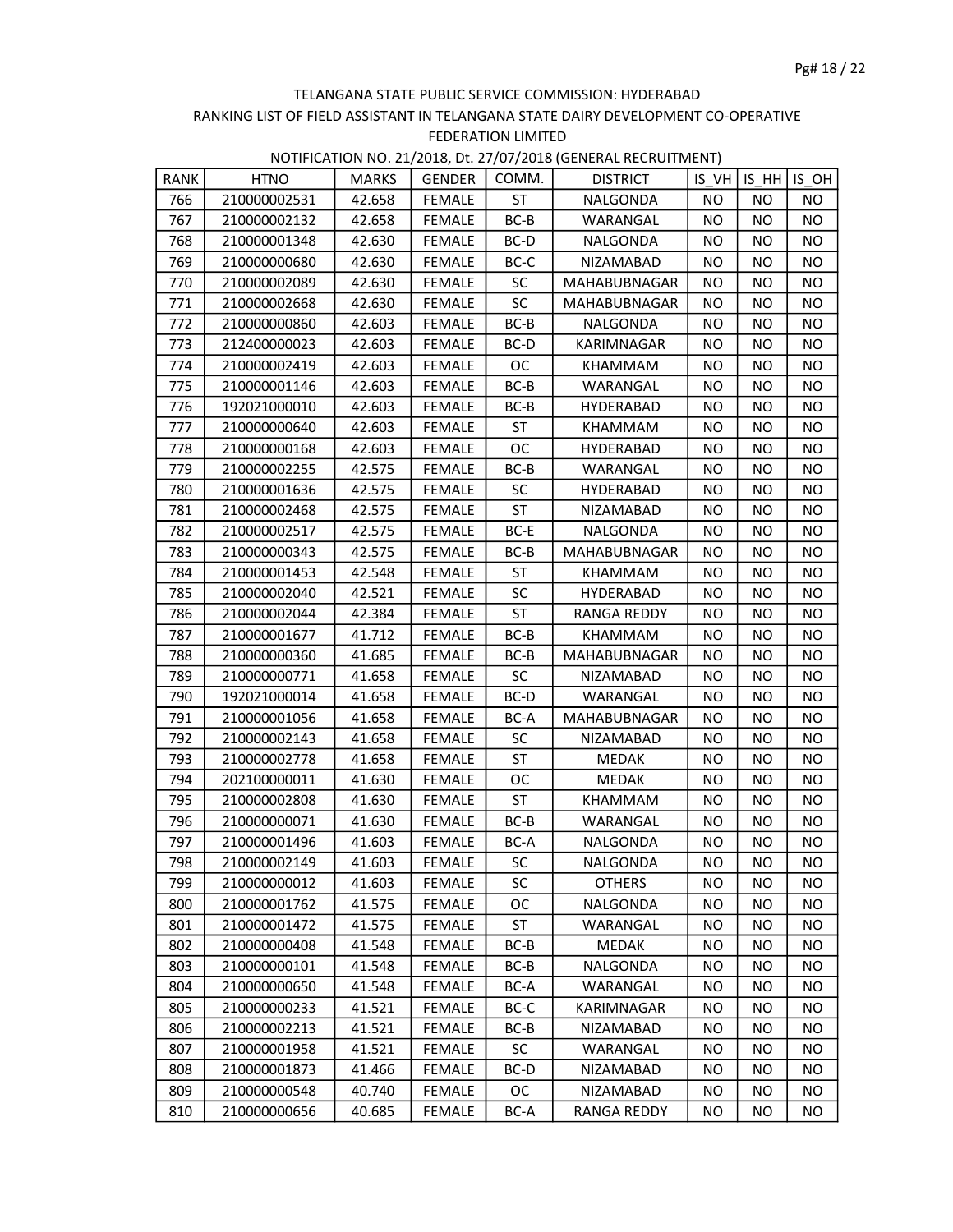| RANK | <b>HTNO</b>  | <b>MARKS</b> | <b>GENDER</b> | COMM.     | <b>DISTRICT</b> |           | $IS VH$ IS $HH$ IS OH |           |
|------|--------------|--------------|---------------|-----------|-----------------|-----------|-----------------------|-----------|
| 811  | 210000000845 | 40.658       | <b>FEMALE</b> | <b>SC</b> | MAHABUBNAGAR    | <b>NO</b> | NO.                   | NO.       |
| 812  | 210000002344 | 40.658       | FEMALE        | <b>SC</b> | NALGONDA        | NO.       | NO                    | NO.       |
| 813  | 210000002860 | 40.658       | FEMALE        | OC.       | KHAMMAM         | NO.       | NO.                   | NO        |
| 814  | 210000001358 | 40.658       | <b>FEMALE</b> | <b>OC</b> | <b>MEDAK</b>    | <b>NO</b> | NO                    | NO.       |
| 815  | 210000002865 | 40.658       | <b>FEMALE</b> | OC.       | <b>KHAMMAM</b>  | NO.       | NO                    | NO.       |
| 816  | 212400000103 | 40.630       | <b>FEMALE</b> | <b>SC</b> | RANGA REDDY     | NO.       | NO                    | NO.       |
| 817  | 210000000970 | 40.603       | FEMALE        | ST        | WARANGAL        | NO.       | NO.                   | NO.       |
| 818  | 212400000279 | 40.603       | FEMALE        | BC-A      | WARANGAL        | <b>NO</b> | <b>NO</b>             | NO        |
| 819  | 210000001251 | 40.603       | <b>FEMALE</b> | BC-B      | RANGA REDDY     | <b>NO</b> | <b>NO</b>             | NO.       |
| 820  | 210000001810 | 40.603       | <b>FEMALE</b> | BC-D      | HYDERABAD       | NO.       | NO                    | <b>NO</b> |
| 821  | 202100000070 | 40.575       | <b>FEMALE</b> | BC-D      | KARIMNAGAR      | NO.       | NO.                   | NO.       |
| 822  | 202100000024 | 40.575       | FEMALE        | ST        | WARANGAL        | NO.       | NO.                   | NO        |
| 823  | 210000000342 | 40.575       | <b>FEMALE</b> | <b>SC</b> | WARANGAL        | <b>NO</b> | NO                    | NO.       |
| 824  | 210000001968 | 40.575       | <b>FEMALE</b> | BC-B      | WARANGAL        | NO.       | NO                    | NO.       |
| 825  | 210000002837 | 40.575       | <b>FEMALE</b> | OC        | KARIMNAGAR      | NO.       | NO.                   | NO.       |
| 826  | 210000000966 | 40.575       | FEMALE        | BC-D      | WARANGAL        | NO.       | NO.                   | NO.       |
| 827  | 210000000046 | 40.575       | FEMALE        | BC-B      | NIZAMABAD       | NO.       | NO.                   | NO.       |
| 828  | 212400000102 | 40.575       | <b>FEMALE</b> | <b>SC</b> | MAHABUBNAGAR    | NO        | <b>NO</b>             | NO.       |
| 829  | 210000000033 | 40.548       | <b>FEMALE</b> | <b>SC</b> | MAHABUBNAGAR    | NO.       | NO.                   | <b>NO</b> |
| 830  | 210000002699 | 40.521       | FEMALE        | SC        | RANGA REDDY     | NO.       | NO.                   | NO.       |
| 831  | 202100000018 | 40.521       | FEMALE        | BC-B      | NALGONDA        | NO.       | NO.                   | NO.       |
| 832  | 210000001944 | 40.521       | <b>FEMALE</b> | BC-B      | KARIMNAGAR      | <b>NO</b> | ΝO                    | NO.       |
| 833  | 210000001016 | 40.521       | <b>FEMALE</b> | BC-D      | WARANGAL        | <b>NO</b> | NO                    | NO.       |
| 834  | 210000000114 | 40.521       | <b>FEMALE</b> | BC-B      | KHAMMAM         | NO.       | NO.                   | NO.       |
| 835  | 202124000002 | 40.493       | <b>FEMALE</b> | <b>SC</b> | KHAMMAM         | NO.       | NO.                   | NO.       |
| 836  | 210000002867 | 40.493       | FEMALE        | OC.       | MAHABUBNAGAR    | NO        | NO.                   | NO.       |
| 837  | 210000002168 | 40.493       | <b>FEMALE</b> | <b>SC</b> | NALGONDA        | <b>NO</b> | NO                    | NO.       |
| 838  | 210000001964 | 40.493       | <b>FEMALE</b> | BC-B      | NALGONDA        | NO.       | NO                    | NO.       |
| 839  | 210000001377 | 40.493       | FEMALE        | BC-D      | MEDAK           | NO.       | NO.                   | NO.       |
| 840  | 210000001376 | 40.493       | FEMALE        | OC        | WARANGAL        | NO.       | NO.                   | NO        |
| 841  | 210000002388 | 40.466       | <b>FEMALE</b> | BC-D      | WARANGAL        | ΝO        | ΝO                    | NO.       |
| 842  | 202100000064 | 40.466       | <b>FEMALE</b> | $BC-B$    | MAHABUBNAGAR    | NO        | ΝO                    | NO.       |
| 843  | 210000001382 | 40.466       | FEMALE        | BC-D      | MAHABUBNAGAR    | $NO$      | <b>NO</b>             | <b>NO</b> |
| 844  | 210000000543 | 40.438       | FEMALE        | OC.       | KHAMMAM         | NO.       | NO.                   | <b>NO</b> |
| 845  | 210000000873 | 40.411       | <b>FEMALE</b> | SC        | RANGA REDDY     | NO.       | NO                    | NO.       |
| 846  | 210000002760 | 39.685       | <b>FEMALE</b> | ST        | NALGONDA        | ΝO        | NO                    | NO.       |
| 847  | 202100000035 | 39.658       | <b>FEMALE</b> | <b>SC</b> | MEDAK           | ΝO        | NO.                   | NO.       |
| 848  | 210000002158 | 39.658       | <b>FEMALE</b> | <b>SC</b> | ADILABAD        | NO.       | NO.                   | NO.       |
| 849  | 210000001670 | 39.658       | <b>FEMALE</b> | SC        | MAHABUBNAGAR    | NO.       | NO                    | NO.       |
| 850  | 210000000003 | 39.658       | FEMALE        | BC-D      | MAHABUBNAGAR    | ΝO        | NO.                   | YES       |
| 851  | 210000000856 | 39.630       | <b>FEMALE</b> | <b>SC</b> | ADILABAD        | ΝO        | NO                    | NO.       |
| 852  | 210000001514 | 39.630       | <b>FEMALE</b> | BC-E      | HYDERABAD       | NO        | NO                    | NO.       |
| 853  | 210000001073 | 39.630       | <b>FEMALE</b> | BC-A      | NALGONDA        | NO.       | NO.                   | NO.       |
| 854  | 210000001520 | 39.603       | <b>FEMALE</b> | BC-A      | MAHABUBNAGAR    | NO.       | NO                    | NO.       |
| 855  | 202100000001 | 39.603       | <b>FEMALE</b> | <b>SC</b> | NIZAMABAD       | NO.       | NO.                   | NO.       |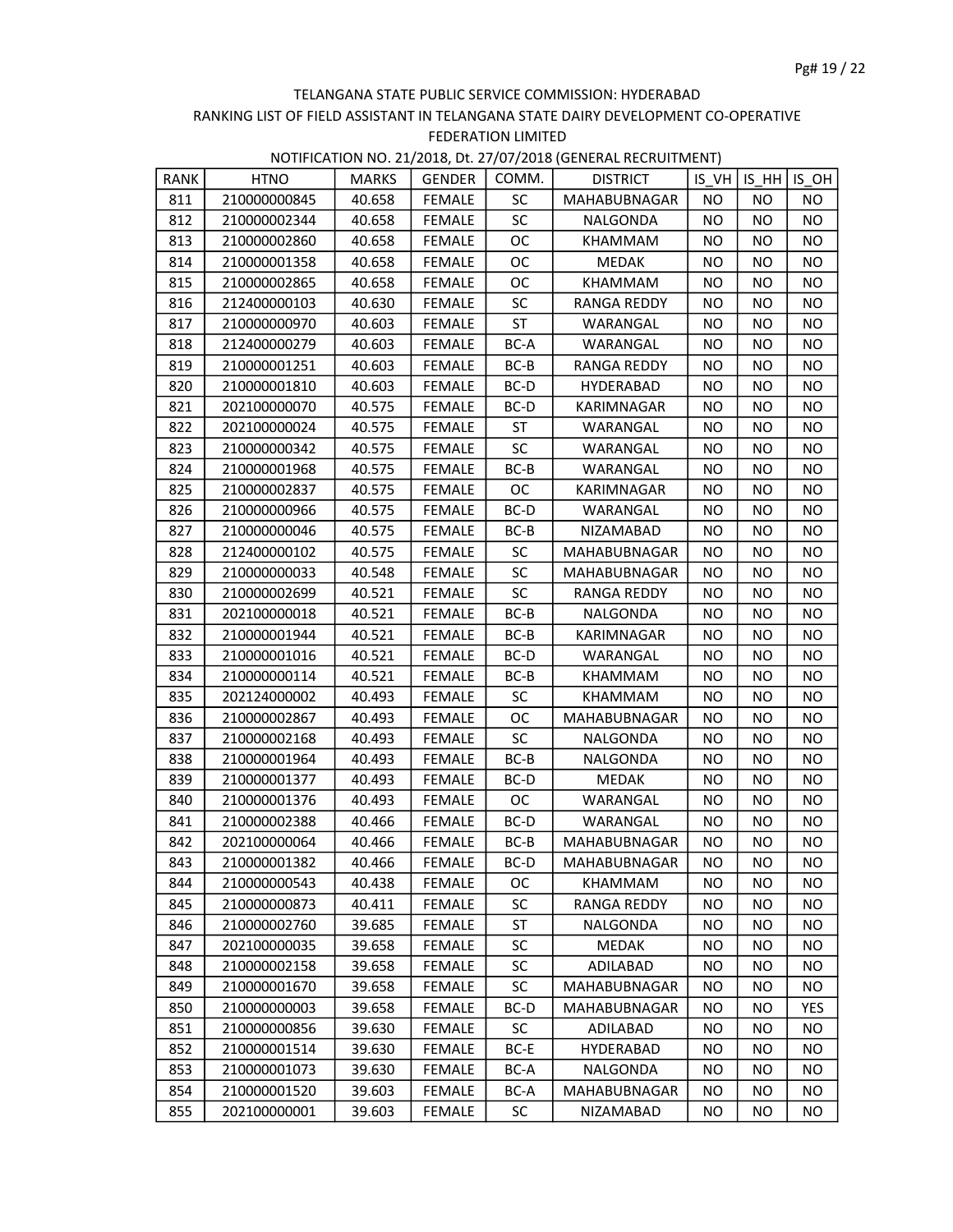| <b>RANK</b> | <b>HTNO</b>  | <b>MARKS</b> | <b>GENDER</b> | COMM.     | <b>DISTRICT</b>     |           | IS VH   IS HH   IS OH |           |
|-------------|--------------|--------------|---------------|-----------|---------------------|-----------|-----------------------|-----------|
| 856         | 212400000042 | 39.603       | <b>FEMALE</b> | BC-B      | NALGONDA            | NO.       | <b>NO</b>             | NO.       |
| 857         | 210000002127 | 39.603       | <b>FEMALE</b> | <b>SC</b> | WARANGAL            | NO.       | NO.                   | NO.       |
| 858         | 210000001191 | 39.603       | FEMALE        | BC-B      | KARIMNAGAR          | NO.       | NO                    | NO.       |
| 859         | 210000001967 | 39.575       | <b>FEMALE</b> | <b>SC</b> | NALGONDA            | <b>NO</b> | NO.                   | NO.       |
| 860         | 210000002485 | 39.575       | <b>FEMALE</b> | ST        | WARANGAL            | <b>NO</b> | <b>NO</b>             | NO        |
| 861         | 210000000760 | 39.575       | <b>FEMALE</b> | BC-B      | MAHABUBNAGAR        | NO.       | NO.                   | <b>NO</b> |
| 862         | 210000001007 | 39.548       | FEMALE        | BC-D      | NALGONDA            | NO.       | NO.                   | NO.       |
| 863         | 210000000901 | 39.548       | FEMALE        | BC-E      | <b>MAHABUBNAGAR</b> | NO.       | NO                    | NO        |
| 864         | 210000001219 | 39.548       | <b>FEMALE</b> | SC        | WARANGAL            | NO.       | NO.                   | NO.       |
| 865         | 210000000701 | 39.548       | <b>FEMALE</b> | <b>SC</b> | MAHABUBNAGAR        | NO.       | NO                    | NO.       |
| 866         | 210000001718 | 39.548       | FEMALE        | BC-B      | NALGONDA            | NO.       | NO                    | NO.       |
| 867         | 210000002905 | 39.521       | FEMALE        | BC-C      | HYDERABAD           | NO.       | NO                    | NO.       |
| 868         | 210000002217 | 39.521       | FEMALE        | <b>SC</b> | MEDAK               | NO.       | <b>NO</b>             | <b>NO</b> |
| 869         | 210000001696 | 39.493       | <b>FEMALE</b> | BC-B      | HYDERABAD           | <b>NO</b> | <b>NO</b>             | NO.       |
| 870         | 210000001604 | 39.493       | <b>FEMALE</b> | BC-B      | <b>MEDAK</b>        | NO.       | NO.                   | <b>NO</b> |
| 871         | 210000002238 | 39.493       | <b>FEMALE</b> | <b>SC</b> | MAHABUBNAGAR        | NO.       | NO.                   | NO.       |
| 872         | 202100000021 | 39.466       | FEMALE        | <b>SC</b> | <b>MEDAK</b>        | NO.       | NO.                   | NO.       |
| 873         | 192021000011 | 39.438       | <b>FEMALE</b> | BC-B      | KARIMNAGAR          | NO.       | NO.                   | NO.       |
| 874         | 210000002066 | 39.438       | <b>FEMALE</b> | ST        | KARIMNAGAR          | NO.       | NO                    | NO.       |
| 875         | 210000002077 | 39.438       | <b>FEMALE</b> | ST        | NALGONDA            | NO.       | NO                    | NO.       |
| 876         | 210000001443 | 38.767       | FEMALE        | ST        | MAHABUBNAGAR        | NO.       | NO.                   | NO.       |
| 877         | 210000001875 | 38.630       | <b>FEMALE</b> | BC-D      | HYDERABAD           | NO.       | NO.                   | NO.       |
| 878         | 202100000047 | 38.575       | <b>FEMALE</b> | SC        | KHAMMAM             | <b>NO</b> | NO.                   | NO.       |
| 879         | 210000000641 | 38.575       | FEMALE        | ST        | MAHABUBNAGAR        | NO.       | NO                    | NO.       |
| 880         | 210000002433 | 38.575       | <b>FEMALE</b> | BC-D      | WARANGAL            | NO.       | NO.                   | NO.       |
| 881         | 210000000385 | 38.548       | FEMALE        | <b>SC</b> | MAHABUBNAGAR        | NO.       | <b>NO</b>             | NO.       |
| 882         | 212400000001 | 38.548       | <b>FEMALE</b> | BC-B      | MAHABUBNAGAR        | ΝO        | NO.                   | NO.       |
| 883         | 210000001884 | 38.548       | <b>FEMALE</b> | BC-D      | <b>MEDAK</b>        | NO.       | NO                    | NO.       |
| 884         | 210000000177 | 38.521       | <b>FEMALE</b> | ST        | WARANGAL            | NO.       | NO                    | <b>NO</b> |
| 885         | 210000000160 | 38.521       | <b>FEMALE</b> | OC.       | <b>HYDERABAD</b>    | NO.       | NO.                   | NO        |
| 886         | 210000001795 | 38.493       | FEMALE        | OC.       | NALGONDA            | NO.       | NO.                   | NO.       |
| 887         | 210000000885 | 38.493       | FEMALE        | <b>SC</b> | NALGONDA            | NO.       | NO.                   | NO.       |
| 888         | 210000000162 | 38.493       | FEMALE        | ОC        | KHAMMAM             | <b>NO</b> | <b>NO</b>             | <b>NO</b> |
| 889         | 202100000020 | 38.466       | <b>FEMALE</b> | BC-D      | MEDAK               | NO.       | NO.                   | NO.       |
| 890         | 210000002749 | 38.466       | <b>FEMALE</b> | ST        | RANGA REDDY         | NO.       | NO                    | NO.       |
| 891         | 210000002534 | 38.438       | <b>FEMALE</b> | BC-E      | KARIMNAGAR          | NO.       | NO.                   | NO.       |
| 892         | 210000000917 | 38.438       | <b>FEMALE</b> | ST        | KHAMMAM             | ΝO        | <b>NO</b>             | NO.       |
| 893         | 210000000741 | 38.411       | <b>FEMALE</b> | <b>SC</b> | NALGONDA            | NO.       | NO.                   | NO.       |
| 894         | 210000002155 | 38.411       | <b>FEMALE</b> | $BC-B$    | NALGONDA            | NO.       | NO.                   | <b>NO</b> |
| 895         | 192021000012 | 37.630       | FEMALE        | BC-D      | WARANGAL            | NO.       | NO.                   | NO.       |
| 896         | 212400000116 | 37.603       | FEMALE        | ST        | KHAMMAM             | <b>NO</b> | NO.                   | NO.       |
| 897         | 210000001437 | 37.603       | <b>FEMALE</b> | BC-D      | WARANGAL            | NO        | NO                    | NO        |
| 898         | 210000000883 | 37.603       | <b>FEMALE</b> | BC-D      | NALGONDA            | NO.       | NO.                   | NO.       |
| 899         | 210000001449 | 37.575       | FEMALE        | ST        | MAHABUBNAGAR        | NO.       | NO                    | <b>NO</b> |
| 900         | 210000002186 | 37.575       | <b>FEMALE</b> | <b>SC</b> | <b>MAHABUBNAGAR</b> | NO.       | NO.                   | NO.       |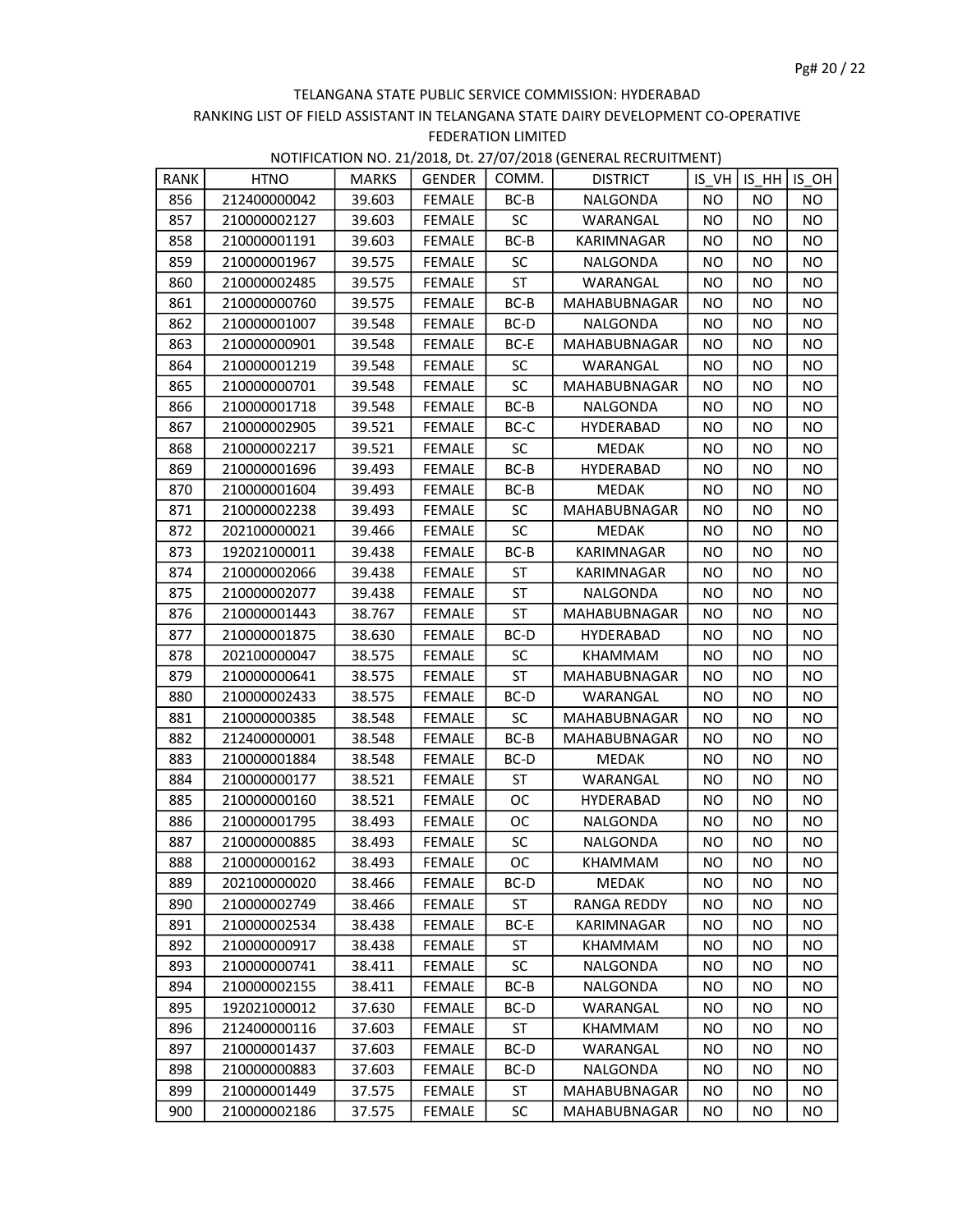| RANK | <b>HTNO</b>  | <b>MARKS</b> | <b>GENDER</b> | COMM.     | <b>DISTRICT</b>    |           | $IS VH$ IS $HH$ IS OH |           |
|------|--------------|--------------|---------------|-----------|--------------------|-----------|-----------------------|-----------|
| 901  | 210000000026 | 37.575       | <b>FEMALE</b> | <b>SC</b> | WARANGAL           | <b>NO</b> | NO.                   | <b>NO</b> |
| 902  | 210000001182 | 37.575       | FEMALE        | <b>SC</b> | <b>RANGA REDDY</b> | NO.       | NO                    | NO.       |
| 903  | 210000000334 | 37.575       | FEMALE        | BC-B      | RANGA REDDY        | NO.       | NO.                   | NO.       |
| 904  | 210000000437 | 37.575       | <b>FEMALE</b> | <b>SC</b> | HYDERABAD          | <b>NO</b> | NO                    | NO.       |
| 905  | 202100000008 | 37.548       | <b>FEMALE</b> | <b>SC</b> | KARIMNAGAR         | NO        | NO                    | NO.       |
| 906  | 210000000952 | 37.548       | <b>FEMALE</b> | ST        | WARANGAL           | NO.       | NO.                   | NO        |
| 907  | 210000001694 | 37.548       | FEMALE        | BC-B      | MAHABUBNAGAR       | NO.       | NO.                   | NO.       |
| 908  | 210000001200 | 37.548       | FEMALE        | SC        | WARANGAL           | <b>NO</b> | NO.                   | NO.       |
| 909  | 210000002278 | 37.548       | <b>FEMALE</b> | $BC-B$    | NIZAMABAD          | <b>NO</b> | <b>NO</b>             | NO.       |
| 910  | 210000001434 | 37.548       | <b>FEMALE</b> | BC-D      | MEDAK              | NO.       | NO                    | <b>NO</b> |
| 911  | 210000000178 | 37.521       | FEMALE        | ST        | MEDAK              | NO.       | NO                    | NO.       |
| 912  | 210000002073 | 37.521       | FEMALE        | BC-A      | NIZAMABAD          | NO.       | NO.                   | NO.       |
| 913  | 210000000676 | 37.521       | <b>FEMALE</b> | BC-E      | NALGONDA           | ΝO        | NO.                   | NO.       |
| 914  | 210000000379 | 37.521       | <b>FEMALE</b> | BC-E      | NALGONDA           | NO.       | NO.                   | NO        |
| 915  | 210000002470 | 37.521       | <b>FEMALE</b> | ST        | WARANGAL           | NO.       | NO.                   | NO.       |
| 916  | 210000000710 | 37.493       | FEMALE        | <b>SC</b> | NALGONDA           | NO.       | <b>NO</b>             | NO.       |
| 917  | 210000002897 | 37.493       | FEMALE        | BC-E      | NALGONDA           | NO.       | <b>NO</b>             | NO.       |
| 918  | 202100000073 | 37.466       | <b>FEMALE</b> | BC-A      | NALGONDA           | <b>NO</b> | NO                    | NO.       |
| 919  | 212400000181 | 37.438       | <b>FEMALE</b> | <b>OC</b> | NIZAMABAD          | NO.       | NO.                   | <b>NO</b> |
| 920  | 210000002196 | 37.384       | FEMALE        | BC-B      | NALGONDA           | NO.       | NO.                   | NO.       |
| 921  | 212400000256 | 36.630       | MALE          | BC-D      | KARIMNAGAR         | NO.       | NO.                   | NO.       |
| 922  | 202100000016 | 36.575       | <b>FEMALE</b> | <b>SC</b> | <b>MEDAK</b>       | ΝO        | NO.                   | NO.       |
| 923  | 210000001917 | 36.575       | <b>FEMALE</b> | ST        | KHAMMAM            | NO.       | NO.                   | NO.       |
| 924  | 210000002094 | 36.548       | FEMALE        | <b>SC</b> | NALGONDA           | NO.       | NO.                   | NO.       |
| 925  | 210000002641 | 36.521       | FEMALE        | $BC-B$    | MEDAK              | NO.       | NO.                   | NO.       |
| 926  | 210000000159 | 36.493       | FEMALE        | $BC-D$    | NALGONDA           | NO.       | NO.                   | NO.       |
| 927  | 210000000394 | 36.493       | <b>FEMALE</b> | <b>SC</b> | NIZAMABAD          | <b>NO</b> | NO                    | NO.       |
| 928  | 210000001254 | 36.466       | <b>FEMALE</b> | <b>SC</b> | MEDAK              | NO.       | NO                    | NO.       |
| 929  | 212400000178 | 36.438       | FEMALE        | ОC        | HYDERABAD          | NO.       | NO                    | NO        |
| 930  | 210000002851 | 36.438       | FEMALE        | BC-A      | HYDERABAD          | NO.       | NO.                   | NO.       |
| 931  | 210000001099 | 36.411       | <b>FEMALE</b> | BC-A      | <b>RANGA REDDY</b> | ΝO        | NO.                   | NO.       |
| 932  | 210000002478 | 36.411       | <b>FEMALE</b> | ST        | ADILABAD           | <b>NO</b> | NO.                   | NO.       |
| 933  | 210000001654 | 36.384       | FEMALE        | SC        | HYDERABAD          | <b>NO</b> | <b>NO</b>             | <b>NO</b> |
| 934  | 210000000857 | 35.658       | <b>FEMALE</b> | SC        | MAHABUBNAGAR       | NO.       | NO.                   | NO.       |
| 935  | 210000001891 | 35.603       | <b>FEMALE</b> | BC-A      | WARANGAL           | ΝO        | NO                    | NO.       |
| 936  | 210000002012 | 35.575       | <b>FEMALE</b> | <b>SC</b> | MEDAK              | ΝO        | NO                    | NO.       |
| 937  | 210000002035 | 35.548       | <b>FEMALE</b> | <b>SC</b> | MEDAK              | ΝO        | NO                    | <b>NO</b> |
| 938  | 202100000041 | 35.521       | <b>FEMALE</b> | <b>SC</b> | ADILABAD           | NO.       | NO.                   | NO.       |
| 939  | 210000000468 | 35.521       | <b>FEMALE</b> | SC        | NALGONDA           | NO.       | NO.                   | ΝO        |
| 940  | 210000000788 | 35.521       | <b>FEMALE</b> | BC-B      | NIZAMABAD          | ΝO        | NO.                   | NO.       |
| 941  | 210000002107 | 35.493       | <b>FEMALE</b> | BC-B      | MAHABUBNAGAR       | ΝO        | ΝO                    | ΝO        |
| 942  | 210000000298 | 35.493       | <b>FEMALE</b> | SC        | NALGONDA           | NO        | NO                    | <b>NO</b> |
| 943  | 210000001124 | 35.493       | <b>FEMALE</b> | BC-B      | KARIMNAGAR         | NO.       | NO.                   | NO.       |
| 944  | 210000001534 | 35.466       | FEMALE        | SC        | RANGA REDDY        | NO        | NO                    | NO.       |
| 945  | 210000002792 | 35.438       | FEMALE        | BC-D      | RANGA REDDY        | NO.       | NO                    | NO.       |